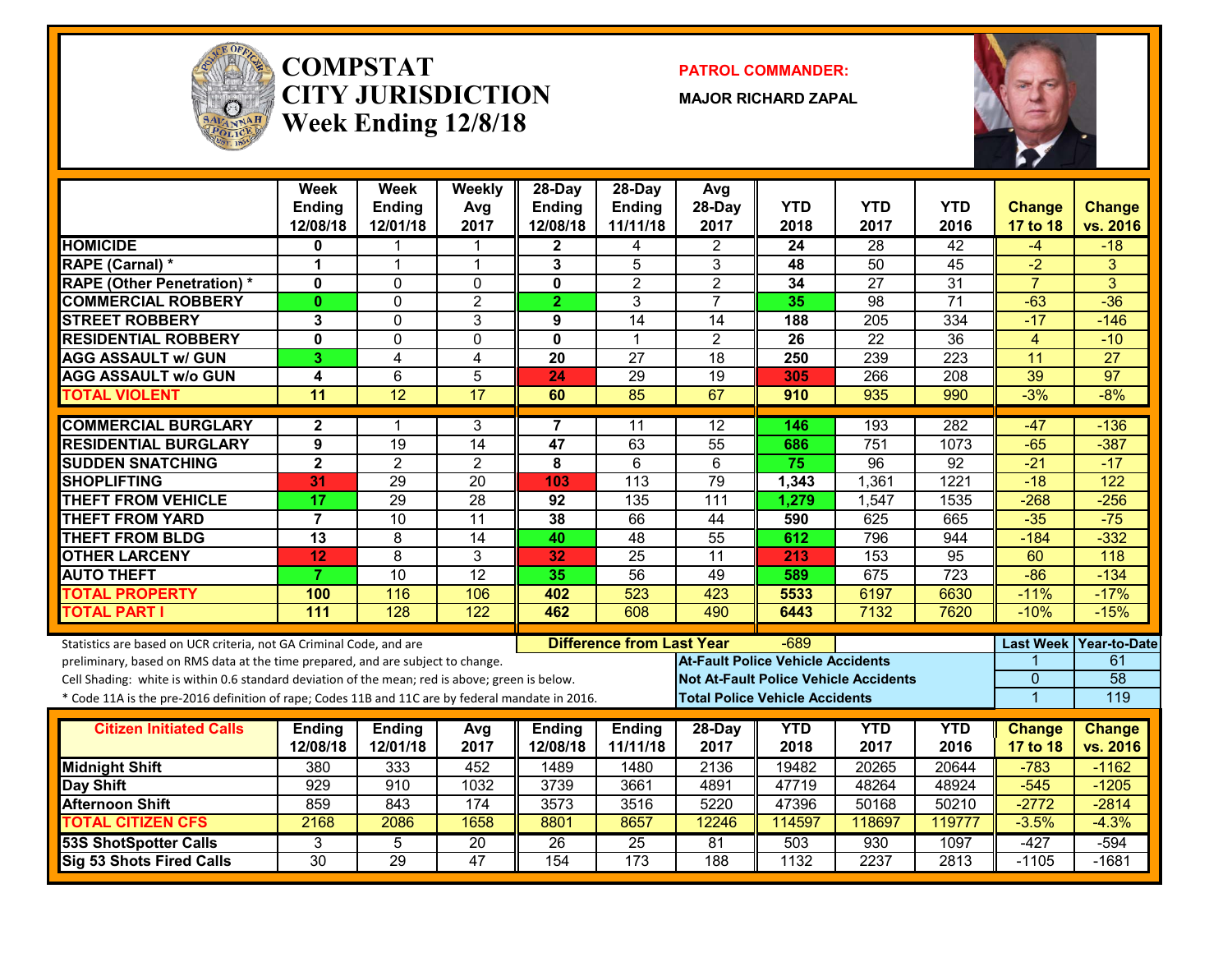

#### **COMPSTATNORTH PRECINCTWeek Ending 12/08/18**

**PRECINCT COMMANDER:**

**CAPT. CARY HILL**



|                                                                                                  | Week<br><b>Ending</b><br>12/8/18 | <b>Week</b><br><b>Ending</b><br>12/1/18 | Weekly<br>Avg<br>2017 | 28-Day<br><b>Ending</b><br>12/8/18 | $28-Day$<br><b>Ending</b><br>11/11/18 | Avg<br>28-Day<br>2017                    | <b>YTD</b><br>2018                    | YTD<br>2017                                  | <b>YTD</b><br>2016 | <b>Change</b><br>17 to 18 | <b>Change</b><br>vs. 2016 |
|--------------------------------------------------------------------------------------------------|----------------------------------|-----------------------------------------|-----------------------|------------------------------------|---------------------------------------|------------------------------------------|---------------------------------------|----------------------------------------------|--------------------|---------------------------|---------------------------|
| <b>HOMICIDE</b>                                                                                  | 0                                |                                         | $\mathbf{0}$          | 1                                  | 1                                     | $\mathbf{0}$                             | 6                                     | 3                                            | 3                  | $\overline{3}$            | 3                         |
| RAPE (Carnal) *                                                                                  | 0                                | $\Omega$                                | $\Omega$              | 1                                  | $\overline{2}$                        | $\mathbf{1}$                             | 13                                    | 18                                           | 14                 | $-5$                      | $-1$                      |
| <b>RAPE (Other Penetration) *</b>                                                                | $\bf{0}$                         | $\Omega$                                | 0                     | $\mathbf{0}$                       | $\Omega$                              | $\mathbf{0}$                             | $\overline{\mathbf{5}}$               | 4                                            | 8                  | $\overline{1}$            | $\overline{3}$            |
| <b>COMMERCIAL ROBBERY</b>                                                                        | 0                                | $\Omega$                                | $\mathbf 0$           | 0                                  | 0                                     | -1                                       | 6.                                    | $\overline{14}$                              | $\overline{8}$     | $-8$                      | $-2$                      |
| <b>STREET ROBBERY</b>                                                                            | 1                                | $\Omega$                                | $\mathbf{1}$          | 3                                  | 8                                     | 4                                        | 64                                    | 69                                           | $\overline{147}$   | $-5$                      | $-83$                     |
| <b>RESIDENTIAL ROBBERY</b>                                                                       | 0                                | $\mathbf 0$                             | 0                     | 0                                  | 0                                     | $\mathbf{0}$                             | 5                                     | 1                                            | 7                  | $\overline{4}$            | $-2$                      |
| <b>AGG ASSAULT w/ GUN</b>                                                                        | 0                                | 1                                       | 1                     | 4                                  | 4                                     | 4                                        | 57                                    | 52                                           | 50                 | 5                         | $\overline{7}$            |
| <b>AGG ASSAULT w/o GUN</b>                                                                       | 1                                | $\mathbf{1}$                            | $\mathbf{1}$          | 8                                  | 8                                     | 5                                        | 91                                    | 80                                           | 68                 | 11                        | $\overline{23}$           |
| <b>TOTAL VIOLENT</b>                                                                             | $\overline{2}$                   | 3                                       | $\overline{4}$        | $\overline{17}$                    | $\overline{23}$                       | $\overline{15}$                          | 247                                   | 241                                          | 305                | 2%                        | $-19%$                    |
| <b>COMMERCIAL BURGLARY</b>                                                                       | 0                                | $\mathbf{0}$                            | 1                     | $\mathbf{2}$                       | 1                                     | 3                                        | 33                                    | 59                                           | $\overline{57}$    | $-26$                     | $-24$                     |
| <b>RESIDENTIAL BURGLARY</b>                                                                      | 3                                | $\overline{1}$                          | 1                     | 4                                  | 4                                     | 6                                        | 72                                    | 92                                           | 110                | $-20$                     | $-38$                     |
| <b>SUDDEN SNATCHING</b>                                                                          | $\mathbf{2}$                     | $\overline{1}$                          | 1                     | 3                                  | $\overline{2}$                        | 3                                        | 31                                    | 46                                           | 53                 | $-15$                     | $-22$                     |
| <b>SHOPLIFTING</b>                                                                               | 5                                | 4                                       | 3                     | $\overline{12}$                    | $\overline{9}$                        | $\overline{11}$                          | 220                                   | 175                                          | 199                | 45                        | $\overline{21}$           |
| <b>THEFT FROM VEHICLE</b>                                                                        | 5                                | $\overline{7}$                          | 5                     | 22                                 | 29                                    | 22                                       | 269                                   | 371                                          | 510                | $-102$                    | $-241$                    |
| <b>THEFT FROM YARD</b>                                                                           | $\overline{3}$                   | $\overline{2}$                          | $\overline{2}$        | $\overline{10}$                    | $\overline{14}$                       | $\overline{10}$                          | 159                                   | 183                                          | 208                | $-24$                     | $-49$                     |
| <b>THEFT FROM BLDG</b>                                                                           |                                  | $\overline{2}$                          | $\overline{3}$        | 8                                  | $\overline{16}$                       | $\overline{14}$                          | 168                                   | 220                                          | $\overline{277}$   | $-52$                     | $-109$                    |
| <b>OTHER LARCENY</b>                                                                             | $\overline{7}$                   | 3                                       | $\overline{1}$        | 13                                 | $\overline{12}$                       | $\overline{2}$                           | 65                                    | 42                                           | 29                 | $\overline{23}$           | $\overline{36}$           |
| <b>AUTO THEFT</b>                                                                                | $\overline{\mathbf{2}}$          | 4                                       | $\overline{2}$        | 9                                  | 11                                    | 9                                        | 127                                   | 165                                          | $\overline{218}$   | $-38$                     | $-91$                     |
| <b>TOTAL PROPERTY</b>                                                                            | 28                               | $\overline{24}$                         | $\overline{20}$       | 83                                 | 98                                    | 80                                       | 1144                                  | 1353                                         | 1661               | $-15%$                    | $-31%$                    |
| <b>TOTAL PART I</b>                                                                              | 30                               | $\overline{27}$                         | 24                    | 100                                | 121                                   | 95                                       | 1391                                  | 1594                                         | 1966               | $-13%$                    | $-29%$                    |
| Statistics are based on UCR criteria, not GA Criminal Code, and are                              |                                  |                                         |                       |                                    | <b>Difference from Last Year</b>      |                                          | $-203$                                |                                              |                    |                           | Last Week Year-to-Date    |
| preliminary, based on RMS data at the time prepared, and are subject to change.                  |                                  |                                         |                       |                                    |                                       | <b>At-Fault Police Vehicle Accidents</b> |                                       |                                              |                    | $\Omega$                  | $\overline{12}$           |
| Cell Shading: white is within 0.6 standard deviation of the mean; red is above; green is below.  |                                  |                                         |                       |                                    |                                       |                                          |                                       | <b>Not At-Fault Police Vehicle Accidents</b> |                    | $\Omega$                  | $\overline{15}$           |
| * Code 11A is the pre-2016 definition of rape; Codes 11B and 11C are by federal mandate in 2016. |                                  |                                         |                       |                                    |                                       |                                          | <b>Total Police Vehicle Accidents</b> |                                              |                    | $\overline{0}$            | 27                        |
|                                                                                                  | Week                             | Week                                    | Weekly                | 28-Day                             | 28-Day                                | Avg                                      |                                       |                                              |                    |                           |                           |
| <b>Citizen Initiated Calls</b>                                                                   | Ending                           | <b>Ending</b>                           | Avg                   | <b>Ending</b>                      | <b>Ending</b>                         | 28-Day                                   | <b>YTD</b>                            | <b>YTD</b>                                   | <b>YTD</b>         | <b>Change</b>             | <b>Change</b>             |
|                                                                                                  | 12/08/18                         | 12/01/18                                | 2017                  | 12/08/18                           | 11/11/18                              | 2017                                     | 2018                                  | 2017                                         | 2016               | 17 to 18                  | vs. 2016                  |
| <b>Midnight Shift</b>                                                                            | 115                              | 86                                      | 121                   | 436                                | 437                                   | 484                                      | 5838                                  | 5766                                         | 5904               | $\overline{72}$           | $-66$                     |
| <b>Day Shift</b>                                                                                 | 200                              | 207                                     | 233                   | 875                                | 874                                   | 931                                      | 11883                                 | 11192                                        | 11665              | 691                       | $\overline{218}$          |
| <b>Afternoon Shift</b>                                                                           | $\frac{206}{ }$                  | $\overline{209}$                        | $\overline{40}$       | 885                                | 893                                   | 1010                                     | 11628                                 | 11712                                        | 11927              | $-84$                     | $-299$                    |
| <b>TOTAL CITIZEN CFS</b>                                                                         | 521                              | 502                                     | 394                   | 2196                               | 2204                                  | 2425                                     | 29349                                 | 28670                                        | 29496              | 2.4%                      | $-0.5%$                   |
| <b>53S ShotSpotter Calls</b>                                                                     | $\mathbf{0}$                     | -1                                      | 3                     | 4                                  | 5                                     | $\overline{12}$                          | 71                                    | 146                                          | 175                | $-75$                     | $-104$                    |
| Sig 53 Shots Fired Calls                                                                         | $\overline{3}$                   | $\overline{7}$                          | $\overline{7}$        | 23                                 | 29                                    | 29                                       | 303                                   | 341                                          | 429                | $-38$                     | $-126$                    |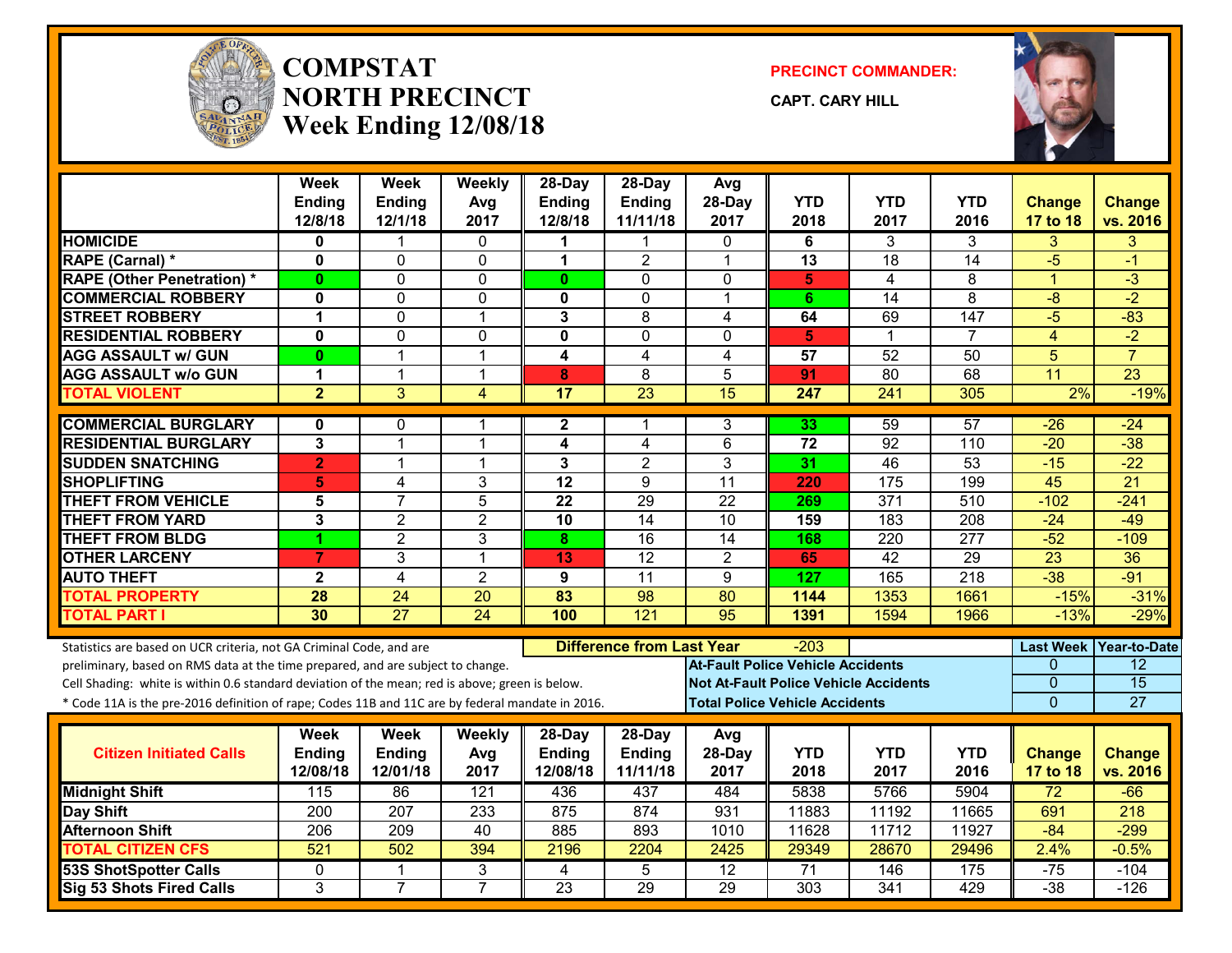# **BEAT 21 North Precinct Week Ending 12/08/18**

|                                   |                | <b>Last 4 Weeks</b> |               |               | 28 Days       | 28 Day  |                |                |                |                |                      |
|-----------------------------------|----------------|---------------------|---------------|---------------|---------------|---------|----------------|----------------|----------------|----------------|----------------------|
|                                   | <b>Ending</b>  | <b>Ending</b>       | <b>Ending</b> | <b>Ending</b> | <b>Ending</b> | Average | <b>YTD</b>     | <b>YTD</b>     | <b>YTD</b>     | <b>Change</b>  | <b>Change</b>        |
|                                   | 11/17/18       | 11/24/18            | 12/01/18      | 12/08/18      | 12/08/18      | 2017    | 2018           | 2017           | 2016           | 17 to 18       | vs. 2016             |
| <b>HOMICIDE</b>                   | $\Omega$       | 0                   | $\Omega$      | 0             | $\Omega$      | 0.0     | $\Omega$       | $\Omega$       | $\Omega$       | $\mathbf{0}$   | $\mathbf{0}$         |
| RAPE (Carnal) *                   | 0              | 0                   | $\mathbf{0}$  | 0             | 0             | 0.1     | $\mathbf{0}$   | $\mathbf{1}$   | $\mathbf{1}$   | $-1$           | $-1$                 |
| <b>RAPE (Other Penetration) *</b> | $\Omega$       | 0                   | $\mathbf{0}$  | $\Omega$      | $\Omega$      | 0.0     | $\mathbf{1}$   | $\Omega$       | $\Omega$       | $\mathbf{1}$   | $\blacktriangleleft$ |
| <b>COMMERCIAL ROBBERY</b>         | 0              | 0                   | 0             | 0             | 0             | 0.1     | $\mathbf{0}$   | $\mathbf{1}$   | $\overline{2}$ | $-1$           | $-2$                 |
| <b>STREET ROBBERY</b>             | $\Omega$       | 0                   | $\mathbf 0$   | 0             | 0             | 0.2     | $\mathbf 0$    | $\overline{2}$ | 0              | $-2$           | $\mathbf{0}$         |
| <b>RESIDENTIAL ROBBERY</b>        | $\Omega$       | $\Omega$            | $\mathbf 0$   | $\Omega$      | 0             | 0.0     | $\mathbf 0$    | $\Omega$       | $\Omega$       | $\mathbf{0}$   | $\overline{0}$       |
| <b>AGG ASSAULT w/ GUN</b>         | $\Omega$       | 0                   | $\mathbf 0$   | $\Omega$      | 0             | 0.2     | $\overline{2}$ | $\mathbf{1}$   | 0              | $\mathbf{1}$   | $\overline{2}$       |
| <b>AGG ASSAULT w/o GUN</b>        | 0              | 0                   | $\mathbf 0$   | 0             | 0             | 0.2     | 3              | 3              | 4              | $\mathbf{0}$   | $-1$                 |
| <b>TOTAL VIOLENT</b>              | $\mathbf{0}$   | $\overline{0}$      | $\mathbf{O}$  | $\mathbf{0}$  | $\mathbf{0}$  | 0.7     | $6\phantom{1}$ | 8              | $\overline{7}$ | $-25%$         | $-14%$               |
| <b>COMMERCIAL BURGLARY</b>        | $\Omega$       | 0                   | $\mathbf{0}$  | $\Omega$      | 0             | 0.2     | 5              | $\overline{2}$ | $\overline{2}$ | 3              | 3                    |
|                                   |                |                     |               |               |               |         |                |                |                |                |                      |
| <b>RESIDENTIAL BURGLARY</b>       | 0              | 0                   | $\mathbf 0$   | $\mathbf{1}$  | $\mathbf{1}$  | 1.1     | 13             | 14             | 6              | $-1$           | $\overline{7}$       |
| <b>SUDDEN SNATCHING</b>           | 0              | 0                   | $\mathbf 0$   | 0             | 0             | 0.1     | $\mathbf 0$    | $\mathbf{1}$   | 0              | $-1$           | $\mathbf{0}$         |
| <b>SHOPLIFTING</b>                | $\Omega$       | 0                   | $\mathbf 0$   | 0             | 0             | 0.2     | $\overline{2}$ | $\overline{2}$ | $\Omega$       | $\overline{0}$ | $\overline{2}$       |
| <b>THEFT FROM VEHICLE</b>         | $\Omega$       | $\overline{2}$      | $\mathbf 0$   | $\mathbf{1}$  | 3             | 2.8     | 40             | 35             | 25             | 5              | 15                   |
| <b>THEFT FROM YARD</b>            | 0              | 0                   | $\mathbf 0$   | $\mathbf{1}$  | $\mathbf{1}$  | 1.2     | 15             | 14             | 19             | $\mathbf{1}$   | $-4$                 |
| <b>THEFT FROM BLDG</b>            | $\mathbf{1}$   | 0                   | $\mathbf 0$   | 0             | $\mathbf{1}$  | 3.0     | 15             | 39             | 29             | $-24$          | $-14$                |
| <b>OTHER LARCENY</b>              | 0              | 0                   | $\mathbf 0$   | 3             | 3             | 0.2     | 16             | 3              | 5              | 13             | 11                   |
| <b>AUTO THEFT</b>                 | $\mathbf{1}$   | 0                   | $\mathbf{0}$  | 0             | $\mathbf{1}$  | 1.1     | 19             | 14             | 17             | 5              | 2 <sup>1</sup>       |
| <b>TOTAL PROPERTY</b>             | $\overline{2}$ | $\overline{2}$      | $\mathbf{O}$  | 6             | 10            | 9.7     | 125            | 124            | 103            | 1%             | 21%                  |
| <b>TOTAL PART I</b>               | $\overline{2}$ | $\overline{2}$      | $\mathbf{0}$  | 6             | 10            | 10.4    | 131            | 132            | 110            | $-1%$          | 19%                  |

 **Difference from Last Year**r -1

Statistics are based on UCR criteria, not GA Criminal Code.

\* Rape Code 11A is the historical definition of rape (aka Legacy Rape); Rape Codes 11B and 11C are those moved from Part II to Part I in 2017.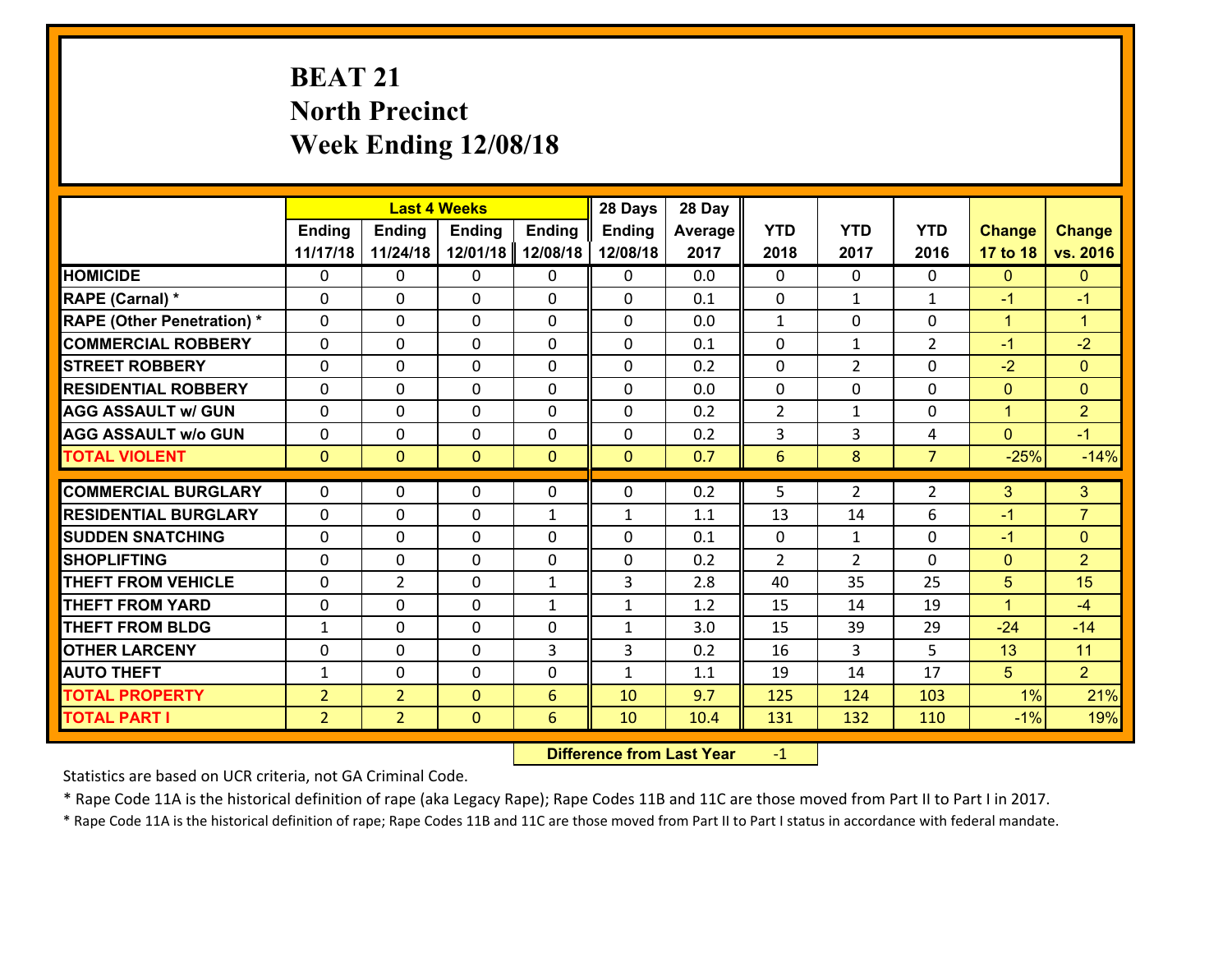# **BEAT 22 North Precinct Week Ending 12/08/18**

|                                   |                |                | <b>Last 4 Weeks</b> |               | 28 Days        | 28 Day  |              |                |               |                |                 |
|-----------------------------------|----------------|----------------|---------------------|---------------|----------------|---------|--------------|----------------|---------------|----------------|-----------------|
|                                   | <b>Ending</b>  | <b>Ending</b>  | <b>Ending</b>       | <b>Ending</b> | <b>Ending</b>  | Average | <b>YTD</b>   | <b>YTD</b>     | <b>YTD</b>    | <b>Change</b>  | <b>Change</b>   |
|                                   | 11/17/18       | 11/24/18       | 12/01/18            | 12/08/18      | 12/08/18       | 2017    | 2018         | 2017           | 2016          | 17 to 18       | vs. 2016        |
| <b>HOMICIDE</b>                   | $\Omega$       | 0              | 1                   | 0             | $\mathbf{1}$   | 0.0     | 5            | $\Omega$       | $\mathcal{L}$ | 5              | 3               |
| RAPE (Carnal) *                   | 0              | 0              | $\mathbf{0}$        | 0             | $\Omega$       | 0.2     | 3            | $\overline{2}$ | $\mathbf{1}$  | $\mathbf{1}$   | $\overline{2}$  |
| <b>RAPE (Other Penetration) *</b> | $\Omega$       | 0              | $\mathbf{0}$        | $\Omega$      | $\Omega$       | 0.1     | $\mathbf{1}$ | $\mathbf{1}$   | $\mathbf{1}$  | $\mathbf{0}$   | $\mathbf{0}$    |
| <b>COMMERCIAL ROBBERY</b>         | 0              | 0              | 0                   | 0             | 0              | 0.2     | 3            | 3              | 4             | $\mathbf{0}$   | $-1$            |
| <b>STREET ROBBERY</b>             | $\Omega$       | $\mathbf 1$    | $\mathbf 0$         | 0             | $\mathbf{1}$   | 0.8     | 13           | 9              | 10            | $\overline{4}$ | 3               |
| <b>RESIDENTIAL ROBBERY</b>        | $\Omega$       | $\Omega$       | $\mathbf 0$         | $\Omega$      | 0              | 0.0     | $\Omega$     | $\Omega$       | $\mathcal{L}$ | $\Omega$       | $-2$            |
| <b>AGG ASSAULT w/ GUN</b>         | 0              | 1              | $\mathbf{1}$        | 0             | $\overline{2}$ | 2.2     | 16           | 27             | 16            | $-11$          | $\overline{0}$  |
| <b>AGG ASSAULT w/o GUN</b>        | $\overline{3}$ | 0              | $\mathbf 0$         | $\mathbf{1}$  | 4              | 1.8     | 24           | 20             | 18            | $\overline{4}$ | $6\overline{6}$ |
| <b>TOTAL VIOLENT</b>              | $\overline{3}$ | $\overline{2}$ | $\overline{2}$      | $\mathbf{1}$  | 8              | 5.2     | 65           | 62             | 54            | 5%             | 20%             |
| <b>COMMERCIAL BURGLARY</b>        | $\mathbf{1}$   | 0              | $\mathbf{0}$        | $\Omega$      | $\mathbf{1}$   | 1.0     | 6            | 13             | 8             | $-7$           | $-2$            |
|                                   |                |                |                     |               |                |         |              |                |               |                | $-7$            |
| <b>RESIDENTIAL BURGLARY</b>       | 0              | 0              | $\mathbf 0$         | $\mathbf{1}$  | $\mathbf{1}$   | 2.2     | 21           | 27             | 28            | $-6$           |                 |
| <b>SUDDEN SNATCHING</b>           | 0              | 0              | $\mathbf 0$         | 0             | 0              | 0.1     | 4            | $\mathbf{1}$   | $\mathbf{1}$  | 3              | 3               |
| <b>SHOPLIFTING</b>                | 0              | 1              | $\mathbf 0$         | $\mathbf{1}$  | $\overline{2}$ | 2.7     | 37           | 35             | 24            | $\overline{2}$ | 13              |
| <b>THEFT FROM VEHICLE</b>         | $\Omega$       | 0              | 1                   | 0             | $\mathbf{1}$   | 2.8     | 33           | 31             | 41            | $\overline{2}$ | $-8$            |
| <b>THEFT FROM YARD</b>            | 0              | 0              | $\mathbf 0$         | $\Omega$      | 0              | 1.2     | 21           | 13             | 23            | 8              | $-2$            |
| <b>THEFT FROM BLDG</b>            | 0              | 0              | $\mathbf 0$         | 0             | 0              | 2.1     | 16           | 26             | 30            | $-10$          | $-14$           |
| <b>OTHER LARCENY</b>              | 0              | 1              | $\mathbf{1}$        | 0             | $\overline{2}$ | 0.4     | 4            | 5              | 5             | $-1$           | $-1$            |
| <b>AUTO THEFT</b>                 | $\mathbf{0}$   | 0              | $\mathbf{1}$        | $\mathbf{1}$  | $\overline{2}$ | 2.6     | 26           | 30             | 36            | $-4$           | $-10$           |
| <b>TOTAL PROPERTY</b>             | $\mathbf{1}$   | $\overline{2}$ | $\overline{3}$      | 3             | 9              | 15.1    | 168          | 181            | 196           | $-7%$          | $-14%$          |
| <b>TOTAL PART I</b>               | $\overline{4}$ | $\overline{4}$ | 5                   | 4             | 17             | 20.3    | 233          | 243            | 250           | $-4%$          | $-7%$           |

 **Difference from Last Year**r -10

Statistics are based on UCR criteria, not GA Criminal Code.

\* Rape Code 11A is the historical definition of rape (aka Legacy Rape); Rape Codes 11B and 11C are those moved from Part II to Part I in 2017.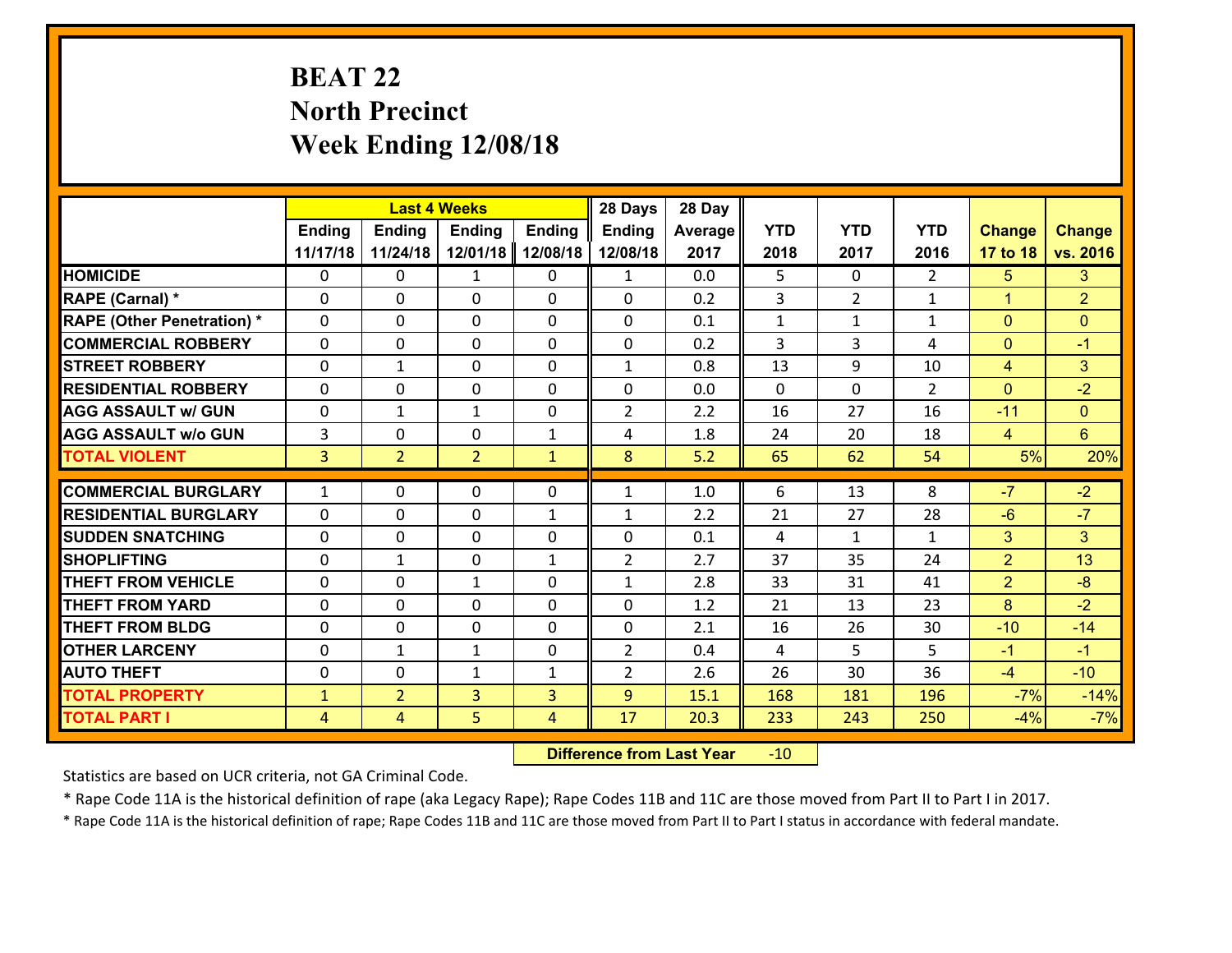# **BEAT 23 North Precinct Week Ending 12/08/18**

|                                   |                |                | <b>Last 4 Weeks</b> |                | 28 Days        | 28 Day  |                |                |                |                |                      |
|-----------------------------------|----------------|----------------|---------------------|----------------|----------------|---------|----------------|----------------|----------------|----------------|----------------------|
|                                   | Ending         | Ending         | Ending              | <b>Ending</b>  | <b>Ending</b>  | Average | <b>YTD</b>     | <b>YTD</b>     | <b>YTD</b>     | <b>Change</b>  | <b>Change</b>        |
|                                   | 11/17/18       | 11/24/18       | 12/01/18            | 12/08/18       | 12/08/18       | 2017    | 2018           | 2017           | 2016           | 17 to 18       | vs. 2016             |
| <b>HOMICIDE</b>                   | $\Omega$       | 0              | 0                   | $\Omega$       | 0              | 0.0     | $\mathbf{1}$   | $\mathbf{1}$   | 0              | $\mathbf{0}$   | 1.                   |
| RAPE (Carnal) *                   | 0              | 0              | $\mathbf{0}$        | 0              | 0              | 0.1     | 3              | $\overline{2}$ | 5              | $\mathbf{1}$   | $-2$                 |
| <b>RAPE (Other Penetration) *</b> | $\Omega$       | 0              | $\mathbf{0}$        | $\Omega$       | 0              | 0.0     | 0              | 0              | $\overline{2}$ | $\mathbf{0}$   | $-2$                 |
| <b>COMMERCIAL ROBBERY</b>         | 0              | 0              | $\mathbf{0}$        | $\Omega$       | 0              | 0.1     | $\mathbf{1}$   | $\overline{2}$ | $\Omega$       | $-1$           | $\blacktriangleleft$ |
| <b>STREET ROBBERY</b>             | $\mathbf{1}$   | 0              | $\mathbf{0}$        | $\Omega$       | $\mathbf{1}$   | 0.2     | 6              | 6              | 18             | $\mathbf{0}$   | $-12$                |
| <b>RESIDENTIAL ROBBERY</b>        | $\Omega$       | $\Omega$       | $\mathbf 0$         | $\Omega$       | 0              | 0.0     | $\overline{3}$ | $\mathbf{1}$   | $\mathbf{1}$   | $\overline{2}$ | $\overline{2}$       |
| <b>AGG ASSAULT w/ GUN</b>         | $\mathbf{1}$   | 0              | $\mathbf 0$         | $\Omega$       | $\mathbf{1}$   | 0.2     | 18             | 9              | 18             | 9              | $\overline{0}$       |
| <b>AGG ASSAULT w/o GUN</b>        | 0              | 1              | $\mathbf 0$         | 0              | $\mathbf{1}$   | 0.4     | 17             | 16             | 13             | $\overline{1}$ | $\overline{4}$       |
| <b>TOTAL VIOLENT</b>              | 2 <sup>1</sup> | $\mathbf{1}$   | $\overline{0}$      | $\overline{0}$ | $\overline{3}$ | 1.0     | 49             | 37             | 57             | 32%            | $-14%$               |
| <b>COMMERCIAL BURGLARY</b>        |                |                |                     |                |                |         |                |                |                |                |                      |
|                                   | $\Omega$       | 0              | $\mathbf{0}$        | 0              | 0              | 0.7     | 11             | 23             | 11             | $-12$          | $\mathbf{0}$         |
| <b>RESIDENTIAL BURGLARY</b>       | $\Omega$       | 0              | $\mathbf{0}$        | $\mathbf{1}$   | $\mathbf{1}$   | 0.6     | 15             | 23             | 26             | $-8$           | $-11$                |
| <b>SUDDEN SNATCHING</b>           | 0              | 0              | 0                   | 0              | 0              | 0.1     | $\mathcal{L}$  | 4              | $\mathbf{1}$   | $-2$           | $\blacktriangleleft$ |
| <b>SHOPLIFTING</b>                | $\mathbf{1}$   | $\Omega$       | $\mathbf 0$         | 3              | 4              | 0.3     | 34             | 13             | 19             | 21             | 15                   |
| <b>THEFT FROM VEHICLE</b>         | $\mathbf{1}$   | 1              | 1                   | $\mathbf{1}$   | 4              | 1.1     | 34             | 39             | 57             | $-5$           | $-23$                |
| <b>THEFT FROM YARD</b>            | 0              | 0              | $\mathbf 0$         | $\mathbf{1}$   | $\mathbf{1}$   | 0.7     | 27             | 25             | 26             | $\overline{2}$ | $\blacktriangleleft$ |
| <b>THEFT FROM BLDG</b>            | 0              | 0              | $\mathbf 0$         | 0              | 0              | 0.7     | 22             | 24             | 26             | $-2$           | $-4$                 |
| <b>OTHER LARCENY</b>              | $\mathbf 0$    | 0              | $\mathbf 0$         | 0              | 0              | 0.1     | $\overline{7}$ | 4              | $\mathbf{1}$   | 3              | $6\phantom{a}$       |
| <b>AUTO THEFT</b>                 | $\mathbf 0$    | 0              | $\overline{2}$      | $\mathbf{1}$   | 3              | 1.1     | 17             | 38             | 32             | $-21$          | $-15$                |
| <b>TOTAL PROPERTY</b>             | $\overline{2}$ | $\mathbf{1}$   | $\overline{3}$      | $\overline{7}$ | 13             | 5.2     | 169            | 193            | 199            | $-12%$         | $-15%$               |
| <b>TOTAL PART I</b>               | $\overline{4}$ | $\overline{2}$ | $\overline{3}$      | $\overline{7}$ | 16             | 6.2     | 218            | 230            | 256            | $-5%$          | $-15%$               |

 **Difference from Last Year**r -12

Statistics are based on UCR criteria, not GA Criminal Code.

\* Rape Code 11A is the historical definition of rape (aka Legacy Rape); Rape Codes 11B and 11C are those moved from Part II to Part I in 2017.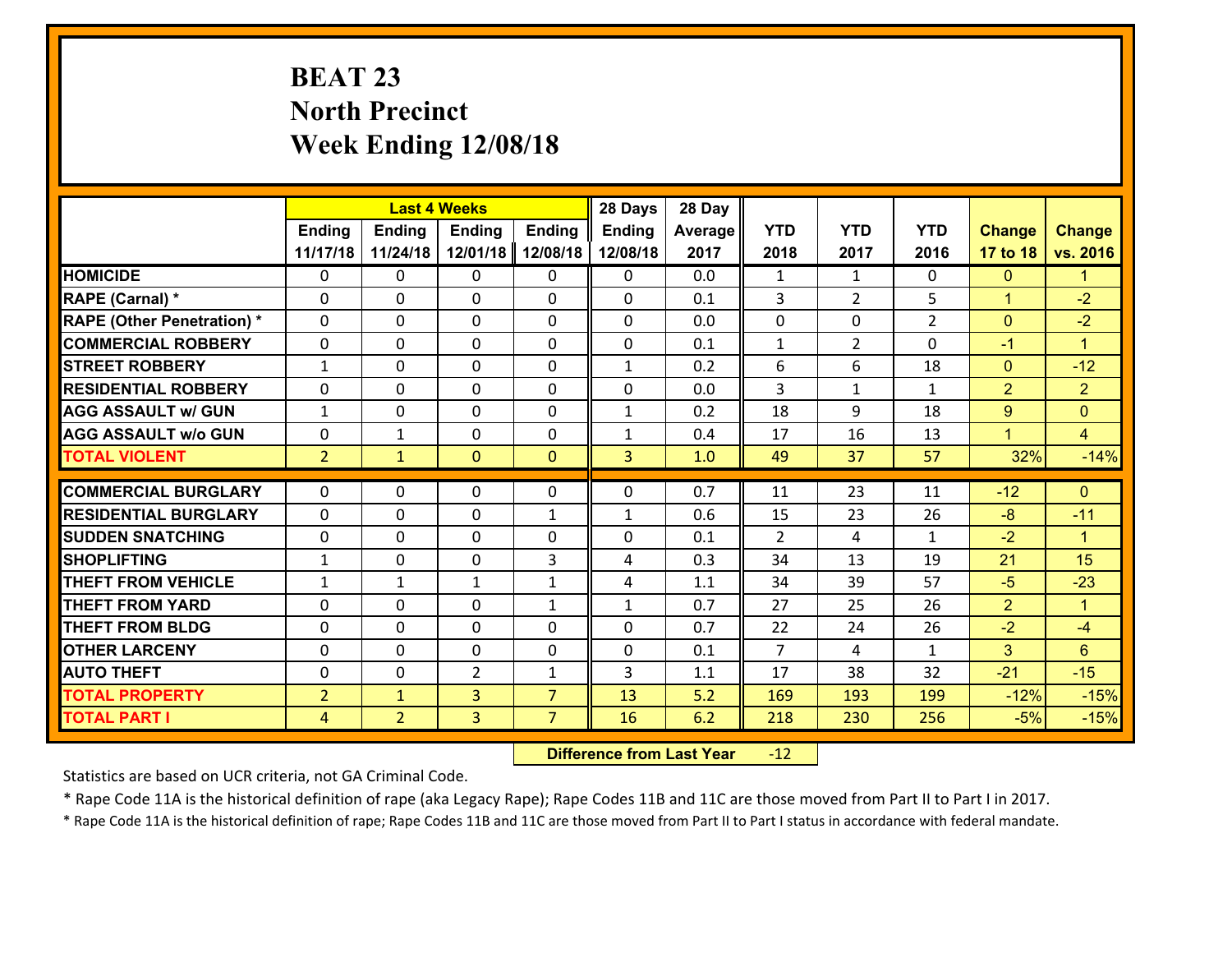# **BEAT 24 North Precinct Week Ending 12/08/18**

|                                   |                |                | <b>Last 4 Weeks</b> |                | 28 Days        | 28 Day  |                |              |                |                |                 |
|-----------------------------------|----------------|----------------|---------------------|----------------|----------------|---------|----------------|--------------|----------------|----------------|-----------------|
|                                   | <b>Ending</b>  | <b>Ending</b>  | <b>Ending</b>       | <b>Ending</b>  | <b>Ending</b>  | Average | <b>YTD</b>     | <b>YTD</b>   | <b>YTD</b>     | <b>Change</b>  | <b>Change</b>   |
|                                   | 11/17/18       | 11/24/18       | 12/01/18            | 12/08/18       | 12/08/18       | 2017    | 2018           | 2017         | 2016           | 17 to 18       | vs. 2016        |
| <b>HOMICIDE</b>                   | $\Omega$       | 0              | $\Omega$            | 0              | $\Omega$       | 0.1     | $\Omega$       | $\Omega$     | $\mathbf{1}$   | $\mathbf{0}$   | $-1$            |
| RAPE (Carnal) *                   | 0              | 0              | $\mathbf{0}$        | 0              | $\Omega$       | 0.1     | $\mathbf{0}$   | $\mathbf{1}$ | $\mathbf{1}$   | $-1$           | $-1$            |
| <b>RAPE (Other Penetration) *</b> | $\Omega$       | 0              | $\mathbf{0}$        | $\Omega$       | $\Omega$       | 0.0     | $\Omega$       | $\Omega$     | $\Omega$       | $\mathbf{0}$   | $\mathbf{0}$    |
| <b>COMMERCIAL ROBBERY</b>         | 0              | 0              | 0                   | 0              | $\Omega$       | 0.4     | $\mathbf{0}$   | 4            | $\mathbf{1}$   | $-4$           | $-1$            |
| <b>STREET ROBBERY</b>             | $\Omega$       | 0              | $\mathbf 0$         | $\Omega$       | 0              | 1.0     | $\overline{7}$ | 13           | 30             | $-6$           | $-23$           |
| <b>RESIDENTIAL ROBBERY</b>        | $\Omega$       | $\Omega$       | $\mathbf 0$         | $\Omega$       | 0              | 0.0     | $\Omega$       | $\mathbf 0$  | $\overline{2}$ | $\overline{0}$ | $-2$            |
| <b>AGG ASSAULT w/ GUN</b>         | $\Omega$       | 0              | $\mathbf 0$         | $\Omega$       | 0              | 0.4     | $\overline{2}$ | 4            | $\overline{2}$ | $-2$           | $\overline{0}$  |
| <b>AGG ASSAULT w/o GUN</b>        | $\mathbf{1}$   | 0              | $\mathbf{1}$        | 0              | $\overline{2}$ | 0.4     | 12             | 5            | 6              | $\overline{7}$ | $6\overline{6}$ |
| <b>TOTAL VIOLENT</b>              | $\mathbf{1}$   | $\overline{0}$ | $\mathbf{1}$        | $\mathbf{0}$   | $\overline{2}$ | 2.3     | 21             | 27           | 43             | $-22%$         | $-51%$          |
| <b>COMMERCIAL BURGLARY</b>        | $\Omega$       | 0              | $\mathbf{0}$        | $\Omega$       | $\Omega$       | 0.3     | $\overline{2}$ | 4            | 12             | $-2$           | $-10$           |
|                                   |                |                |                     |                |                |         |                |              |                |                |                 |
| <b>RESIDENTIAL BURGLARY</b>       | 0              | 0              | $\mathbf 0$         | 0              | 0              | 1.2     | 8              | 15           | 21             | $-7$           | $-13$           |
| <b>SUDDEN SNATCHING</b>           | 0              | 0              | $\mathbf 0$         | 0              | 0              | 0.2     | 6              | 3            | 4              | 3              | $\overline{2}$  |
| <b>SHOPLIFTING</b>                | 0              | 0              | $\mathbf 0$         | $\Omega$       | 0              | 4.2     | 59             | 52           | 60             | $\overline{7}$ | $-1$            |
| <b>THEFT FROM VEHICLE</b>         | $\mathbf{1}$   | 0              | $\mathbf 0$         | $\overline{2}$ | 3              | 7.9     | 46             | 99           | 77             | $-53$          | $-31$           |
| <b>THEFT FROM YARD</b>            | $\mathbf{1}$   | $\overline{2}$ | $\mathbf 0$         | 0              | 3              | 2.8     | 24             | 33           | 41             | $-9$           | $-17$           |
| <b>THEFT FROM BLDG</b>            | $\mathbf{1}$   | 0              | $\mathbf 0$         | 0              | $\mathbf{1}$   | 1.2     | 25             | 14           | 32             | 11             | $-7$            |
| <b>OTHER LARCENY</b>              | 0              | 0              | $\mathbf{1}$        | 0              | $\mathbf{1}$   | 0.9     | $\overline{7}$ | 11           | $\overline{7}$ | $-4$           | $\overline{0}$  |
| <b>AUTO THEFT</b>                 | $\mathbf{0}$   | 0              | $\mathbf{0}$        | 0              | 0              | 2.4     | 12             | 31           | 46             | $-19$          | $-34$           |
| <b>TOTAL PROPERTY</b>             | $\overline{3}$ | $\overline{2}$ | $\mathbf{1}$        | $\overline{2}$ | 8              | 21.2    | 189            | 262          | 300            | $-28%$         | $-37%$          |
| <b>TOTAL PART I</b>               | $\overline{4}$ | $\overline{2}$ | $\overline{2}$      | $\overline{2}$ | 10             | 23.5    | 210            | 289          | 343            | $-27%$         | $-39%$          |

 **Difference from Last Year**r -79

Statistics are based on UCR criteria, not GA Criminal Code.

\* Rape Code 11A is the historical definition of rape (aka Legacy Rape); Rape Codes 11B and 11C are those moved from Part II to Part I in 2017.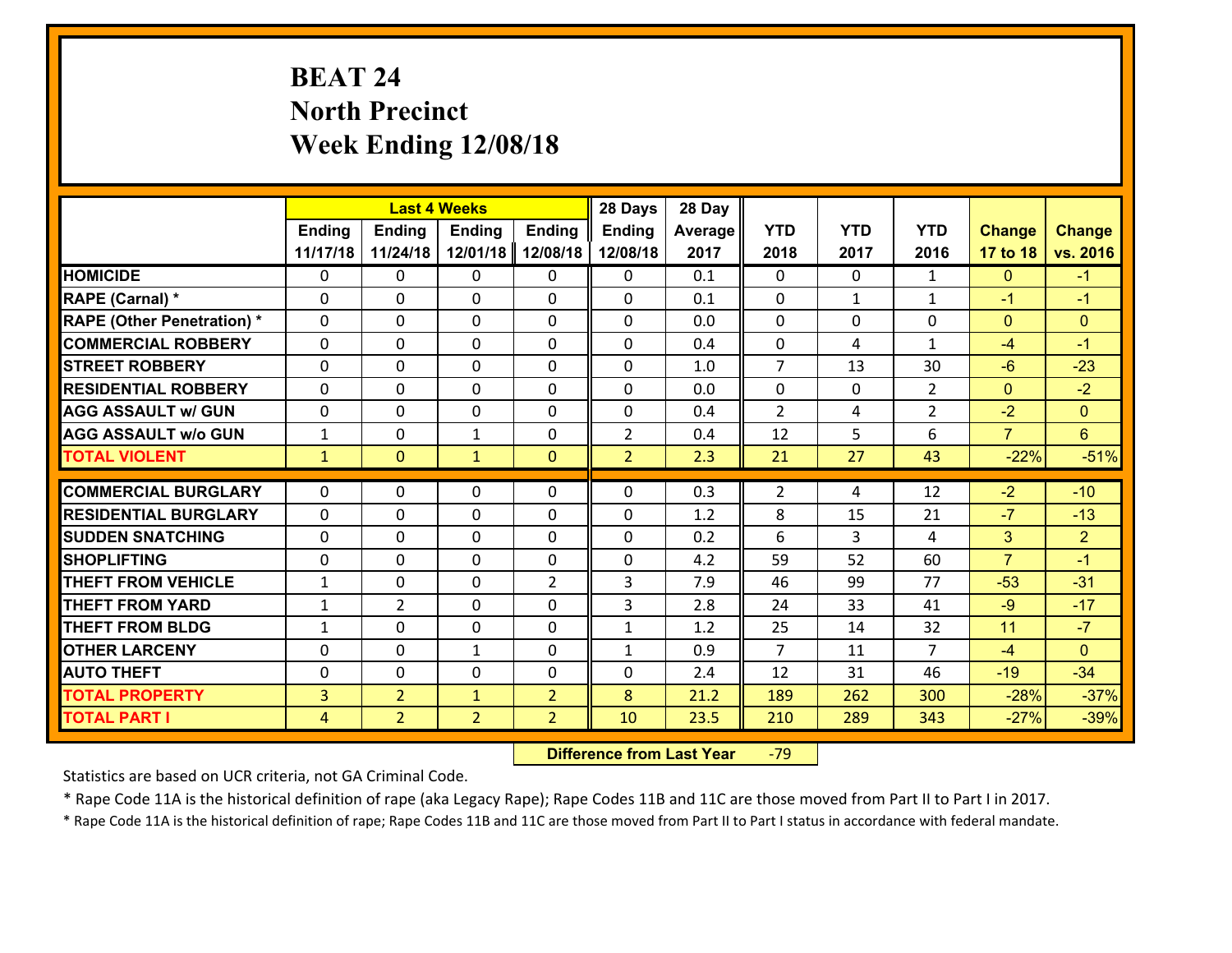# **BEAT 25 North Precinct Week Ending 12/08/18**

|                                   |                | <b>Last 4 Weeks</b> |                |                | 28 Days        | 28 Day  |                |                |                |                |                      |
|-----------------------------------|----------------|---------------------|----------------|----------------|----------------|---------|----------------|----------------|----------------|----------------|----------------------|
|                                   | Ending         | <b>Ending</b>       | Ending         | <b>Ending</b>  | <b>Ending</b>  | Average | <b>YTD</b>     | <b>YTD</b>     | <b>YTD</b>     | <b>Change</b>  | <b>Change</b>        |
|                                   | 11/17/18       | 11/24/18            | 12/01/18       | 12/08/18       | 12/01/18       | 2017    | 2018           | 2017           | 2016           | 17 to 18       | vs. 2016             |
| <b>HOMICIDE</b>                   | $\Omega$       | 0                   | 0              | 0              | 0              | 0.0     | $\Omega$       | $\Omega$       | 0              | $\mathbf{0}$   | $\mathbf{0}$         |
| RAPE (Carnal) *                   | 0              | 0                   | $\mathbf{0}$   | 0              | $\Omega$       | 0.0     | $\overline{2}$ | 3              | $\mathbf{1}$   | $-1$           | $\blacktriangleleft$ |
| <b>RAPE (Other Penetration) *</b> | $\Omega$       | 0                   | $\mathbf{0}$   | $\Omega$       | $\Omega$       | 0.0     | 0              | $\Omega$       | 3              | $\mathbf{0}$   | $-3$                 |
| <b>COMMERCIAL ROBBERY</b>         | 0              | 0                   | 0              | 0              | $\Omega$       | 0.0     | $\mathbf{0}$   | $\mathbf{1}$   | $\Omega$       | $-1$           | $\mathbf{0}$         |
| <b>STREET ROBBERY</b>             | $\Omega$       | 0                   | $\mathbf{0}$   | $\mathbf{1}$   | $\mathbf{1}$   | 0.0     | 15             | 19             | 30             | $-4$           | $-15$                |
| <b>RESIDENTIAL ROBBERY</b>        | $\Omega$       | $\Omega$            | $\mathbf 0$    | $\Omega$       | 0              | 0.0     | $\mathbf 0$    | $\mathbf{0}$   | $\Omega$       | $\mathbf{0}$   | $\mathbf{0}$         |
| <b>AGG ASSAULT w/ GUN</b>         | $\Omega$       | 0                   | $\mathbf 0$    | $\Omega$       | 0              | 0.0     | 3              | $\overline{2}$ | 0              | $\mathbf{1}$   | 3                    |
| <b>AGG ASSAULT w/o GUN</b>        | 0              | 0                   | $\mathbf 0$    | 0              | 0              | 0.0     | 4              | $\overline{3}$ | 3              | $\overline{1}$ | $\blacksquare$       |
| <b>TOTAL VIOLENT</b>              | $\mathbf{0}$   | $\overline{0}$      | $\mathbf{O}$   | $\mathbf{1}$   | $\mathbf{1}$   | 0.0     | 24             | 28             | 37             | $-14%$         | $-35%$               |
| <b>COMMERCIAL BURGLARY</b>        | $\Omega$       | 0                   | $\mathbf{0}$   | 0              | $\Omega$       | 0.0     |                | 4              | 13             | $-3$           | $-12$                |
|                                   |                |                     |                |                |                |         | 1              |                | $\overline{7}$ |                |                      |
| <b>RESIDENTIAL BURGLARY</b>       | $\Omega$       | 0                   | $\mathbf{0}$   | 0              | $\Omega$       | 0.0     | 3              | 5.             |                | $-2$           | $-4$                 |
| <b>SUDDEN SNATCHING</b>           | $\Omega$       | 0                   | 1              | $\overline{2}$ | 3              | 0.0     | $\mathbf{1}$   | $\overline{2}$ | 5              | $-1$           | $-4$                 |
| <b>SHOPLIFTING</b>                | $\Omega$       | $\Omega$            | $\overline{2}$ | $\Omega$       | $\overline{2}$ | 0.0     | 18             | 27             | 36             | $-9$           | $-18$                |
| <b>THEFT FROM VEHICLE</b>         | $\overline{2}$ | $\overline{2}$      | 4              | $\Omega$       | 8              | 0.0     | 58             | 74             | 137            | $-16$          | $-79$                |
| <b>THEFT FROM YARD</b>            | $\mathbf{1}$   | 0                   | $\mathbf 0$    | $\Omega$       | $\mathbf{1}$   | 0.0     | 26             | 51             | 45             | $-25$          | $-19$                |
| <b>THEFT FROM BLDG</b>            | $\mathbf{1}$   | 0                   | $\mathbf 0$    | 0              | $\mathbf{1}$   | 0.0     | 19             | 32             | 32             | $-13$          | $-13$                |
| <b>OTHER LARCENY</b>              | $\mathbf 0$    | 0                   | 1              | $\overline{2}$ | 3              | 0.0     | 12             | 12             | 5              | $\mathbf{0}$   | $\overline{7}$       |
| <b>AUTO THEFT</b>                 | $\mathbf{1}$   | 1                   | 0              | 0              | $\overline{2}$ | 0.0     | 17             | 23             | 25             | $-6$           | $-8$                 |
| <b>TOTAL PROPERTY</b>             | 5              | 3                   | 8              | 4              | 20             | 0.0     | 155            | 230            | 305            | $-33%$         | $-49%$               |
| <b>TOTAL PART I</b>               | 5              | $\overline{3}$      | 8              | 5              | 21             | 0.0     | 179            | 258            | 342            | $-31%$         | $-48%$               |

 **Difference from Last Year**r -79

Statistics are based on UCR criteria, not GA Criminal Code.

\* Rape Code 11A is the historical definition of rape (aka Legacy Rape); Rape Codes 11B and 11C are those moved from Part II to Part I in 2017.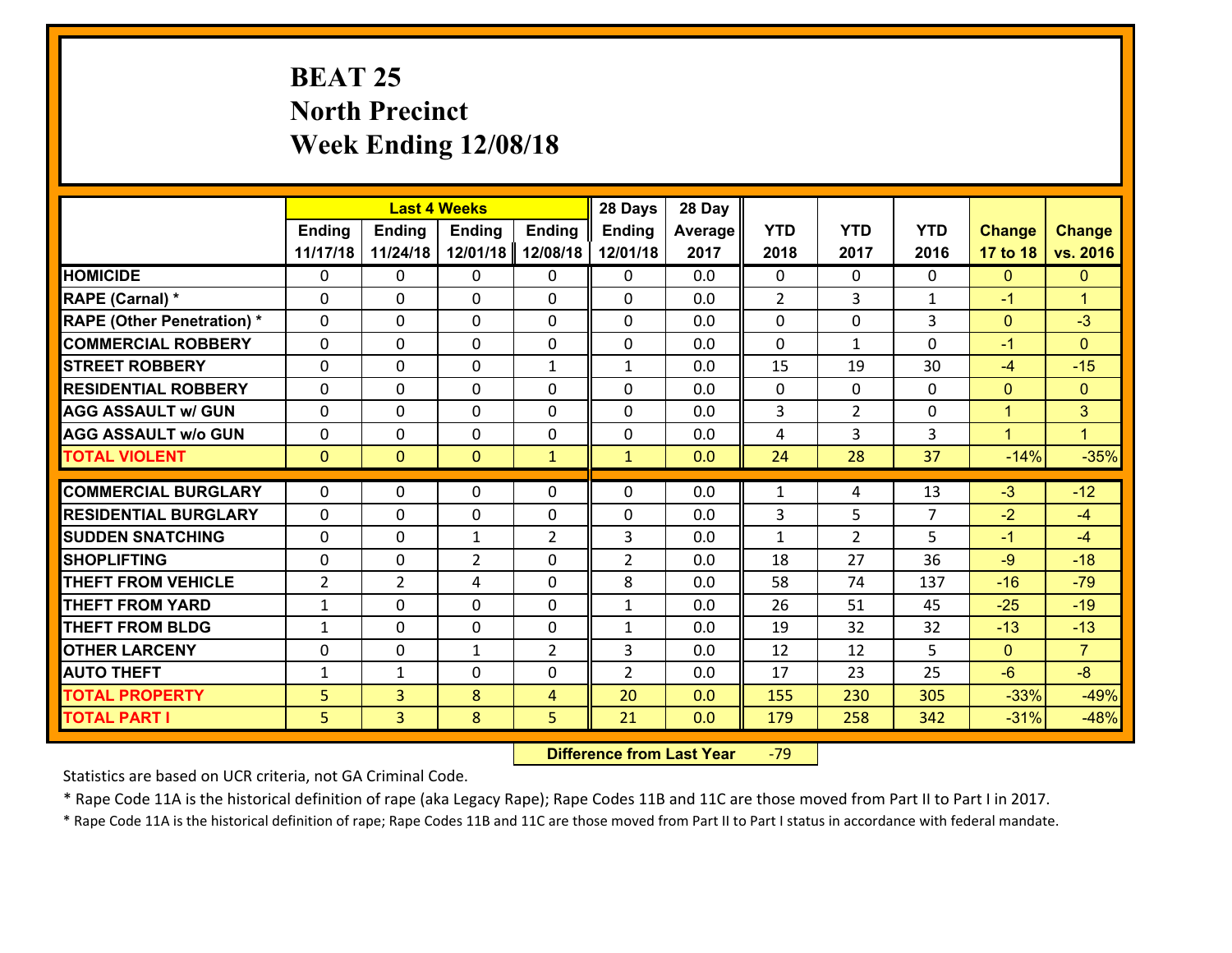# **BEAT 26 North Precinct Week Ending 12/08/18**

|                                   |                | <b>Last 4 Weeks</b> |                |                | 28 Days        | 28 Day  |                |                |              |               |                      |
|-----------------------------------|----------------|---------------------|----------------|----------------|----------------|---------|----------------|----------------|--------------|---------------|----------------------|
|                                   | <b>Ending</b>  | <b>Ending</b>       | <b>Ending</b>  | <b>Ending</b>  | <b>Ending</b>  | Average | <b>YTD</b>     | <b>YTD</b>     | <b>YTD</b>   | <b>Change</b> | <b>Change</b>        |
|                                   | 11/17/18       | 11/24/18            | 12/01/18       | 12/08/18       | 12/01/18       | 2017    | 2018           | 2017           | 2016         | 17 to 18      | vs. 2016             |
| <b>HOMICIDE</b>                   | 0              | 0                   | 0              | 0              | 0              | 0.0     | $\mathbf 0$    | $\mathbf{0}$   | 0            | $\mathbf{0}$  | $\mathbf{0}$         |
| RAPE (Carnal) *                   | 0              | 0                   | $\mathbf{0}$   | 0              | 0              | 0.1     | 3              | $\overline{2}$ | 3            | $\mathbf{1}$  | $\mathbf{0}$         |
| <b>RAPE (Other Penetration) *</b> | $\Omega$       | 0                   | $\Omega$       | $\Omega$       | $\Omega$       | 0.1     | $\mathbf{1}$   | $\mathbf{1}$   | $\mathbf{1}$ | $\mathbf{0}$  | $\mathbf{0}$         |
| <b>COMMERCIAL ROBBERY</b>         | $\Omega$       | 0                   | $\mathbf 0$    | $\Omega$       | 0              | 0.2     | $\Omega$       | 3              | $\mathbf{1}$ | $-3$          | $-1$                 |
| <b>STREET ROBBERY</b>             | 0              | 0                   | $\mathbf 0$    | 0              | 0              | 0.6     | 15             | 9              | 30           | $6^{\circ}$   | $-15$                |
| <b>RESIDENTIAL ROBBERY</b>        | $\Omega$       | 0                   | $\mathbf 0$    | 0              | 0              | 0.0     | $\mathbf{0}$   | 0              | $\Omega$     | $\mathbf{0}$  | $\mathbf{0}$         |
| <b>AGG ASSAULT w/ GUN</b>         | 0              | 0                   | $\mathbf 0$    | 0              | 0              | 0.2     | $\overline{2}$ | $\overline{3}$ | 5            | $-1$          | $-3$                 |
| <b>AGG ASSAULT w/o GUN</b>        | 0              | $\mathbf{1}$        | $\mathbf 0$    | 0              | $\mathbf{1}$   | 0.5     | 21             | 10             | 12           | 11            | 9                    |
| <b>TOTAL VIOLENT</b>              | $\mathbf{0}$   | $\mathbf{1}$        | $\mathbf{0}$   | $\overline{0}$ | $\mathbf{1}$   | 1.6     | 42             | 28             | 52           | 50%           | $-19%$               |
|                                   |                |                     |                |                |                |         |                |                |              |               |                      |
| <b>COMMERCIAL BURGLARY</b>        | $\Omega$       | 1                   | 0              | 0              | $\mathbf{1}$   | 0.7     | 3              | 9              | 7            | $-6$          | $-4$                 |
| <b>RESIDENTIAL BURGLARY</b>       | $\Omega$       | 0                   | $\mathbf{0}$   | $\Omega$       | $\Omega$       | 0.0     | $\overline{2}$ | 1              | 6            | $\mathbf{1}$  | $-4$                 |
| <b>SUDDEN SNATCHING</b>           | $\Omega$       | 0                   | $\mathbf 0$    | $\Omega$       | $\Omega$       | 0.5     | 11             | 16             | 19           | $-5$          | $-8$                 |
| <b>SHOPLIFTING</b>                | $\Omega$       | 0                   | $\overline{2}$ | $\Omega$       | $\overline{2}$ | 2.0     | 29             | 29             | 28           | $\mathbf{0}$  | $\blacktriangleleft$ |
| <b>THEFT FROM VEHICLE</b>         | $\Omega$       | 0                   | $\mathbf 0$    | $\mathbf{1}$   | $\mathbf{1}$   | 3.3     | 31             | 42             | 110          | $-11$         | $-79$                |
| <b>THEFT FROM YARD</b>            | 0              | 0                   | $\mathbf{1}$   | $\mathbf{1}$   | $\overline{2}$ | 2.2     | 27             | 28             | 31           | $-1$          | $-4$                 |
| <b>THEFT FROM BLDG</b>            | $\mathbf{1}$   | 0                   | $\mathbf{1}$   | 0              | $\overline{2}$ | 2.5     | 34             | 48             | 66           | $-14$         | $-32$                |
| <b>OTHER LARCENY</b>              | $\mathbf{1}$   | 0                   | $\mathbf 0$    | $\mathbf{1}$   | $\overline{2}$ | 0.3     | 12             | 4              | 4            | 8             | 8                    |
| <b>AUTO THEFT</b>                 | 0              | 0                   | 1              | 0              | $\mathbf{1}$   | 1.3     | 21             | 16             | 30           | 5             | $-9$                 |
| <b>TOTAL PROPERTY</b>             | $\overline{2}$ | $\mathbf{1}$        | 5              | 3              | 11             | 12.7    | 170            | 193            | 301          | $-12%$        | $-44%$               |
| <b>TOTAL PART I</b>               | 2 <sup>1</sup> | $\overline{2}$      | 5              | 3              | 12             | 14.3    | 212            | 221            | 353          | $-4%$         | $-40%$               |

 **Difference from Last Year**r -9

Statistics are based on UCR criteria, not GA Criminal Code.

\* Rape Code 11A is the historical definition of rape (aka Legacy Rape); Rape Codes 11B and 11C are those moved from Part II to Part I in 2017.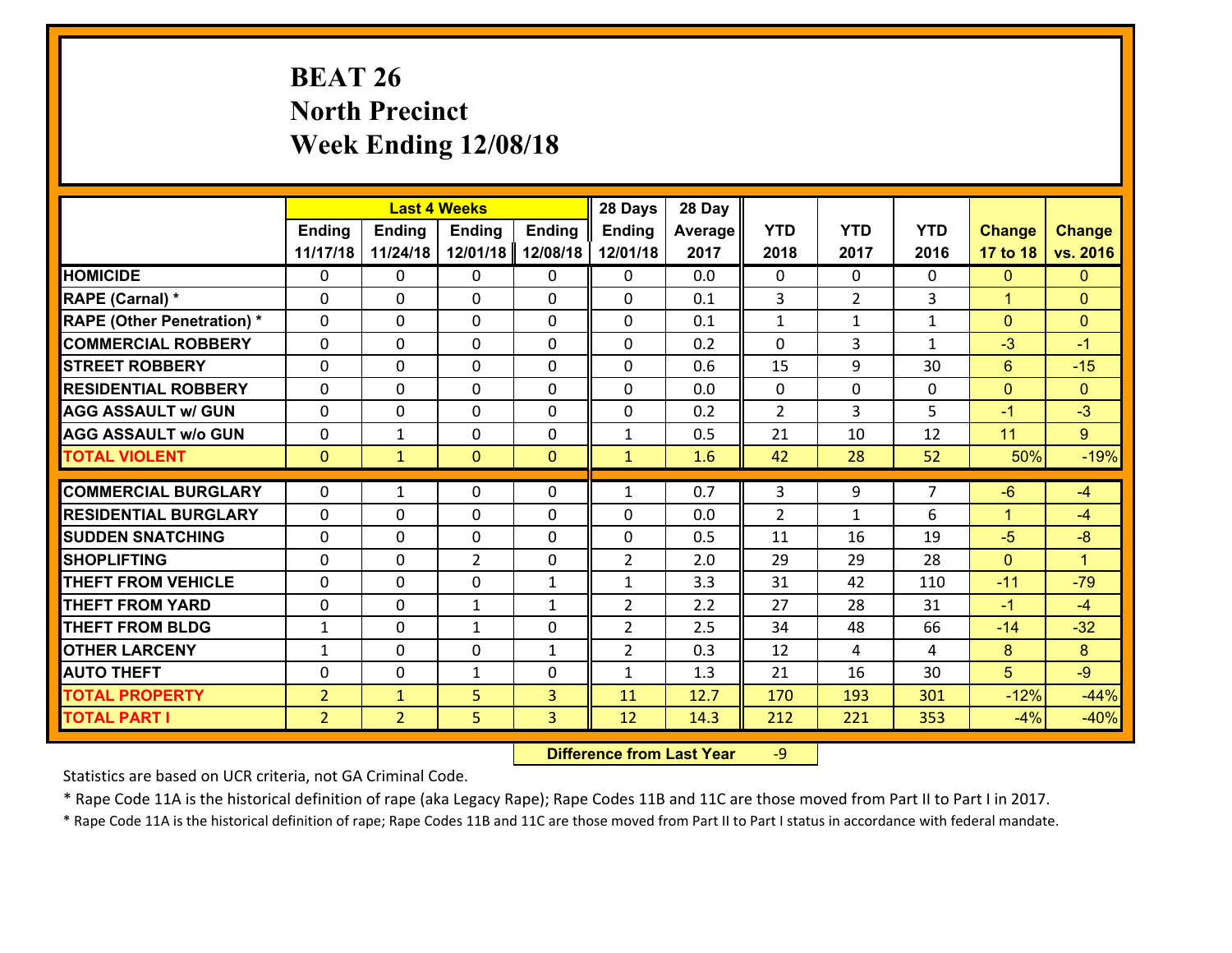# **BEAT 27 North Precinct Week Ending 12/08/18**

|                                   |                | <b>Last 4 Weeks</b> |                |                | 28 Days        | 28 Day  |                |                |                |                |                      |
|-----------------------------------|----------------|---------------------|----------------|----------------|----------------|---------|----------------|----------------|----------------|----------------|----------------------|
|                                   | <b>Ending</b>  | Ending              | <b>Ending</b>  | <b>Ending</b>  | <b>Ending</b>  | Average | <b>YTD</b>     | <b>YTD</b>     | <b>YTD</b>     | <b>Change</b>  | <b>Change</b>        |
|                                   | 11/17/18       | 11/24/18            | 12/01/18       | 12/08/18       | 12/01/18       | 2017    | 2018           | 2017           | 2016           | 17 to 18       | vs. 2016             |
| <b>HOMICIDE</b>                   | 0              | 0                   | $\mathbf{0}$   | 0              | 0              | 0.2     | $\Omega$       | $\overline{2}$ | $\Omega$       | $-2$           | $\mathbf{0}$         |
| RAPE (Carnal) *                   | $\mathbf{1}$   | 0                   | $\mathbf{0}$   | 0              | $\mathbf{1}$   | 0.6     | 2              | $\overline{7}$ | $\overline{2}$ | $-5$           | $\mathbf{0}$         |
| <b>RAPE (Other Penetration) *</b> | $\Omega$       | $\Omega$            | $\Omega$       | $\Omega$       | $\Omega$       | 0.2     | $\overline{2}$ | $\overline{2}$ | $\mathbf{1}$   | $\mathbf{0}$   | $\blacktriangleleft$ |
| <b>COMMERCIAL ROBBERY</b>         | 0              | 0                   | $\mathbf 0$    | 0              | 0              | 0.0     | $\overline{2}$ | $\mathbf{0}$   | $\Omega$       | $\overline{2}$ | $\overline{2}$       |
| <b>STREET ROBBERY</b>             | $\Omega$       | 0                   | $\mathbf 0$    | $\Omega$       | 0              | 1.0     | 8              | 11             | 29             | $-3$           | $-21$                |
| <b>RESIDENTIAL ROBBERY</b>        | $\Omega$       | $\Omega$            | $\mathbf 0$    | $\Omega$       | 0              | 0.0     | $\overline{2}$ | $\Omega$       | $\mathcal{L}$  | $\overline{2}$ | $\overline{0}$       |
| <b>AGG ASSAULT w/ GUN</b>         | $\Omega$       | $\mathbf 1$         | $\mathbf 0$    | $\Omega$       | $\mathbf{1}$   | 0.5     | 14             | 6              | 9              | 8              | $5\phantom{.}$       |
| <b>AGG ASSAULT w/o GUN</b>        | 0              | 0                   | $\mathbf 0$    | 0              | 0              | 2.1     | 10             | 23             | 12             | $-13$          | $-2$                 |
| <b>TOTAL VIOLENT</b>              | $\mathbf{1}$   | $\mathbf{1}$        | $\mathbf{0}$   | $\overline{0}$ | $\overline{2}$ | 4.5     | 40             | 51             | 55             | $-22%$         | $-27%$               |
| <b>COMMERCIAL BURGLARY</b>        | $\Omega$       | 0                   |                | 0              | $\Omega$       |         | 5              |                | 4              | $\mathbf{1}$   | $\blacklozenge$      |
|                                   |                |                     | 0              |                |                | 0.3     |                | 4              |                |                |                      |
| <b>RESIDENTIAL BURGLARY</b>       | $\Omega$       | 0                   | 1              | 0              | 1              | 0.5     | 10             | 7              | 16             | 3              | $-6$                 |
| <b>SUDDEN SNATCHING</b>           | $\Omega$       | 0                   | $\mathbf{0}$   | $\Omega$       | $\Omega$       | 2.2     | $\overline{7}$ | 19             | 23             | $-12$          | $-16$                |
| <b>SHOPLIFTING</b>                | 0              | $\mathbf{1}$        | $\mathbf 0$    | $\mathbf{1}$   | $\overline{2}$ | 1.6     | 41             | 17             | 32             | 24             | $9^{\circ}$          |
| <b>THEFT FROM VEHICLE</b>         | $\mathbf{1}$   | 0                   | $\mathbf{1}$   | $\Omega$       | $\overline{2}$ | 3.9     | 27             | 51             | 63             | $-24$          | $-36$                |
| <b>THEFT FROM YARD</b>            | $\mathbf{1}$   | 0                   | 1              | 0              | $\overline{2}$ | 1.5     | 19             | 19             | 23             | $\mathbf{0}$   | $-4$                 |
| <b>THEFT FROM BLDG</b>            | 0              | 1                   | $\mathbf{1}$   | $\mathbf{1}$   | 3              | 4.3     | 37             | 37             | 62             | $\mathbf{0}$   | $-25$                |
| <b>OTHER LARCENY</b>              | $\mathbf{1}$   | 0                   | $\mathbf 0$    | $\mathbf{1}$   | $\overline{2}$ | 0.2     | $\overline{7}$ | 3              | $\overline{2}$ | $\overline{4}$ | 5                    |
| <b>AUTO THEFT</b>                 | 0              | 0                   | $\mathbf 0$    | 0              | 0              | 1.1     | 15             | 13             | 32             | $\overline{2}$ | $-17$                |
| <b>TOTAL PROPERTY</b>             | $\overline{3}$ | $\overline{2}$      | 4              | 3              | 12             | 15.7    | 168            | 170            | 257            | $-1%$          | $-35%$               |
| <b>TOTAL PART I</b>               | $\overline{4}$ | $\overline{3}$      | $\overline{4}$ | 3              | 14             | 20.3    | 208            | 221            | 312            | $-6%$          | $-33%$               |

 **Difference from Last Year**r -13

Statistics are based on UCR criteria, not GA Criminal Code.

\* Rape Code 11A is the historical definition of rape (aka Legacy Rape); Rape Codes 11B and 11C are those moved from Part II to Part I in 2017.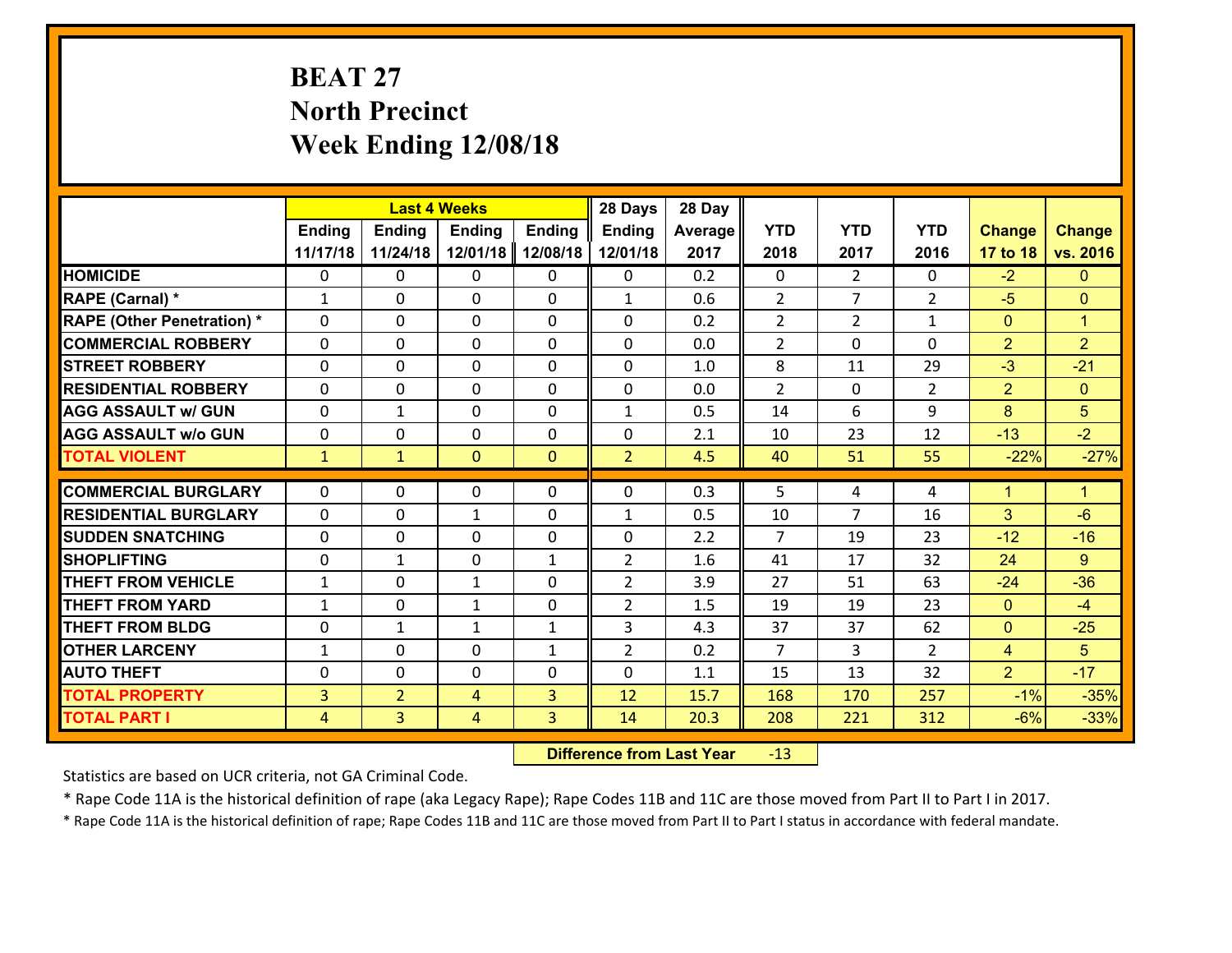

#### **COMPSTATCENTRAL PRECINCTWeek Ending 12/08/18**

**PRECINCT COMMANDER:**

**CAPT. BEN HERRON**



|                                                                                                                                                        | <b>Week</b>             | <b>Week</b>     | Weekly           | $28-Day$        | $28-Day$                         | Avg                                      |                 |                                              |                 |                              |                    |
|--------------------------------------------------------------------------------------------------------------------------------------------------------|-------------------------|-----------------|------------------|-----------------|----------------------------------|------------------------------------------|-----------------|----------------------------------------------|-----------------|------------------------------|--------------------|
|                                                                                                                                                        | <b>Ending</b>           | <b>Ending</b>   | Avg              | <b>Ending</b>   | Ending                           | 28-Day                                   | <b>YTD</b>      | <b>YTD</b>                                   | <b>YTD</b>      | <b>Change</b>                | <b>Change</b>      |
|                                                                                                                                                        | 12/8/18                 | 12/1/18         | 2017             | 12/8/18         | 11/11/18                         | 2017                                     | 2018            | 2017                                         | 2016            | 17 to 18                     | vs. 2016           |
| <b>HOMICIDE</b>                                                                                                                                        | 0                       | 0               | 0                |                 |                                  |                                          | 4               | 8                                            | $\overline{23}$ | -4                           | $-19$              |
| <b>RAPE (Carnal) *</b>                                                                                                                                 | $\mathbf{0}$            | 0               | $\mathbf 0$      | $\mathbf 0$     | $\Omega$                         | 1                                        | 12              | 16                                           | $\overline{11}$ | $-4$                         | 1                  |
| <b>RAPE (Other Penetration) *</b>                                                                                                                      | $\mathbf 0$             | $\overline{0}$  | $\mathbf 0$      | $\mathbf 0$     | $\overline{2}$                   | $\mathbf{1}$                             | $\overline{10}$ | $\overline{7}$                               | $\overline{7}$  | 3                            | 3                  |
| <b>COMMERCIAL ROBBERY</b>                                                                                                                              | $\mathbf 0$             | 0               | $\mathbf 0$      | $\mathbf{0}$    | $\mathbf 0$                      | $\overline{2}$                           | 8               | $\overline{21}$                              | 16              | $-13$                        | $-8$               |
| <b>STREET ROBBERY</b>                                                                                                                                  | $\overline{2}$          | $\overline{0}$  | $\overline{1}$   | 5               | $\overline{3}$                   | $\overline{5}$                           | 56              | $\overline{58}$                              | $\overline{84}$ | $\overline{-2}$              | $-28$              |
| <b>RESIDENTIAL ROBBERY</b>                                                                                                                             | $\mathbf 0$             | 0               | 0                | 0               | $\mathbf 0$                      | $\mathbf 1$                              | 8               | 9                                            | $\overline{10}$ | $-1$                         | $-2$               |
| <b>AGG ASSAULT w/ GUN</b>                                                                                                                              | $\mathbf{0}$            | 0               | $\overline{2}$   | 3               | $\overline{10}$                  | $\overline{7}$                           | 83              | 89                                           | 64              | $-\overline{6}$              | $\overline{19}$    |
| <b>AGG ASSAULT w/o GUN</b>                                                                                                                             | 3                       | 4               | $\overline{2}$   | 11              | 8                                | 6                                        | $\overline{82}$ | $\overline{77}$                              | $\overline{51}$ | 5                            | $\overline{31}$    |
| <b>TOTAL VIOLENT</b>                                                                                                                                   | 5                       | $\overline{4}$  | $\overline{6}$   | $\overline{20}$ | 24                               | 23                                       | 263             | 285                                          | 266             | $-8%$                        | $-1%$              |
| <b>COMMERCIAL BURGLARY</b>                                                                                                                             | 0                       | 0               | 1                | $\mathbf{0}$    | $\overline{2}$                   | 4                                        | 32              | 45                                           | 106             | $-13$                        | $-74$              |
| <b>RESIDENTIAL BURGLARY</b>                                                                                                                            | $\overline{\mathbf{2}}$ | 5               | 4                | 10              | 14                               | $\overline{17}$                          | 188             | 208                                          | 319             | $-20$                        | $-131$             |
| <b>SUDDEN SNATCHING</b>                                                                                                                                | $\mathbf{0}$            | $\mathbf{1}$    | 0                | 3 <sup>1</sup>  | $\blacktriangleleft$             | $\overline{2}$                           | 14              | $\overline{22}$                              | $\overline{19}$ | $-8$                         | $-5$               |
| <b>SHOPLIFTING</b>                                                                                                                                     | $\overline{\mathbf{4}}$ | $\mathbf{1}$    | 5                | 12              | 15                               | 18                                       | 202             | 230                                          | 165             | $-28$                        | $\overline{37}$    |
| <b>THEFT FROM VEHICLE</b>                                                                                                                              | $\overline{7}$          | $\overline{7}$  | 8                | $\overline{21}$ | 45                               | $\overline{32}$                          | 324             | 389                                          | 429             | $-65$                        | $-105$             |
| <b>THEFT FROM YARD</b>                                                                                                                                 | $\mathbf{2}$            | 3               | 4                | 16              | $\overline{28}$                  | 16                                       | 194             | 195                                          | 215             | $-1$                         | $-21$              |
| <b>THEFT FROM BLDG</b>                                                                                                                                 | $\mathbf{3}$            | $\mathbf{1}$    | 4                | 10              | 8                                | 16                                       | 154             | 199                                          | 265             | $-45$                        | $-111$             |
| <b>OTHER LARCENY</b>                                                                                                                                   | 3                       | $\overline{2}$  | 1                | 8               | $\overline{5}$                   | 3                                        | 56              | $\overline{42}$                              | $\overline{23}$ | 14                           | 33                 |
| <b>AUTO THEFT</b>                                                                                                                                      | 3                       | $\overline{3}$  | 4                | 11              | 16                               | 16                                       | 176             | 197                                          | 194             | $-21$                        | $-18$              |
| <b>TOTAL PROPERTY</b>                                                                                                                                  | 24                      | $\overline{23}$ | 31               | 91              | 134                              | 124                                      | 1340            | 1527                                         | 1735            | $-12%$                       | $-23%$             |
| <b>TOTAL PART I</b>                                                                                                                                    | $\overline{29}$         | $\overline{27}$ | $\overline{37}$  | 111             | 158                              | 147                                      | 1603            | 1812                                         | 2001            | $-12%$                       | $-20%$             |
|                                                                                                                                                        |                         |                 |                  |                 |                                  |                                          |                 |                                              |                 |                              |                    |
| Statistics are based on UCR criteria, not GA Criminal Code, and are<br>preliminary, based on RMS data at the time prepared, and are subject to change. |                         |                 |                  |                 | <b>Difference from Last Year</b> | <b>At-Fault Police Vehicle Accidents</b> | -209            |                                              |                 | <b>Last Week</b><br>$\Omega$ | Year-to-Date<br>22 |
| Cell Shading: white is within 0.6 standard deviation of the mean; red is above; green is below.                                                        |                         |                 |                  |                 |                                  |                                          |                 | <b>Not At-Fault Police Vehicle Accidents</b> |                 | $\Omega$                     | $\overline{13}$    |
| * Code 11A is the pre-2016 definition of rape; Codes 11B and 11C are by federal mandate in 2016.                                                       |                         |                 |                  |                 |                                  | <b>Total Police Vehicle Accidents</b>    |                 |                                              |                 | $\mathbf{0}$                 | 35                 |
|                                                                                                                                                        |                         |                 |                  |                 |                                  |                                          |                 |                                              |                 |                              |                    |
|                                                                                                                                                        | <b>Week</b>             | <b>Week</b>     | Weekly           | 28-Day          | $28$ -Day                        | Avg                                      |                 |                                              |                 |                              |                    |
| <b>Citizen Initiated Calls</b>                                                                                                                         | <b>Ending</b>           | <b>Ending</b>   | Avg              | <b>Ending</b>   | Ending                           | 28-Day                                   | <b>YTD</b>      | <b>YTD</b>                                   | <b>YTD</b>      | <b>Change</b>                | <b>Change</b>      |
|                                                                                                                                                        | 12/8/18                 | 12/1/18         | 2017             | 12/8/18         | 11/11/18                         | 2017                                     | 2018            | 2017                                         | 2016            | 17 to 18                     | vs. 2016           |
| <b>Midnight Shift</b>                                                                                                                                  | 89                      | 90              | 126              | 370             | 365                              | 503                                      | 5004            | 5211                                         | 5385            | $-207$                       | $-381$             |
| Day Shift                                                                                                                                              | $\overline{211}$        | 231             | $\overline{271}$ | 913             | 931                              | 1085                                     | 11934           | 12348                                        | 12606           | $-414$                       | $-672$             |
| <b>Afternoon Shift</b>                                                                                                                                 | 207                     | 214             | 47               | 836             | 827                              | 1176                                     | 11655           | 13039                                        | 12775           | $-1384$                      | $-1120$            |
| <b>TOTAL CITIZEN CFS</b>                                                                                                                               | 507                     | 535             | 444              | 2119            | 2123                             | 2764                                     | 28593           | 30598                                        | 30766           | $-6.6%$                      | $-7.1%$            |
| <b>53S ShotSpotter Calls</b>                                                                                                                           | 0                       | $\overline{2}$  | 9                | 10              | 10                               | $\overline{37}$                          | 176             | 438                                          | 414             | $-262$                       | $-238$             |
| <b>Sig 53 Shots Fired Calls</b>                                                                                                                        | $\overline{\mathbf{A}}$ | 8               | 15               | $\overline{30}$ | 56                               | 62                                       | 449             | 750                                          | 803             | $-301$                       | $-354$             |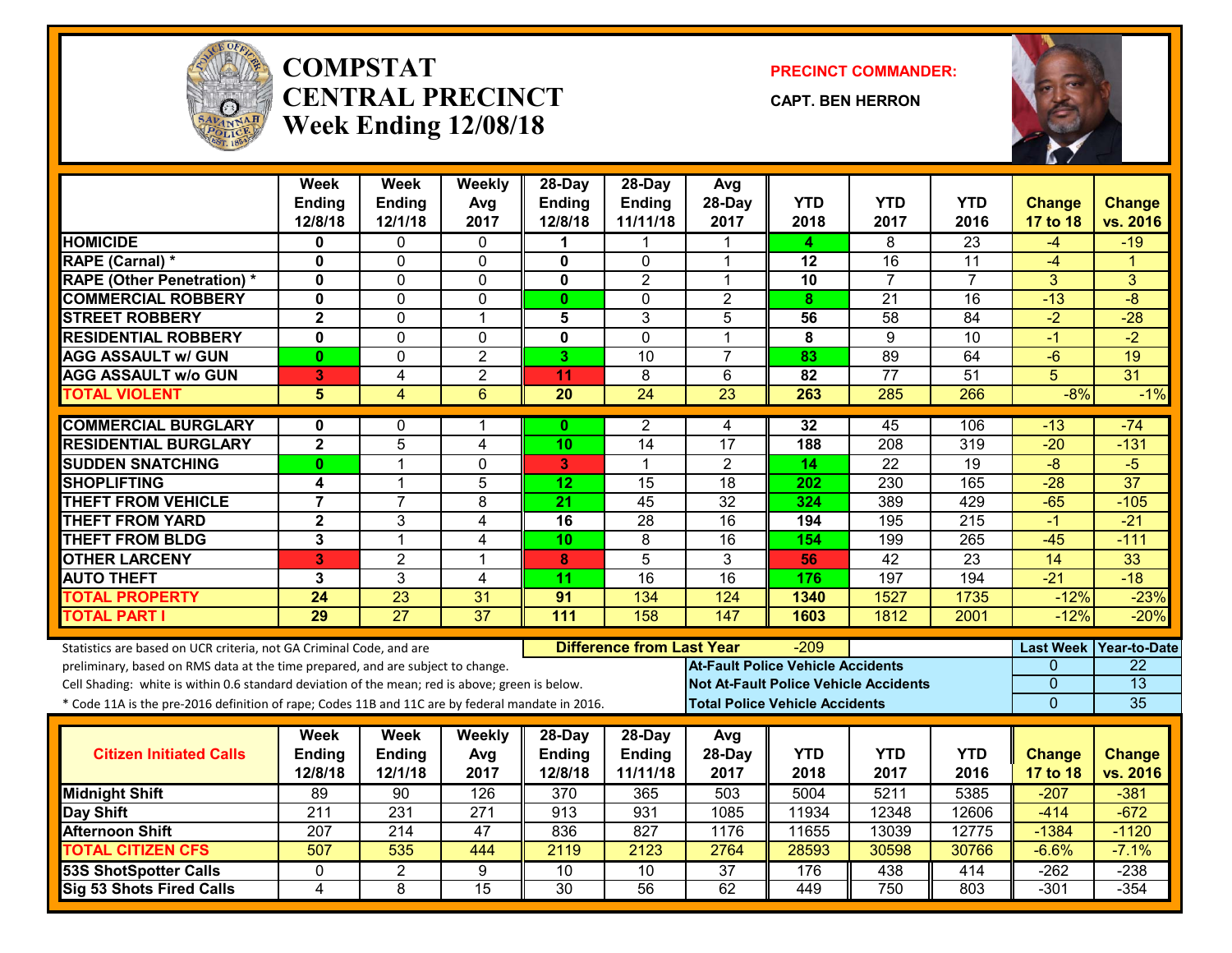# **BEAT 31 Central Precinct Week Ending 12/08/18**

|                                   |               |                | <b>Last 4 Weeks</b> |                | 28 Days        | 28 Day         |                |                |                |                |                      |
|-----------------------------------|---------------|----------------|---------------------|----------------|----------------|----------------|----------------|----------------|----------------|----------------|----------------------|
|                                   | <b>Ending</b> | <b>Ending</b>  | Ending              | <b>Ending</b>  | <b>Ending</b>  | <b>Average</b> | <b>YTD</b>     | <b>YTD</b>     | <b>YTD</b>     | <b>Change</b>  | <b>Change</b>        |
|                                   | 11/17/18      | 11/24/18       | 12/01/18            | 12/08/18       | 12/01/18       | 2017           | 2018           | 2017           | 2016           | 17 to 18       | vs. 2016             |
| <b>HOMICIDE</b>                   | 0             | 0              | 0                   | 0              | 0              | 0.1            | 1              | $\mathbf{1}$   | 8              | $\mathbf{0}$   | $-7$                 |
| RAPE (Carnal) *                   | 0             | $\Omega$       | $\mathbf 0$         | $\Omega$       | $\Omega$       | 0.2            | $\mathbf 0$    | $\mathbf{1}$   | 3              | $-1$           | $-3$                 |
| <b>RAPE (Other Penetration) *</b> | 0             | $\Omega$       | $\mathbf 0$         | $\Omega$       | $\Omega$       | 0.3            | $\mathbf{1}$   | 4              | $\Omega$       | $-3$           | $\blacktriangleleft$ |
| <b>COMMERCIAL ROBBERY</b>         | 0             | $\Omega$       | $\mathbf 0$         | $\Omega$       | $\Omega$       | 0.0            | $\mathbf{1}$   | $\Omega$       | $\mathbf{1}$   | $\mathbf{1}$   | $\mathbf{0}$         |
| <b>ISTREET ROBBERY</b>            | 0             | 0              | $\mathbf 0$         | 0              | 0              | 1.1            | 8              | 14             | 19             | $-6$           | $-11$                |
| <b>RESIDENTIAL ROBBERY</b>        | 0             | 0              | $\mathbf 0$         | $\Omega$       | 0              | 0.2            | $\mathbf 0$    | $\overline{2}$ | $\overline{2}$ | $-2$           | $-2$                 |
| <b>AGG ASSAULT w/ GUN</b>         | 0             | 0              | $\mathbf 0$         | $\Omega$       | 0              | 1.0            | 10             | 13             | $\overline{7}$ | $-3$           | 3                    |
| <b>AGG ASSAULT w/o GUN</b>        | 0             | 0              | $\mathbf 0$         | $\Omega$       | 0              | 1.1            | 9              | 13             | 15             | $-4$           | $-6$                 |
| <b>TOTAL VIOLENT</b>              | $\mathbf{0}$  | $\overline{0}$ | $\mathbf{0}$        | $\overline{0}$ | $\mathbf{0}$   | 3.8            | 30             | 48             | 55             | $-38%$         | $-45%$               |
| <b>COMMERCIAL BURGLARY</b>        | $\Omega$      | 0              | 0                   | 0              | 0              | 0.5            | 8              | 6              | 22             | $\overline{2}$ | $-14$                |
| <b>RESIDENTIAL BURGLARY</b>       | $\mathbf{1}$  | 0              | $\mathbf{0}$        | 0              | $\mathbf{1}$   | 2.3            | 24             | 31             | 62             | $-7$           | $-38$                |
| <b>SUDDEN SNATCHING</b>           | 0             | 0              | $\mathbf{0}$        | $\Omega$       | $\mathbf{0}$   | 0.4            | $\mathbf{1}$   | 5              | 5              | $-4$           | $-4$                 |
| <b>SHOPLIFTING</b>                | 0             | 0              | $\mathbf 0$         | 0              | 0              | 1.5            | $\overline{2}$ | 18             | 20             | $-16$          | $-18$                |
| <b>THEFT FROM VEHICLE</b>         | 0             | 0              | $\overline{2}$      | $\overline{2}$ | 4              | 7.0            | 65             | 84             | 84             | $-19$          | $-19$                |
| <b>THEFT FROM YARD</b>            | 4             | 0              | 0                   | $\Omega$       | 4              | 4.9            | 45             | 58             | 52             | $-13$          | $-7$                 |
| <b>THEFT FROM BLDG</b>            | 0             | 0              | $\mathbf 0$         | $\Omega$       | 0              | 2.8            | 23             | 33             | 58             | $-10$          | $-35$                |
| <b>OTHER LARCENY</b>              | 0             | $\mathbf{1}$   | 0                   | $\mathbf{1}$   | $\overline{2}$ | 0.7            | 12             | 9              | 6              | 3 <sup>5</sup> | $6\phantom{1}$       |
| <b>AUTO THEFT</b>                 | 0             | 0              | 0                   | $\Omega$       | 0              | 3.0            | 22             | 37             | 46             | $-15$          | $-24$                |
| <b>TOTAL PROPERTY</b>             | 5             | $\mathbf{1}$   | $\overline{2}$      | 3              | 11             | 22.9           | 202            | 281            | 355            | $-28%$         | $-43%$               |
| <b>TOTAL PART I</b>               | 5             | $\mathbf{1}$   | $\overline{2}$      | 3              | 11             | 26.8           | 232            | 329            | 410            | $-29%$         | $-43%$               |

 **Difference from Last Year**r -97

Statistics are based on UCR criteria, not GA Criminal Code.

\* Rape Code 11A is the historical definition of rape (aka Legacy Rape); Rape Codes 11B and 11C are those moved from Part II to Part I in 2017.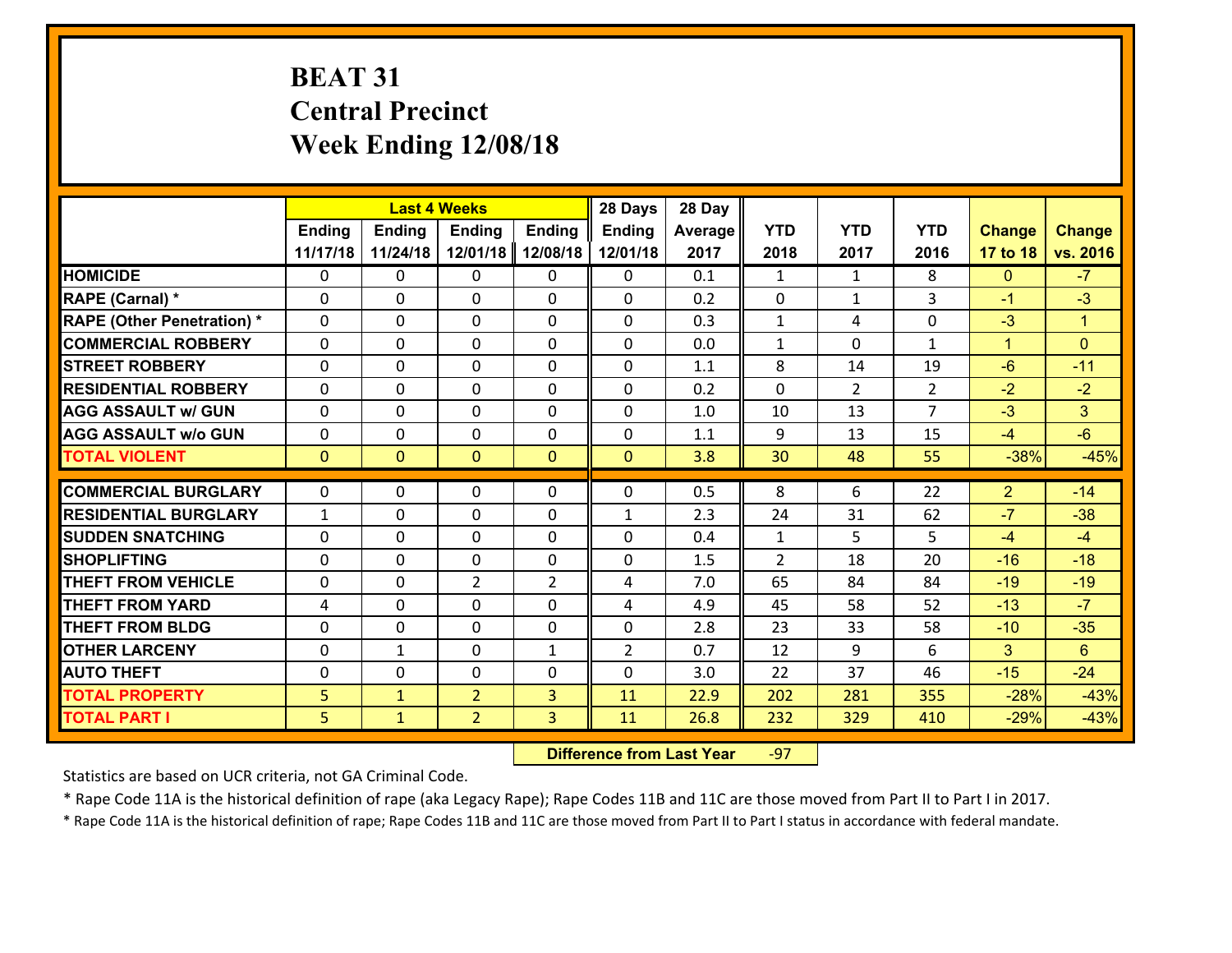# **BEAT 32 Central Precinct Week Ending 12/08/18**

|                                   |                |                | <b>Last 4 Weeks</b> |                | 28 Days        | 28 Day  |                |                |                |                |                |
|-----------------------------------|----------------|----------------|---------------------|----------------|----------------|---------|----------------|----------------|----------------|----------------|----------------|
|                                   | <b>Ending</b>  | <b>Ending</b>  | <b>Ending</b>       | <b>Ending</b>  | <b>Ending</b>  | Average | <b>YTD</b>     | <b>YTD</b>     | <b>YTD</b>     | <b>Change</b>  | <b>Change</b>  |
|                                   | 11/17/18       | 11/24/18       | 12/01/18            | 12/08/18       | 12/01/18       | 2017    | 2018           | 2017           | 2016           | 17 to 18       | vs. 2016       |
| <b>HOMICIDE</b>                   | $\Omega$       | 0              | 0                   | 0              | $\Omega$       | 0.0     | 0              | $\Omega$       | 0              | $\mathbf{0}$   | $\Omega$       |
| RAPE (Carnal) *                   | $\Omega$       | 0              | $\Omega$            | 0              | $\Omega$       | 0.4     | $\mathbf{1}$   | 5              | $\mathbf{1}$   | $-4$           | $\Omega$       |
| <b>RAPE (Other Penetration) *</b> | 0              | 0              | $\mathbf 0$         | 0              | 0              | 0.2     | $\overline{2}$ | $\overline{2}$ | $\mathbf{1}$   | $\mathbf{0}$   | $\overline{1}$ |
| <b>COMMERCIAL ROBBERY</b>         | 0              | 0              | $\mathbf 0$         | 0              | 0              | 0.5     | 4              | 7              | 3              | $-3$           | $\overline{1}$ |
| <b>STREET ROBBERY</b>             | $\mathbf{0}$   | 0              | $\mathbf 0$         | 0              | 0              | 0.5     | 4              | 5              | 8              | $-1$           | $-4$           |
| <b>RESIDENTIAL ROBBERY</b>        | 0              | 0              | $\mathbf 0$         | $\mathbf{0}$   | 0              | 0.0     | $\mathbf{1}$   | $\mathbf{0}$   | 0              | $\mathbf{1}$   | $\mathbf{1}$   |
| <b>AGG ASSAULT w/ GUN</b>         | 0              | 0              | $\mathbf 0$         | 0              | 0              | 0.4     | $\overline{7}$ | 5              | $\overline{2}$ | $\overline{2}$ | 5              |
| <b>AGG ASSAULT w/o GUN</b>        | 0              | $\mathbf{1}$   | 0                   | 1              | $\overline{2}$ | 0.5     | 9              | 6              | 3              | 3              | $6\phantom{1}$ |
| <b>TOTAL VIOLENT</b>              | $\mathbf{0}$   | $\mathbf{1}$   | $\mathbf{0}$        | $\mathbf{1}$   | $\overline{2}$ | 2.5     | 28             | 30             | 18             | $-7%$          | 56%            |
| <b>COMMERCIAL BURGLARY</b>        | $\mathbf{0}$   | 0              | $\mathbf{0}$        | 0              | 0              | 0.3     | 2              | 4              | 14             | $-2$           | $-12$          |
| <b>RESIDENTIAL BURGLARY</b>       | $\mathbf{1}$   | 0              | 1                   | 0              | $\overline{2}$ | 2.1     | 26             | 25             | 49             | $\mathbf{1}$   | $-23$          |
| <b>SUDDEN SNATCHING</b>           | $\mathbf{0}$   | 0              | $\mathbf 0$         | 0              | 0              | 0.2     | $\mathbf{0}$   | $\overline{2}$ | $\mathbf{1}$   | $-2$           | $-1$           |
| <b>SHOPLIFTING</b>                | $\overline{2}$ | 0              | $\mathbf 0$         | 0              | $\overline{2}$ | 3.8     | 65             | 50             | 36             | 15             | 29             |
| <b>THEFT FROM VEHICLE</b>         | $\mathbf{1}$   | 1              | 1                   | $\overline{2}$ | 5              | 8.7     | 79             | 108            | 98             | $-29$          | $-19$          |
| <b>THEFT FROM YARD</b>            | 0              | 0              | $\mathbf 0$         | 0              | 0              | 2.8     | 46             | 34             | 39             | 12             | $\overline{7}$ |
| <b>THEFT FROM BLDG</b>            | 0              | 0              | $\mathbf 0$         | $\mathbf{0}$   | 0              | 4.1     | 31             | 53             | 61             | $-22$          | $-30$          |
| <b>OTHER LARCENY</b>              | 0              | $\overline{2}$ | $\mathbf 0$         | $\mathbf{1}$   | 3              | 1.0     | 21             | 10             | $\mathbf{1}$   | 11             | 20             |
| <b>AUTO THEFT</b>                 | 0              | $\mathbf{1}$   | $\mathbf{1}$        | $\mathbf{1}$   | 3              | 2.3     | 21             | 29             | 23             | $-8$           | $-2$           |
| <b>TOTAL PROPERTY</b>             | $\overline{4}$ | 4              | 3                   | $\overline{4}$ | 15             | 25.4    | 291            | 315            | 322            | $-8%$          | $-10%$         |
| <b>TOTAL PART I</b>               | $\overline{4}$ | 5              | 3                   | 5              | 17             | 27.8    | 319            | 345            | 340            | $-8%$          | $-6%$          |

 **Difference from Last Year**‐26

Statistics are based on UCR criteria, not GA Criminal Code.

\* Rape Code 11A is the historical definition of rape (aka Legacy Rape); Rape Codes 11B and 11C are those moved from Part II to Part I in 2017.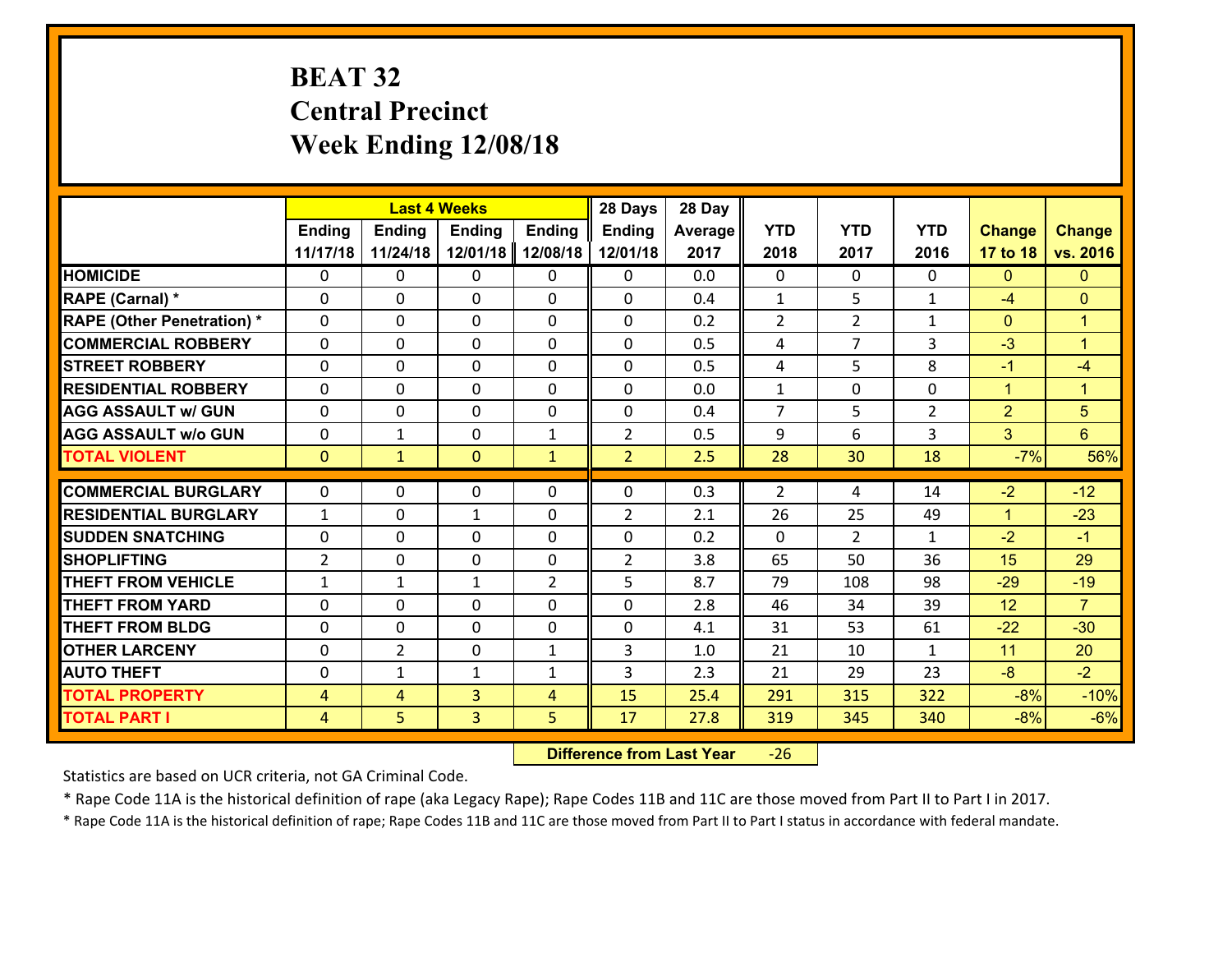# **BEAT 33 Central Precinct Week Ending 12/08/18**

|                                   | <b>Last 4 Weeks</b><br><b>Ending</b><br><b>Ending</b><br><b>Ending</b><br><b>Ending</b> |                |                |                | 28 Days        | 28 Day  |                |                |                |                |                |
|-----------------------------------|-----------------------------------------------------------------------------------------|----------------|----------------|----------------|----------------|---------|----------------|----------------|----------------|----------------|----------------|
|                                   |                                                                                         |                |                |                | <b>Ending</b>  | Average | <b>YTD</b>     | <b>YTD</b>     | <b>YTD</b>     | <b>Change</b>  | <b>Change</b>  |
|                                   | 11/17/18                                                                                | 11/24/18       | 12/01/18       | 12/08/18       | 12/01/18       | 2017    | 2018           | 2017           | 2016           | 17 to 18       | vs. 2016       |
| <b>HOMICIDE</b>                   | $\Omega$                                                                                | 0              | $\Omega$       | 0              | $\Omega$       | 0.2     | $\Omega$       | $\overline{2}$ | 8              | $-2$           | $-8$           |
| RAPE (Carnal) *                   | 0                                                                                       | 0              | $\mathbf{0}$   | 0              | $\Omega$       | 0.2     | 3              | $\overline{2}$ | 4              | $\mathbf{1}$   | $-1$           |
| <b>RAPE (Other Penetration) *</b> | $\Omega$                                                                                | 0              | $\mathbf{0}$   | $\Omega$       | $\Omega$       | 0.1     | $\overline{2}$ | $\mathbf{1}$   | $\overline{2}$ | $\mathbf{1}$   | $\mathbf{0}$   |
| <b>COMMERCIAL ROBBERY</b>         | 0                                                                                       | 0              | 0              | 0              | $\Omega$       | 0.5     | 2              | 6              | 3              | $-4$           | $-1$           |
| <b>STREET ROBBERY</b>             | $\Omega$                                                                                | 0              | $\mathbf 0$    | $\Omega$       | 0              | 1.5     | 20             | 19             | 27             | $\mathbf{1}$   | $-7$           |
| <b>RESIDENTIAL ROBBERY</b>        | $\Omega$                                                                                | $\Omega$       | $\mathbf 0$    | $\Omega$       | 0              | 0.1     | $\Omega$       | $\mathbf{1}$   | $\Omega$       | $-1$           | $\mathbf{0}$   |
| <b>AGG ASSAULT w/ GUN</b>         | $\mathbf{1}$                                                                            | 0              | $\mathbf 0$    | 0              | $\mathbf{1}$   | 1.4     | 11             | 17             | 9              | $-6$           | $\overline{2}$ |
| <b>AGG ASSAULT w/o GUN</b>        | $\mathbf{1}$                                                                            | 0              | $\overline{2}$ | $\mathbf{1}$   | 4              | 1.1     | 11             | 13             | 9              | $-2$           | 2 <sup>1</sup> |
| <b>TOTAL VIOLENT</b>              | 2 <sup>1</sup>                                                                          | $\overline{0}$ | $\overline{2}$ | $\mathbf{1}$   | 5              | 4.9     | 49             | 61             | 62             | $-20%$         | $-21%$         |
| <b>COMMERCIAL BURGLARY</b>        | $\Omega$                                                                                | 0              | $\mathbf{0}$   | $\Omega$       | $\Omega$       | 0.6     | 10             | 8              | 27             | $\overline{2}$ | $-17$          |
| <b>RESIDENTIAL BURGLARY</b>       | 0                                                                                       | 0              | $\mathbf 0$    | $\mathbf{1}$   | $\mathbf{1}$   | 1.7     | 19             | 20             | 51             | $-1$           | $-32$          |
| <b>SUDDEN SNATCHING</b>           | 0                                                                                       | 0              | $\mathbf 0$    | 0              | 0              | 0.3     | 5              | 4              | 3              | $\mathbf{1}$   | $\overline{2}$ |
| <b>SHOPLIFTING</b>                | $\mathbf{1}$                                                                            | 0              | $\mathbf 0$    | $\overline{2}$ | 3              | 5.4     | 59             | 71             | 51             | $-12$          | 8              |
| <b>THEFT FROM VEHICLE</b>         | $\Omega$                                                                                | 0              | 1              | 0              | $\mathbf{1}$   | 5.6     | 55             | 73             | 102            | $-18$          | $-47$          |
| <b>THEFT FROM YARD</b>            | 0                                                                                       | 0              | 1              | $\mathbf{1}$   | $\overline{2}$ | 3.2     | 44             | 38             | 66             | $6\phantom{1}$ | $-22$          |
| <b>THEFT FROM BLDG</b>            | $\overline{2}$                                                                          | 1              | $\mathbf 0$    | $\mathbf{1}$   | 4              | 2.5     | 33             | 32             | 58             | $\mathbf{1}$   | $-25$          |
| <b>OTHER LARCENY</b>              | 0                                                                                       | 0              | $\mathbf{1}$   | $\mathbf{1}$   | $\overline{2}$ | 0.8     | 10             | 10             | $\overline{7}$ | $\mathbf{0}$   | 3 <sup>1</sup> |
| <b>AUTO THEFT</b>                 | $\mathbf{1}$                                                                            | 0              | $\mathbf{0}$   | 2              | 3              | 3.0     | 40             | 38             | 47             | $\overline{2}$ | $-7$           |
| <b>TOTAL PROPERTY</b>             | $\overline{4}$                                                                          | $\mathbf{1}$   | $\overline{3}$ | 8              | 16             | 23.1    | 275            | 294            | 412            | $-6%$          | $-33%$         |
| <b>TOTAL PART I</b>               | 6                                                                                       | $\mathbf{1}$   | 5              | 9              | 21             | 28.0    | 324            | 355            | 474            | $-9%$          | $-32%$         |
|                                   |                                                                                         |                |                |                |                |         |                |                |                |                |                |

 **Difference from Last Year**r -31

Statistics are based on UCR criteria, not GA Criminal Code.

\* Rape Code 11A is the historical definition of rape (aka Legacy Rape); Rape Codes 11B and 11C are those moved from Part II to Part I in 2017.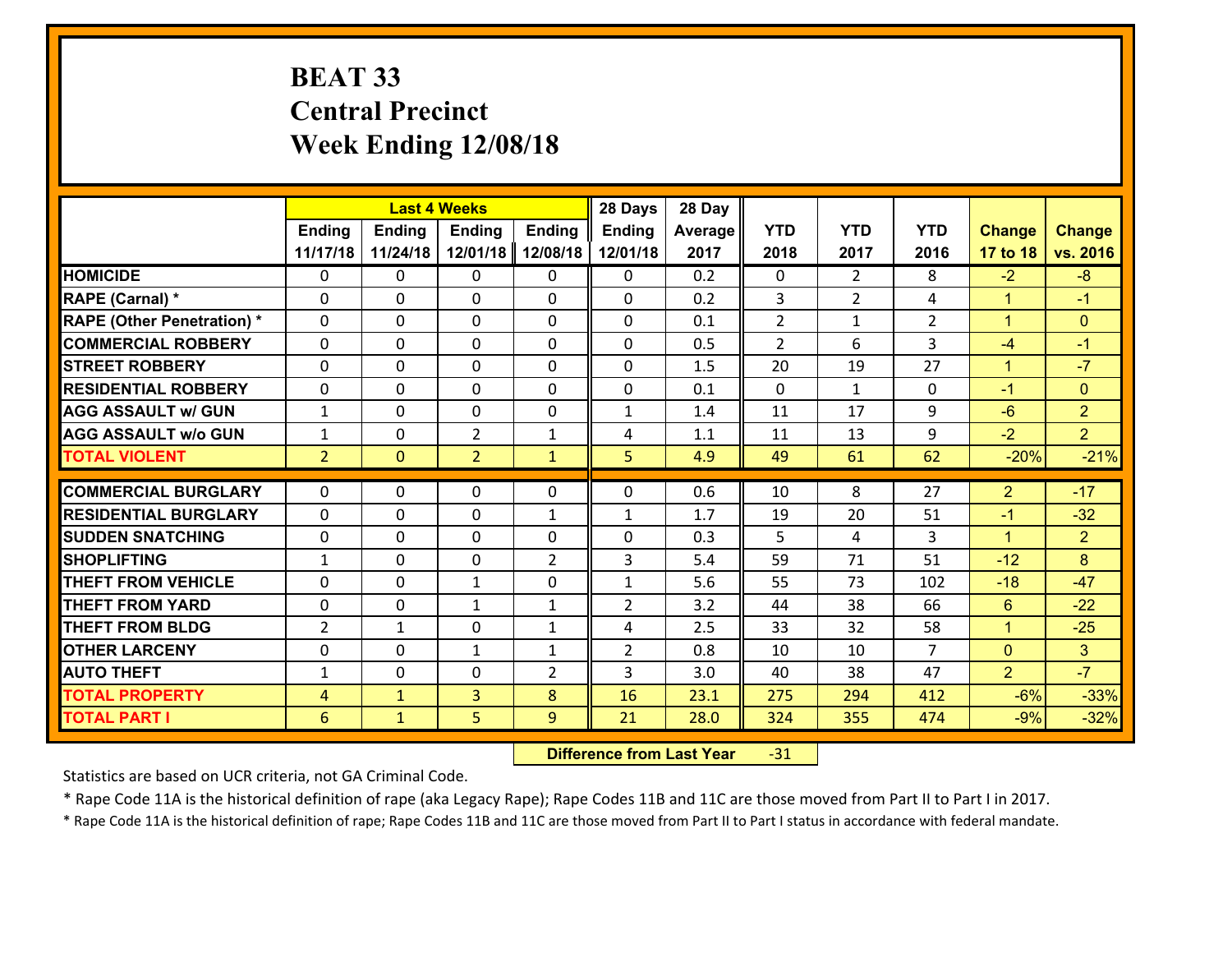# **BEAT 34 Central Precinct Week Ending 12/08/18**

|                                   | <b>Last 4 Weeks</b><br><b>Ending</b><br><b>Ending</b><br><b>Ending</b><br><b>Ending</b> |                |                |                | 28 Days        | 28 Day  |                |              |                |               |                      |
|-----------------------------------|-----------------------------------------------------------------------------------------|----------------|----------------|----------------|----------------|---------|----------------|--------------|----------------|---------------|----------------------|
|                                   |                                                                                         |                |                |                | <b>Ending</b>  | Average | <b>YTD</b>     | <b>YTD</b>   | <b>YTD</b>     | <b>Change</b> | <b>Change</b>        |
|                                   | 11/17/18                                                                                | 11/24/18       | 12/01/18       | 12/08/18       | 12/01/18       | 2017    | 2018           | 2017         | 2016           | 17 to 18      | vs. 2016             |
| <b>HOMICIDE</b>                   | $\Omega$                                                                                | $\mathbf{1}$   | 0              | 0              | 1              | 0.3     | $\overline{2}$ | 4            | 3              | $-2$          | $-1$                 |
| RAPE (Carnal) *                   | $\Omega$                                                                                | 0              | $\mathbf{0}$   | $\Omega$       | $\Omega$       | 0.5     | $\mathbf{1}$   | 6            | $\Omega$       | $-5$          | $\blacktriangleleft$ |
| <b>RAPE (Other Penetration) *</b> | 0                                                                                       | 0              | $\mathbf 0$    | 0              | 0              | 0.0     | 0              | 0            | $\overline{2}$ | $\mathbf{0}$  | $-2$                 |
| <b>COMMERCIAL ROBBERY</b>         | 0                                                                                       | 0              | $\mathbf 0$    | 0              | 0              | 0.1     | $\mathbf 0$    | $\mathbf{1}$ | $\overline{2}$ | $-1$          | $-2$                 |
| <b>STREET ROBBERY</b>             | $\mathbf{1}$                                                                            | 0              | $\mathbf 0$    | $\mathbf{1}$   | $\overline{2}$ | 0.7     | 11             | 8            | 11             | 3             | $\overline{0}$       |
| <b>RESIDENTIAL ROBBERY</b>        | 0                                                                                       | 0              | $\mathbf 0$    | 0              | 0              | 0.3     | 2              | 4            | 3              | $-2$          | $-1$                 |
| <b>AGG ASSAULT w/ GUN</b>         | $\mathbf{1}$                                                                            | 0              | $\mathbf 0$    | 0              | $\mathbf{1}$   | 2.4     | 21             | 30           | 22             | $-9$          | $-1$                 |
| <b>AGG ASSAULT w/o GUN</b>        | $\mathbf{1}$                                                                            | 0              | $\overline{2}$ | $\mathbf{1}$   | 4              | 1.8     | 29             | 23           | 11             | $6^{\circ}$   | 18                   |
| <b>TOTAL VIOLENT</b>              | $\overline{3}$                                                                          | $\mathbf{1}$   | $\overline{2}$ | $\overline{2}$ | 8              | 6.1     | 66             | 76           | 54             | $-13%$        | 22%                  |
|                                   |                                                                                         |                |                |                |                |         |                |              |                |               |                      |
| <b>COMMERCIAL BURGLARY</b>        | $\Omega$                                                                                | 0              | $\mathbf{0}$   | 0              | $\Omega$       | 0.4     | $\mathbf{1}$   | 5            | $\overline{7}$ | $-4$          | $-6$                 |
| <b>RESIDENTIAL BURGLARY</b>       | 0                                                                                       | 0              | 1              | $\mathbf{1}$   | $\overline{2}$ | 5.4     | 55             | 65           | 74             | $-10$         | $-19$                |
| <b>SUDDEN SNATCHING</b>           | 0                                                                                       | $\mathbf{1}$   | 1              | 0              | $\overline{2}$ | 0.5     | 4              | 6            | 4              | $-2$          | $\overline{0}$       |
| <b>SHOPLIFTING</b>                | 0                                                                                       | 0              | $\mathbf 0$    | 0              | 0              | 2.8     | 6              | 35           | 6              | $-29$         | $\overline{0}$       |
| <b>THEFT FROM VEHICLE</b>         | 0                                                                                       | 0              | $\mathbf 0$    | 0              | 0              | 3.3     | 36             | 41           | 40             | $-5$          | $-4$                 |
| <b>THEFT FROM YARD</b>            | $\overline{2}$                                                                          | $\mathbf{1}$   | $\mathbf 0$    | $\mathbf{1}$   | 4              | 1.6     | 19             | 21           | 22             | $-2$          | $-3$                 |
| <b>THEFT FROM BLDG</b>            | $\mathbf{1}$                                                                            | 1              | $\mathbf 0$    | $\mathbf{1}$   | 3              | 2.3     | 26             | 30           | 31             | $-4$          | $-5$                 |
| <b>OTHER LARCENY</b>              | $\mathbf 0$                                                                             | 0              | $\mathbf{1}$   | 0              | $\mathbf{1}$   | 0.2     | $\overline{2}$ | 3            | 4              | $-1$          | $-2$                 |
| <b>AUTO THEFT</b>                 | $\mathbf{1}$                                                                            | 0              | $\mathbf 0$    | $\mathbf 0$    | $\mathbf{1}$   | 3.2     | 28             | 39           | 35             | $-11$         | $-7$                 |
| <b>TOTAL PROPERTY</b>             | $\overline{4}$                                                                          | $\overline{3}$ | $\overline{3}$ | 3              | 13             | 19.7    | 177            | 245          | 223            | $-28%$        | $-21%$               |
| <b>TOTAL PART I</b>               | $\overline{7}$                                                                          | $\overline{4}$ | 5              | 5              | 21             | 25.8    | 243            | 321          | 277            | $-24%$        | $-12%$               |

 **Difference from Last Year**r -78

Statistics are based on UCR criteria, not GA Criminal Code.

\* Rape Code 11A is the historical definition of rape (aka Legacy Rape); Rape Codes 11B and 11C are those moved from Part II to Part I in 2017.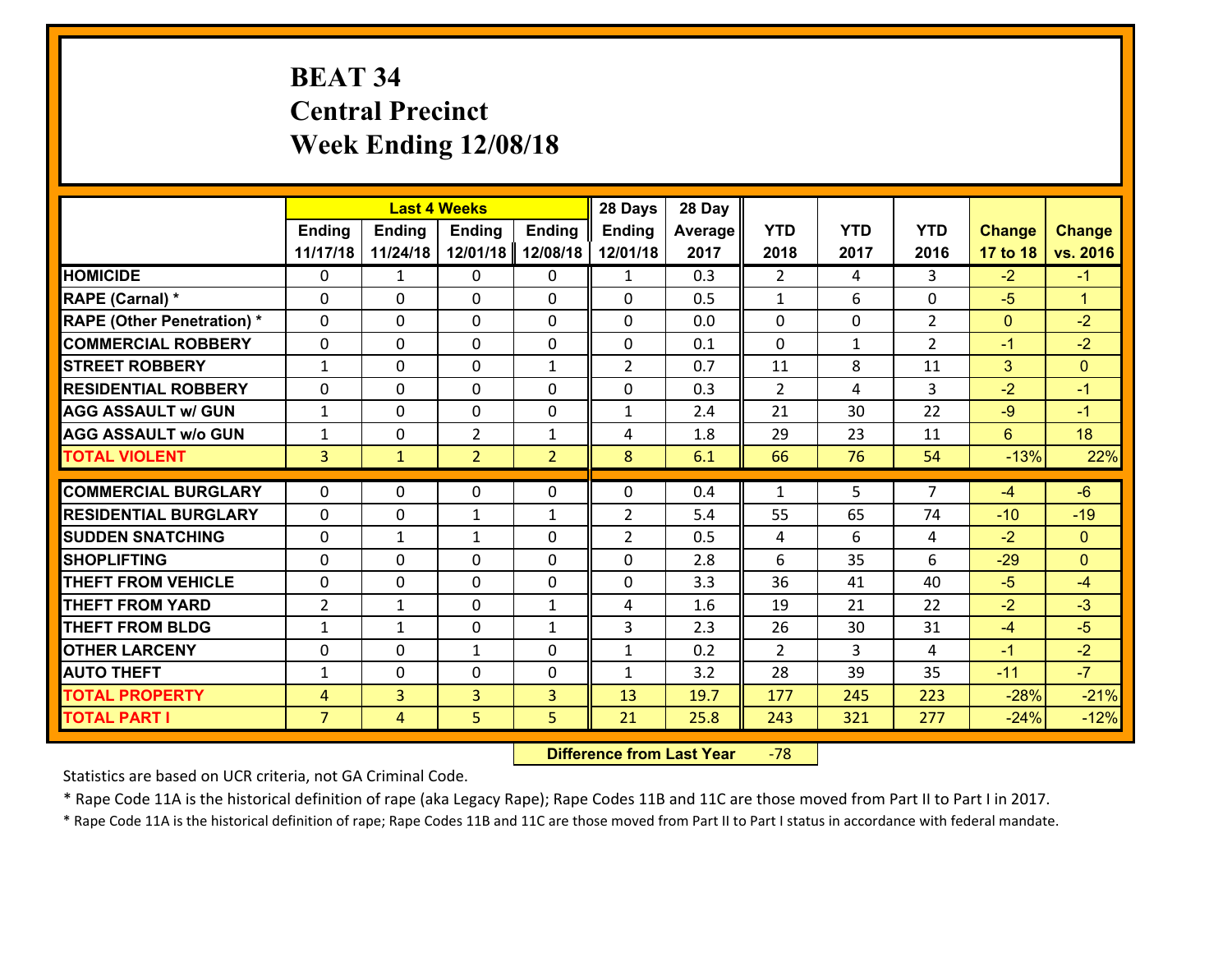# **BEAT 35 Central Precinct Week Ending 12/08/18**

|                                              |                     | <b>Last 4 Weeks</b><br>Ending<br><b>Ending</b><br><b>Ending</b><br><b>Ending</b> |              |                |                | 28 Day       |               |              |                |                |                  |
|----------------------------------------------|---------------------|----------------------------------------------------------------------------------|--------------|----------------|----------------|--------------|---------------|--------------|----------------|----------------|------------------|
|                                              |                     |                                                                                  |              |                | <b>Ending</b>  | Average      | <b>YTD</b>    | <b>YTD</b>   | <b>YTD</b>     | <b>Change</b>  | <b>Change</b>    |
|                                              | 11/17/18            | 11/24/18                                                                         | 12/01/18     | 12/08/18       | 12/01/18       | 2017         | 2018          | 2017         | 2016           | 17 to 18       | vs. 2016         |
| <b>HOMICIDE</b>                              | 0                   | 0                                                                                | 0            | 0              | 0              | 0.1          | 1             | $\mathbf{1}$ | 4              | $\mathbf{0}$   | $-3$             |
| RAPE (Carnal) *                              | 0                   | 0                                                                                | $\mathbf{0}$ | 0              | $\Omega$       | 0.0          | 4             | $\mathbf{0}$ | $\overline{2}$ | 4              | $\overline{2}$   |
| <b>RAPE (Other Penetration) *</b>            | $\Omega$            | 0                                                                                | $\mathbf{0}$ | $\Omega$       | $\Omega$       | 0.0          | 4             | 0            | $\overline{2}$ | 4              | $\overline{2}$   |
| <b>COMMERCIAL ROBBERY</b>                    | 0                   | 0                                                                                | $\mathbf 0$  | $\Omega$       | 0              | 0.4          | $\mathbf{1}$  | 4            | 5              | $-3$           | $-4$             |
| <b>ISTREET ROBBERY</b>                       | 2                   | 0                                                                                | $\mathbf 0$  | 0              | $\overline{2}$ | 0.6          | 8             | 8            | 17             | $\mathbf{0}$   | $-9$             |
| <b>RESIDENTIAL ROBBERY</b>                   | $\Omega$            | 0                                                                                | 0            | 0              | 0              | 0.1          | $\mathbf{0}$  | $\mathbf{1}$ | 4              | $-1$           | $-4$             |
| <b>AGG ASSAULT w/ GUN</b>                    | 0                   | 0                                                                                | $\mathbf 0$  | 0              | 0              | 1.3          | 25            | 16           | 18             | 9              | $\overline{7}$   |
| <b>AGG ASSAULT w/o GUN</b>                   | 0                   | 0                                                                                | $\mathbf 0$  | $\mathbf{0}$   | $\mathbf 0$    | 1.2          | 16            | 14           | 9              | $\overline{2}$ | $\overline{7}$   |
| <b>TOTAL VIOLENT</b>                         | $\overline{2}$      | $\overline{0}$                                                                   | $\mathbf{0}$ | $\mathbf{0}$   | $\overline{2}$ | 3.6          | 59            | 44           | 61             | 34%            | $-3%$            |
| <b>COMMERCIAL BURGLARY</b>                   | $\Omega$            | 0                                                                                | $\mathbf{0}$ | 0              | $\Omega$       |              | 5.            | 11           |                |                |                  |
|                                              |                     |                                                                                  |              |                |                |              |               |              |                |                |                  |
|                                              |                     |                                                                                  |              |                |                | 1.0          |               |              | 30             | $-6$           | $-25$            |
| <b>RESIDENTIAL BURGLARY</b>                  | $\Omega$            | 0                                                                                | 1            | 0              | $\mathbf{1}$   | 3.7          | 43            | 46           | 61             | $-3$           | $-18$            |
| <b>ISUDDEN SNATCHING</b>                     | $\Omega$            | 0                                                                                | $\mathbf 0$  | $\Omega$       | $\Omega$       | 0.2          | $\mathcal{P}$ | 3            | 3              | $-1$           | $-1$             |
| <b>SHOPLIFTING</b>                           | $\overline{2}$      | 0                                                                                | $\mathbf{0}$ | $\overline{2}$ | 4              | 2.2          | 29            | 26           | 29             | 3              | $\Omega$         |
| <b>THEFT FROM VEHICLE</b>                    | 3                   | 1                                                                                | 1            | 3              | 8              | 3.6          | 49            | 45           | 58             | 4              | $-9$             |
| <b>THEFT FROM YARD</b>                       | 0                   | 3                                                                                | $\mathbf 0$  | 0              | 3              | 2.2          | 26            | 26           | 26             | $\mathbf{0}$   | $\Omega$         |
| <b>THEFT FROM BLDG</b>                       | 0                   | 0                                                                                | $\mathbf 0$  | 0              | 0              | 2.6          | 16            | 33<br>6      | 39<br>3        | $-17$          | $-23$            |
| <b>OTHER LARCENY</b>                         | 0<br>$\mathbf{0}$   | 0<br>0                                                                           | $\mathbf 0$  | 0<br>0         | 0              | 0.5          | 9             |              |                | 3              | 6                |
| <b>AUTO THEFT</b>                            |                     |                                                                                  | 1            |                | $\mathbf{1}$   | 2.5          | 44            | 31           | 30             | 13             | 14               |
| <b>TOTAL PROPERTY</b><br><b>TOTAL PART I</b> | 5<br>$\overline{7}$ | 4<br>$\overline{4}$                                                              | 3<br>3       | 5<br>5         | 17<br>19       | 18.6<br>22.2 | 223<br>282    | 227<br>271   | 279<br>340     | $-2%$<br>4%    | $-20%$<br>$-17%$ |

 **Difference from Last Year**r 11

Statistics are based on UCR criteria, not GA Criminal Code.

\* Rape Code 11A is the historical definition of rape (aka Legacy Rape); Rape Codes 11B and 11C are those moved from Part II to Part I in 2017.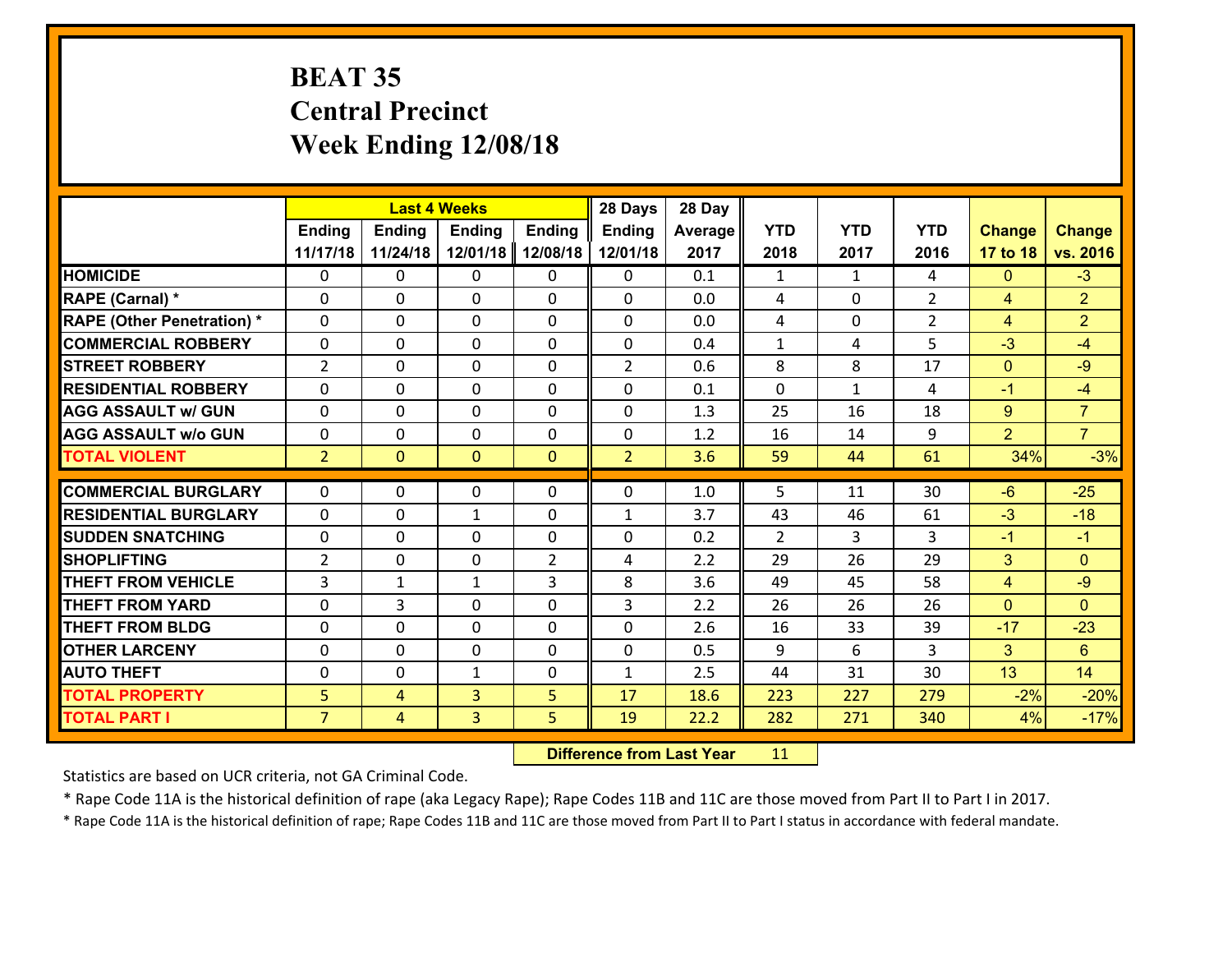# **BEAT 36 Central Precinct Week Ending 12/08/18**

|                                              |                                | <b>Last 4 Weeks</b><br><b>Ending</b><br><b>Ending</b><br><b>Ending</b><br><b>Ending</b> |                |                                |               | 28 Day       |                |                |                |                |                      |
|----------------------------------------------|--------------------------------|-----------------------------------------------------------------------------------------|----------------|--------------------------------|---------------|--------------|----------------|----------------|----------------|----------------|----------------------|
|                                              |                                |                                                                                         |                |                                | <b>Ending</b> | Average      | <b>YTD</b>     | <b>YTD</b>     | <b>YTD</b>     | <b>Change</b>  | <b>Change</b>        |
|                                              | 11/17/18                       | 11/24/18                                                                                | 12/01/18       | 12/08/18                       | 12/01/18      | 2017         | 2018           | 2017           | 2016           | 17 to 18       | vs. 2016             |
| <b>HOMICIDE</b>                              | 0                              | 0                                                                                       | 0              | 0                              | 0             | 0.0          | $\mathbf 0$    | $\mathbf{0}$   | $\Omega$       | $\mathbf{0}$   | $\mathbf{0}$         |
| RAPE (Carnal) *                              | $\Omega$                       | 0                                                                                       | $\mathbf{0}$   | 0                              | $\Omega$      | 0.2          | 3              | $\overline{2}$ | $\mathbf{1}$   | $\mathbf{1}$   | $\overline{2}$       |
| <b>RAPE (Other Penetration) *</b>            | $\Omega$                       | 0                                                                                       | $\Omega$       | $\Omega$                       | $\Omega$      | 0.0          | $\mathbf{1}$   | $\Omega$       | $\Omega$       | $\mathbf{1}$   | $\blacktriangleleft$ |
| <b>COMMERCIAL ROBBERY</b>                    | $\Omega$                       | $\Omega$                                                                                | $\mathbf 0$    | $\Omega$                       | 0             | 0.2          | 0              | 3              | $\overline{2}$ | $-3$           | $-2$                 |
| <b>STREET ROBBERY</b>                        | 0                              | 0                                                                                       | $\mathbf 0$    | $\mathbf{1}$                   | $\mathbf{1}$  | 0.4          | 5              | 4              | $\overline{2}$ | $\mathbf{1}$   | 3                    |
| <b>RESIDENTIAL ROBBERY</b>                   | $\Omega$                       | 0                                                                                       | $\mathbf 0$    | 0                              | 0             | 0.1          | 5              | $\mathbf{1}$   | $\mathbf{1}$   | 4              | $\overline{4}$       |
| <b>AGG ASSAULT w/ GUN</b>                    | 0                              | $\mathbf{1}$                                                                            | $\mathbf 0$    | 0                              | $\mathbf{1}$  | 0.6          | 9              | 8              | 6              | $\mathbf{1}$   | 3                    |
| <b>AGG ASSAULT w/o GUN</b>                   | $\mathbf{1}$                   | 0                                                                                       | $\mathbf 0$    | 0                              | $\mathbf{1}$  | 0.7          | 8              | 8              | 4              | $\mathbf{0}$   | $\overline{4}$       |
| <b>TOTAL VIOLENT</b>                         | $\mathbf{1}$                   | $\mathbf{1}$                                                                            | $\mathbf{0}$   | $\mathbf{1}$                   | 3             | 2.1          | 31             | 26             | 16             | 19%            | 94%                  |
| <b>COMMERCIAL BURGLARY</b>                   | $\Omega$                       | 0                                                                                       | 0              | 0                              | 0             | 0.8          | 6              | 11             | 6              | $-5$           | $\mathbf{0}$         |
| <b>RESIDENTIAL BURGLARY</b>                  | $\Omega$                       | 1                                                                                       | $\overline{2}$ | $\Omega$                       | 3             | 1.7          | 21             | 21             | 22             | $\mathbf{0}$   | $-1$                 |
| <b>SUDDEN SNATCHING</b>                      | $\Omega$                       | 1                                                                                       | $\mathbf 0$    | $\Omega$                       | $\mathbf{1}$  | 0.2          | $\mathcal{L}$  | $\overline{2}$ | 3              | $\Omega$       | $-1$                 |
| <b>SHOPLIFTING</b>                           | $\Omega$                       | $\overline{2}$                                                                          | 1              | $\Omega$                       | 3             | 2.6          | 41             | 30             | 23             | 11             | 18                   |
|                                              |                                |                                                                                         |                |                                |               |              |                |                |                |                |                      |
|                                              |                                |                                                                                         |                |                                |               |              |                |                |                |                |                      |
| <b>THEFT FROM VEHICLE</b>                    | $\mathbf{0}$                   | 1                                                                                       | $\overline{2}$ | 0                              | 3             | 3.3          | 40             | 38             | 47             | $\overline{2}$ | $-7$                 |
| <b>THEFT FROM YARD</b>                       | 0                              | $\mathbf{1}$                                                                            | $\overline{2}$ | 0                              | 3             | 1.5          | 14             | 18             | 10             | $-4$           | $\overline{4}$       |
| <b>THEFT FROM BLDG</b>                       | 0                              | $\mathbf{1}$                                                                            | $\mathbf{1}$   | $\mathbf{1}$                   | 3             | 1.5          | 25             | 18             | 18             | $\overline{7}$ | $\overline{7}$       |
| <b>OTHER LARCENY</b>                         | 0                              | 0                                                                                       | $\mathbf 0$    | 0                              | 0             | 0.3          | $\overline{2}$ | 4              | $\overline{2}$ | $-2$           | $\overline{0}$       |
| <b>AUTO THEFT</b>                            | $\mathbf{1}$                   | 1                                                                                       | 1              | 0                              | 3             | 2.0          | 21             | 23             | 13             | $-2$           | 8                    |
| <b>TOTAL PROPERTY</b><br><b>TOTAL PART I</b> | $\mathbf{1}$<br>$\overline{2}$ | 8<br>9                                                                                  | 9<br>9         | $\mathbf{1}$<br>$\overline{2}$ | 19<br>22      | 13.8<br>16.0 | 172<br>203     | 165<br>191     | 144<br>160     | 4%<br>6%       | 19%<br>27%           |

 **Difference from Last Year**r 12

Statistics are based on UCR criteria, not GA Criminal Code.

\* Rape Code 11A is the historical definition of rape (aka Legacy Rape); Rape Codes 11B and 11C are those moved from Part II to Part I in 2017.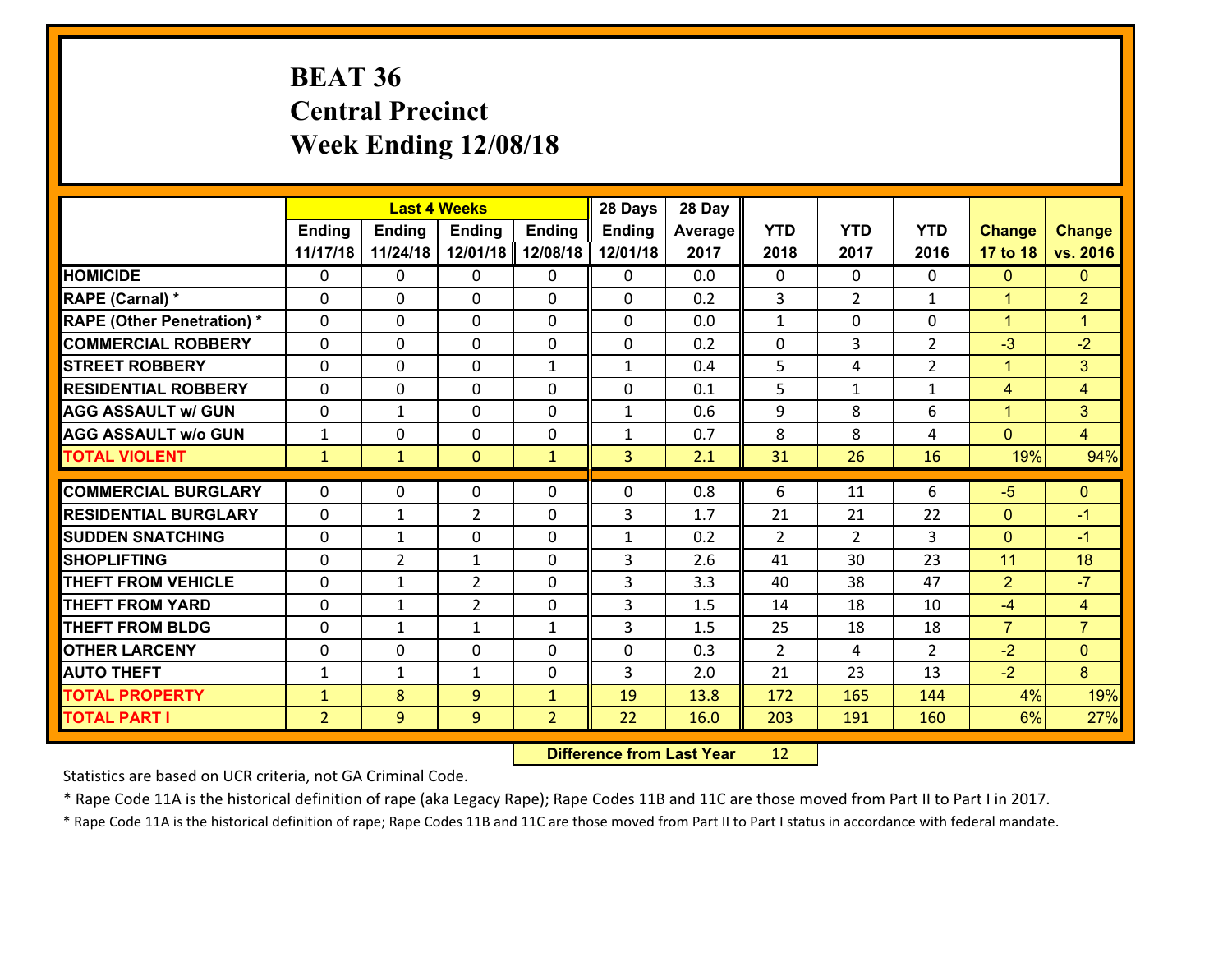

#### **COMPSTATSOUTH PRECINCTWeek Ending 12/08/18**

**PRECINCT COMMANDER:**

**CAPT. MICHELLE HALFORD**



|                                                                                                  | <b>Week</b><br>Ending   | <b>Week</b><br>Ending | Weekly<br>Avg   | 28-Day<br><b>Ending</b> | 28-Day<br>Ending                 | Avg<br>28-Day                                | <b>YTD</b>                               | <b>YTD</b>      | YTD              | <b>Change</b>    | <b>Change</b>   |
|--------------------------------------------------------------------------------------------------|-------------------------|-----------------------|-----------------|-------------------------|----------------------------------|----------------------------------------------|------------------------------------------|-----------------|------------------|------------------|-----------------|
|                                                                                                  | 12/8/18                 | 12/1/18               | 2017            | 12/8/18                 | 11/11/18                         | 2017                                         | 2018                                     | 2017            | 2016             | 17 to 18         | vs. 2016        |
| <b>HOMICIDE</b>                                                                                  | 0                       | 0                     | $\Omega$        | 0                       | 0                                | 0                                            | 3                                        | 4               | 6                | -1               | $\overline{3}$  |
| <b>RAPE (Carnal) *</b>                                                                           | 1                       | $\mathbf{1}$          | $\mathbf{0}$    | $\overline{2}$          | $\overline{2}$                   | $\overline{1}$                               | 14                                       | 8               | 12               | 6                | $\overline{2}$  |
| <b>RAPE (Other Penetration) *</b>                                                                | $\bf{0}$                | 0                     | $\mathbf{0}$    | $\mathbf{0}$            | $\mathbf{0}$                     | $\mathbf{0}$                                 | 13                                       | $\overline{5}$  | $\overline{7}$   | 8                | 6               |
| <b>COMMERCIAL ROBBERY</b>                                                                        | $\overline{\mathbf{0}}$ | $\Omega$              | $\mathbf{1}$    | $\overline{2}$          | $\mathbf{1}$                     | $\overline{2}$                               | 14                                       | $\overline{34}$ | 33               | $-20$            | $-19$           |
| <b>STREET ROBBERY</b>                                                                            | $\mathbf 0$             | 0                     | $\mathbf{1}$    | 0                       | $\mathbf{1}$                     | $\overline{2}$                               | 33                                       | 33              | 27               | $\mathbf{0}$     | 6               |
| <b>RESIDENTIAL ROBBERY</b>                                                                       | $\mathbf 0$             | 0                     | $\mathbf 0$     | 0                       | $\Omega$                         | $\Omega$                                     | 10                                       | 4               | 6                | $6\phantom{1}$   | $\overline{4}$  |
| <b>AGG ASSAULT w/ GUN</b>                                                                        | 1                       | $\mathbf{1}$          | $\mathbf{1}$    | $\overline{\mathbf{3}}$ | $\overline{5}$                   | 3                                            | 27                                       | $\overline{37}$ | $\overline{22}$  | $-10$            | 5               |
| <b>AGG ASSAULT w/o GUN</b>                                                                       | $\bf{0}$                | $\mathbf{1}$          | $\mathbf{1}$    | $\overline{\mathbf{2}}$ | $\overline{7}$                   | 3                                            | 48                                       | $\overline{40}$ | 36               | 8                | 12              |
| <b>TOTAL VIOLENT</b>                                                                             | $\overline{2}$          | 3                     | 3               | $\boldsymbol{9}$        | 16                               | $\overline{12}$                              | 162                                      | 165             | 149              | $-2%$            | 9%              |
| <b>COMMERCIAL BURGLARY</b>                                                                       | $\mathbf{2}$            | 1                     | -1              | 5                       | 4                                | 4                                            | 61                                       | 62              | 60               | -1               | 1               |
| <b>RESIDENTIAL BURGLARY</b>                                                                      |                         | $\overline{7}$        | $\overline{4}$  | 16                      | 18                               | 14                                           | 193                                      | 181             | 221              | 12               | $-28$           |
| <b>SUDDEN SNATCHING</b>                                                                          | $\mathbf 0$             | $\overline{0}$        | $\overline{0}$  | 1                       | $\overline{2}$                   | $\mathbf{1}$                                 | $\overline{14}$                          | 11              | $\overline{9}$   | $\overline{3}$   | $\overline{5}$  |
| <b>SHOPLIFTING</b>                                                                               | 13                      | 17                    | $\overline{7}$  | 57                      | 62                               | 28                                           | 633                                      | 662             | 603              | $-29$            | 30              |
| <b>THEFT FROM VEHICLE</b>                                                                        | 4                       | 6                     | $\overline{7}$  | 20                      | 28                               | 30                                           | 348                                      | 408             | 275              | $-60$            | $\overline{73}$ |
| <b>THEFT FROM YARD</b>                                                                           | $\overline{\mathbf{2}}$ | $\overline{2}$        | $\overline{2}$  | $\overline{7}$          | 8                                | 8                                            | 102                                      | 101             | $\overline{119}$ | $\overline{1}$   | $-17$           |
| <b>THEFT FROM BLDG</b>                                                                           | 5                       | 3                     | 3               | 14                      | 13                               | 13                                           | 147                                      | 196             | 171              | $-49$            | $-24$           |
| <b>OTHER LARCENY</b>                                                                             | 1                       | $\mathbf{1}$          | $\mathbf{1}$    | $\overline{\mathbf{2}}$ | $\overline{2}$                   | 3                                            | $\overline{26}$                          | $\overline{34}$ | $\overline{22}$  | $-\frac{8}{3}$   | $\overline{4}$  |
| <b>AUTO THEFT</b>                                                                                | $\mathbf{0}$            | $\overline{2}$        | 3               | 8                       | $\overline{11}$                  | $\overline{13}$                              | 134                                      | 152             | $\overline{126}$ | $-18$            | 8               |
| <b>TOTAL PROPERTY</b>                                                                            | 28                      | 39                    | 28              | 130                     | 148                              | 113                                          | 1658                                     | 1807            | 1606             | $-8%$            | 3%              |
| <b>TOTAL PART I</b>                                                                              | 30                      | 42                    | $\overline{31}$ | 139                     | 164                              | 125                                          | 1820                                     | 1972            | 1755             | $-8%$            | 4%              |
| Statistics are based on UCR criteria, not GA Criminal Code, and are                              |                         |                       |                 |                         | <b>Difference from Last Year</b> |                                              | $-152$                                   |                 |                  | <b>Last Week</b> | Year-to-Date    |
| preliminary, based on RMS data at the time prepared, and are subject to change.                  |                         |                       |                 |                         |                                  |                                              | <b>At-Fault Police Vehicle Accidents</b> |                 |                  | 0                | 6               |
| Cell Shading: white is within 0.6 standard deviation of the mean; red is above; green is below.  |                         |                       |                 |                         |                                  | <b>Not At-Fault Police Vehicle Accidents</b> |                                          |                 |                  | 0                | $\overline{13}$ |
| * Code 11A is the pre-2016 definition of rape; Codes 11B and 11C are by federal mandate in 2016. |                         |                       |                 |                         |                                  |                                              | <b>Total Police Vehicle Accidents</b>    |                 |                  | $\overline{0}$   | 19              |
|                                                                                                  | Week                    | <b>Week</b>           | Weekly          | 28-Day                  | $28-Day$                         | Avg                                          |                                          |                 |                  |                  |                 |
| <b>Citizen Initiated Calls</b>                                                                   | <b>Ending</b>           | Ending                | Avg             | Ending                  | Ending                           | 28-Day                                       | <b>YTD</b>                               | YTD             | <b>YTD</b>       | <b>Change</b>    | <b>Change</b>   |
|                                                                                                  | 12/8/18                 | 12/1/18               | 2017            | 12/8/18                 | 11/11/18                         | 2017                                         | 2018                                     | 2017            | 2016             | 17 to 18         | vs. 2016        |
| <b>Midnight Shift</b>                                                                            | 94                      | 63                    | 91              | 337                     | 322                              | 364                                          | 4202                                     | 4545            | 4502             | $-343$           | $-300$          |
| <b>Day Shift</b>                                                                                 | 261                     | 243                   | 247             | 979                     | 933                              | 986                                          | 12021                                    | 12707           | 12606            | $-686$           | $-585$          |
| <b>Afternoon Shift</b>                                                                           | 231                     | 214                   | 39              | 943                     | 906                              | 982                                          | 11637                                    | 12350           | 12305            | $-713$           | $-668$          |
| <b>TOTAL CITIZEN CFS</b>                                                                         | 586                     | 520                   | 377             | 2259                    | 2161                             | 2332                                         | 27860                                    | 29602           | 29413            | $-5.9%$          | $-5.3%$         |
| <b>53S ShotSpotter Calls</b>                                                                     | 0                       | 0                     | 0               | 0                       | 0                                | $\Omega$                                     | 0                                        | $\mathbf{0}$    | 0                | 0                | $\mathbf{0}$    |
| <b>Sig 53 Shots Fired Calls</b>                                                                  | $\overline{11}$         | $\overline{6}$        | $\overline{8}$  | 40                      | $\overline{32}$                  | 33                                           | 380                                      | 397             | 469              | $-17$            | $-89$           |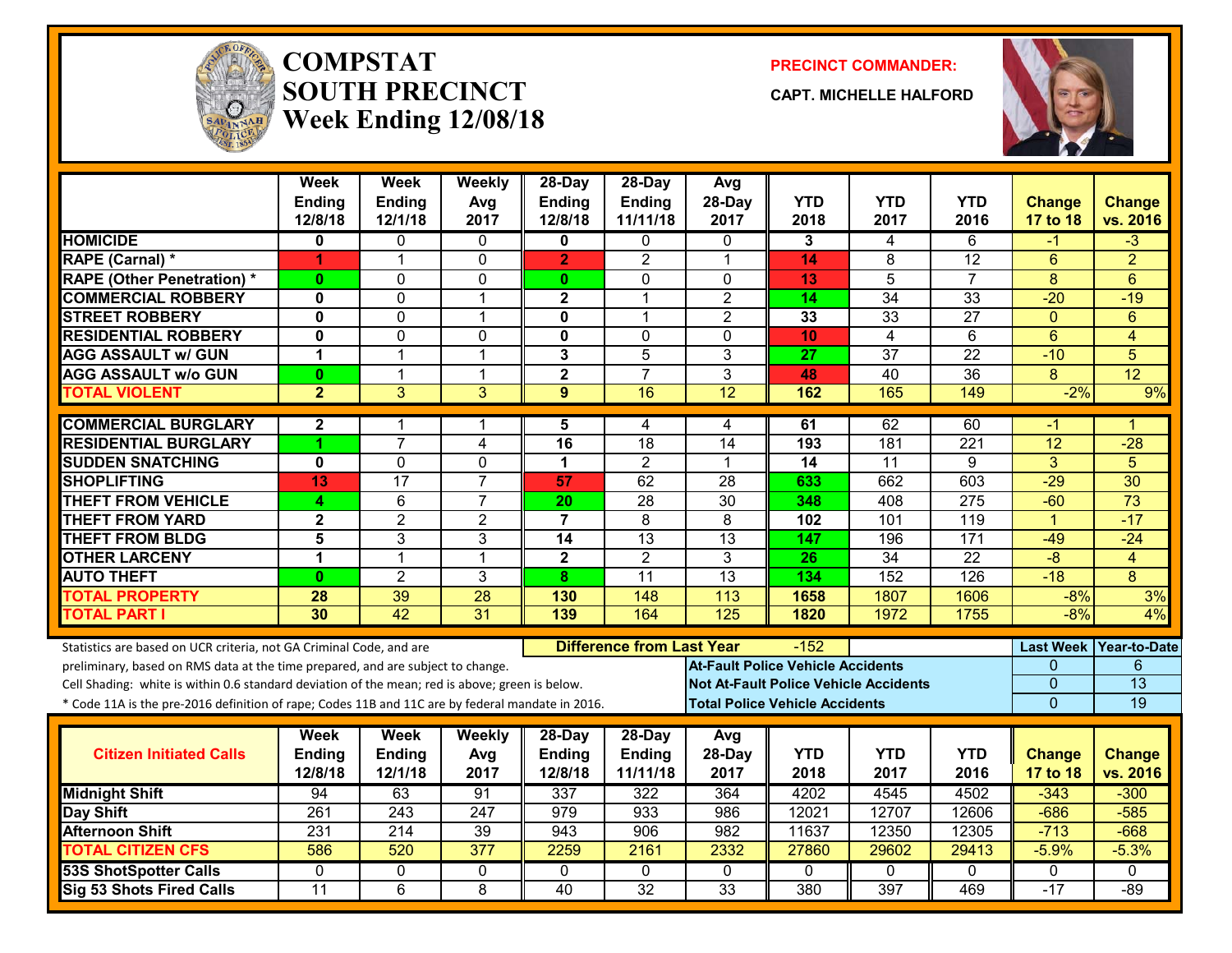# **BEAT 41 South Precinct Week Ending 12/08/18**

|                                   |              | <b>Last 4 Weeks</b><br><b>Ending</b><br><b>Ending</b><br><b>Ending</b><br><b>Ending</b> |                |              |               | 28 Day  |                |                |                |                      |                      |
|-----------------------------------|--------------|-----------------------------------------------------------------------------------------|----------------|--------------|---------------|---------|----------------|----------------|----------------|----------------------|----------------------|
|                                   |              |                                                                                         |                |              | <b>Ending</b> | Average | <b>YTD</b>     | <b>YTD</b>     | <b>YTD</b>     | <b>Change</b>        | <b>Change</b>        |
|                                   | 11/17/18     | 11/24/18                                                                                | 12/01/18       | 12/08/18     | 12/01/18      | 2017    | 2018           | 2017           | 2016           | 17 to 18             | vs. 2016             |
| <b>HOMICIDE</b>                   | 0            | 0                                                                                       | 0              | 0            | 0             | 0.0     | $\mathbf 0$    | $\Omega$       | $\Omega$       | $\mathbf{0}$         | $\mathbf{0}$         |
| <b>RAPE (Carnal) *</b>            | $\Omega$     | 0                                                                                       | $\mathbf{1}$   | 0            | $\mathbf{1}$  | 0.1     | 2              | $\mathbf{1}$   | $\overline{2}$ | $\mathbf{1}$         | $\mathbf{0}$         |
| <b>RAPE (Other Penetration) *</b> | $\Omega$     | 0                                                                                       | $\Omega$       | $\Omega$     | $\Omega$      | 0.0     | $\mathbf{1}$   | 0              | $\Omega$       | $\blacktriangleleft$ | $\blacktriangleleft$ |
| <b>COMMERCIAL ROBBERY</b>         | $\mathbf{1}$ | 0                                                                                       | $\mathbf 0$    | $\Omega$     | $\mathbf{1}$  | 1.2     | $\overline{2}$ | 14             | 5              | $-12$                | $-3$                 |
| <b>STREET ROBBERY</b>             | 0            | 0                                                                                       | $\mathbf 0$    | 0            | 0             | 0.3     | 4              | 4              | 4              | $\overline{0}$       | $\mathbf{0}$         |
| <b>RESIDENTIAL ROBBERY</b>        | $\Omega$     | 0                                                                                       | $\mathbf 0$    | 0            | 0             | 0.1     | $\mathbf 1$    | 0              | 0              | $\mathbf{1}$         | $\mathbf{1}$         |
| <b>AGG ASSAULT w/ GUN</b>         | 0            | 0                                                                                       | $\mathbf 0$    | $\mathbf{1}$ | $\mathbf{1}$  | 0.2     | $\mathbf 1$    | $\overline{2}$ | $\overline{2}$ | $-1$                 | $-1$                 |
| <b>AGG ASSAULT w/o GUN</b>        | 0            | 0                                                                                       | $\mathbf 0$    | 0            | 0             | 0.3     | 3              | 4              | $\overline{7}$ | $-1$                 | $-4$                 |
| <b>TOTAL VIOLENT</b>              | $\mathbf{1}$ | $\overline{0}$                                                                          | $\mathbf{1}$   | $\mathbf{1}$ | 3             | 2.1     | 14             | 25             | 20             | $-44%$               | $-30%$               |
| <b>COMMERCIAL BURGLARY</b>        | $\Omega$     | 0                                                                                       | $\mathbf{0}$   |              | $\Omega$      | 1.4     |                | 16             | 18             | $-6$                 | $-8$                 |
|                                   |              |                                                                                         |                | 0            |               |         | 10             |                |                |                      |                      |
| <b>RESIDENTIAL BURGLARY</b>       | $\mathbf{1}$ | 0                                                                                       | $\mathbf 0$    | 0            | $\mathbf{1}$  | 2.1     | 15             | 27             | 35             | $-12$                | $-20$                |
| <b>SUDDEN SNATCHING</b>           | $\Omega$     | 0                                                                                       | $\mathbf 0$    | $\Omega$     | $\Omega$      | 0.2     | 5              | 3              | $\mathbf{1}$   | $\overline{2}$       | $\overline{4}$       |
| <b>SHOPLIFTING</b>                | $\mathbf{1}$ | 0                                                                                       | $\mathbf 0$    | $\Omega$     | $\mathbf{1}$  | 4.4     | 19             | 55             | 42             | $-36$                | $-23$                |
| <b>THEFT FROM VEHICLE</b>         | $\mathbf{1}$ | 0                                                                                       | 0              | 3            | 4             | 3.5     | 45             | 42             | 50             | 3                    | $-5$                 |
| <b>THEFT FROM YARD</b>            | 0            | 0                                                                                       | $\mathbf 0$    | 0            | 0             | 1.8     | 16             | 24             | 20             | $-8$                 | $-4$                 |
| <b>THEFT FROM BLDG</b>            | $\mathbf{1}$ | 0                                                                                       | $\mathbf{1}$   | $\mathbf{1}$ | 3             | 3.1     | 23             | 38             | 27             | $-15$                | $-4$                 |
| <b>OTHER LARCENY</b>              | 0            | 0                                                                                       | $\mathbf 0$    | 0            | 0             | 0.4     | 3              | 3              | $\mathbf{1}$   | $\overline{0}$       | $\overline{2}$       |
| <b>AUTO THEFT</b>                 | $\mathbf{1}$ | 0                                                                                       | $\mathbf 0$    | 0            | $\mathbf{1}$  | 1.7     | 12             | 18             | 27             | $-6$                 | $-15$                |
| <b>TOTAL PROPERTY</b>             | 5            | $\overline{0}$                                                                          | $\mathbf{1}$   | 4            | 10            | 18.6    | 148            | 226            | 221            | $-35%$               | $-33%$               |
| <b>TOTAL PART I</b>               | 6            | $\mathbf{0}$                                                                            | $\overline{2}$ | 5            | 13            | 20.8    | 162            | 251            | 241            | $-35%$               | $-33%$               |

 **Difference from Last Year**r -89

Statistics are based on UCR criteria, not GA Criminal Code.

\* Rape Code 11A is the historical definition of rape (aka Legacy Rape); Rape Codes 11B and 11C are those moved from Part II to Part I in 2017.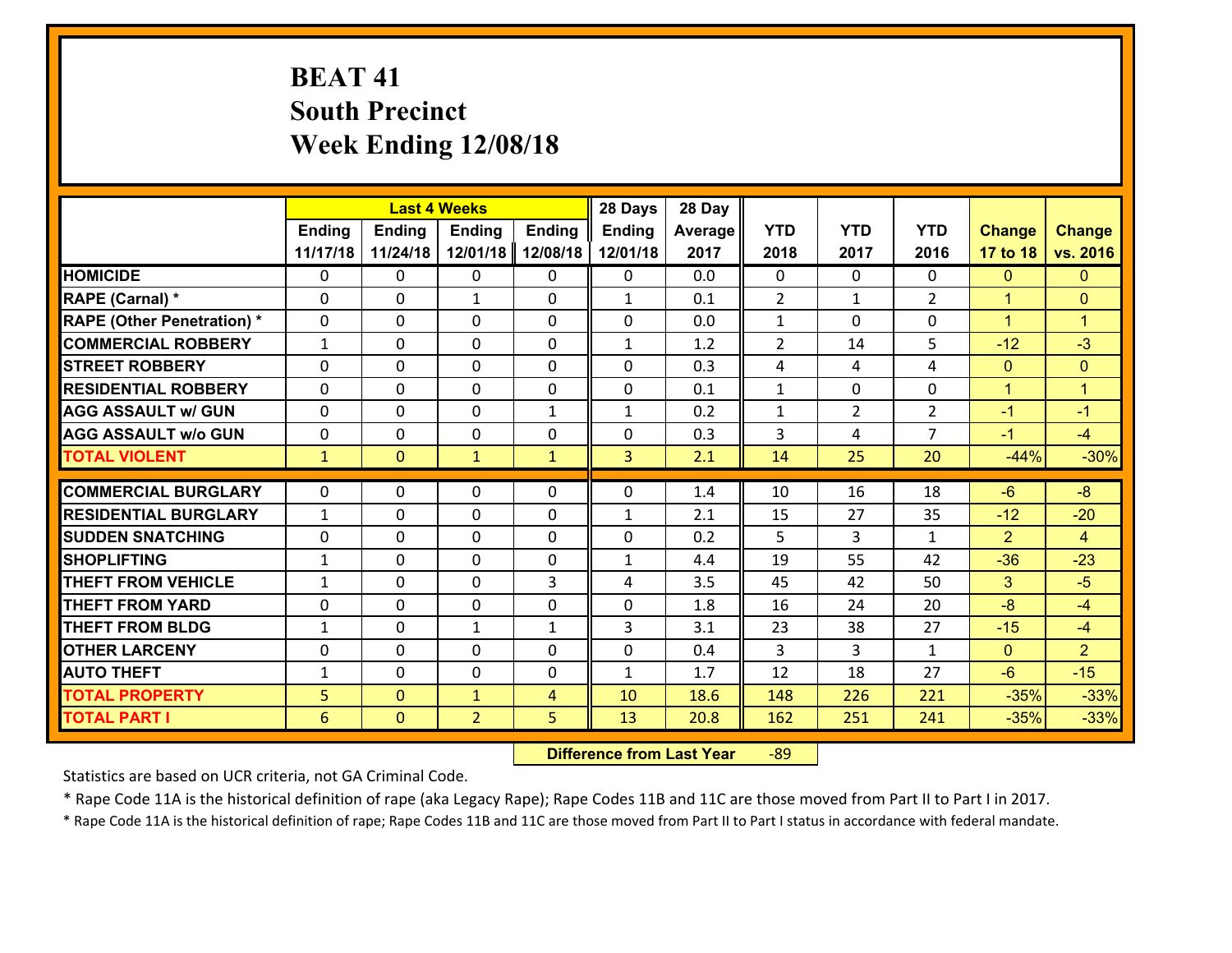# **BEAT 42 South Precinct Week Ending 12/08/18**

|                                   |              | <b>Last 4 Weeks</b><br>Ending<br>Ending<br><b>Ending</b> |                |                |                | 28 Day  |                |                |                |                |                      |
|-----------------------------------|--------------|----------------------------------------------------------|----------------|----------------|----------------|---------|----------------|----------------|----------------|----------------|----------------------|
|                                   |              | <b>Ending</b>                                            |                |                | <b>Ending</b>  | Average | <b>YTD</b>     | <b>YTD</b>     | <b>YTD</b>     | <b>Change</b>  | <b>Change</b>        |
|                                   | 11/17/18     | 11/24/18                                                 | 12/01/18       | 12/08/18       | 12/01/18       | 2017    | 2018           | 2017           | 2016           | 17 to 18       | vs. 2016             |
| <b>HOMICIDE</b>                   | $\Omega$     | 0                                                        | 0              | 0              | 0              | 0.0     | $\Omega$       | $\Omega$       | 0              | $\mathbf{0}$   | $\mathbf{0}$         |
| RAPE (Carnal) *                   | 0            | 0                                                        | $\mathbf{0}$   | 0              | $\Omega$       | 0.0     | $\overline{2}$ | $\mathbf{1}$   | $\mathbf{1}$   | $\mathbf{1}$   | $\blacktriangleleft$ |
| <b>RAPE (Other Penetration) *</b> | 0            | 0                                                        | $\mathbf{0}$   | $\Omega$       | $\Omega$       | 0.0     | 3              | $\mathbf{1}$   | $\Omega$       | $\overline{2}$ | 3                    |
| <b>COMMERCIAL ROBBERY</b>         | $\mathbf{1}$ | 0                                                        | $\mathbf{0}$   | $\Omega$       | $\mathbf{1}$   | 0.0     | $\overline{2}$ | 5              | 8              | $-3$           | $-6$                 |
| <b>STREET ROBBERY</b>             | $\Omega$     | 0                                                        | $\mathbf{0}$   | $\Omega$       | $\Omega$       | 0.0     | 5              | 4              | 3              | $\mathbf{1}$   | $\overline{2}$       |
| <b>RESIDENTIAL ROBBERY</b>        | $\Omega$     | 0                                                        | $\mathbf 0$    | $\Omega$       | 0              | 0.0     | 0              | $\mathbf{1}$   | $\overline{2}$ | $-1$           | $-2$                 |
| <b>AGG ASSAULT w/ GUN</b>         | $\Omega$     | 1                                                        | $\mathbf{1}$   | 0              | $\overline{2}$ | 0.0     | 4              | $\overline{3}$ | 4              | $\mathbf{1}$   | $\overline{0}$       |
| <b>AGG ASSAULT w/o GUN</b>        | 0            | 0                                                        | $\mathbf 0$    | 0              | 0              | 0.0     | 9              | $\overline{2}$ | 5              | $\overline{7}$ | $\overline{4}$       |
| <b>TOTAL VIOLENT</b>              | $\mathbf{1}$ | $\mathbf{1}$                                             | $\mathbf{1}$   | $\mathbf{0}$   | 3              | 0.0     | 25             | 17             | 23             | 47%            | 9%                   |
| <b>COMMERCIAL BURGLARY</b>        | $\Omega$     | 0                                                        | $\mathbf{0}$   | 0              | $\Omega$       | 0.0     | 12             | 14             | 15             | $-2$           | $-3$                 |
|                                   |              |                                                          |                |                |                |         | 7              |                |                |                |                      |
| <b>RESIDENTIAL BURGLARY</b>       | $\Omega$     | 0                                                        | $\mathbf{1}$   | 0              | $\mathbf{1}$   | 0.0     |                | 7              | 9              | $\mathbf{0}$   | $-2$                 |
| <b>SUDDEN SNATCHING</b>           | 0            | 0                                                        | $\mathbf 0$    | 0              | $\Omega$       | 0.0     | $\overline{2}$ | 4              | $\mathbf{1}$   | $-2$           | $\blacktriangleleft$ |
| <b>SHOPLIFTING</b>                | 8            | 8                                                        | 13             | $\overline{7}$ | 36             | 0.0     | 328            | 324            | 292            | $\overline{4}$ | 36                   |
| <b>THEFT FROM VEHICLE</b>         | $\mathbf{1}$ | 1                                                        | $\overline{2}$ | $\Omega$       | 4              | 0.0     | 49             | 59             | 45             | $-10$          | $\overline{4}$       |
| <b>THEFT FROM YARD</b>            | 0            | 0                                                        | $\mathbf 0$    | $\mathbf{1}$   | $\mathbf{1}$   | 0.0     | 13             | 13             | 18             | $\overline{0}$ | $-5$                 |
| <b>THEFT FROM BLDG</b>            | $\mathbf{1}$ | 0                                                        | $\mathbf 0$    | 0              | $\mathbf{1}$   | 0.0     | 20             | 37             | 32             | $-17$          | $-12$                |
| <b>OTHER LARCENY</b>              | $\mathbf 0$  | 0                                                        | $\mathbf 0$    | 0              | 0              | 0.0     | $\mathbf{1}$   | 5              | $\overline{2}$ | $-4$           | $-1$                 |
| <b>AUTO THEFT</b>                 | $\mathbf{1}$ | 0                                                        | 0              | 0              | $\mathbf{1}$   | 0.0     | 19             | 18             | 14             | $\mathbf{1}$   | 5 <sup>5</sup>       |
| <b>TOTAL PROPERTY</b>             | 11           | 9                                                        | 16             | 8              | 44             | 0.0     | 451            | 481            | 428            | $-6%$          | 5%                   |
| <b>TOTAL PART I</b>               | 12           | 10                                                       | 17             | 8              | 47             | 0.0     | 476            | 498            | 451            | $-4%$          | 6%                   |

 **Difference from Last Year**r -22

Statistics are based on UCR criteria, not GA Criminal Code.

\* Rape Code 11A is the historical definition of rape (aka Legacy Rape); Rape Codes 11B and 11C are those moved from Part II to Part I in 2017.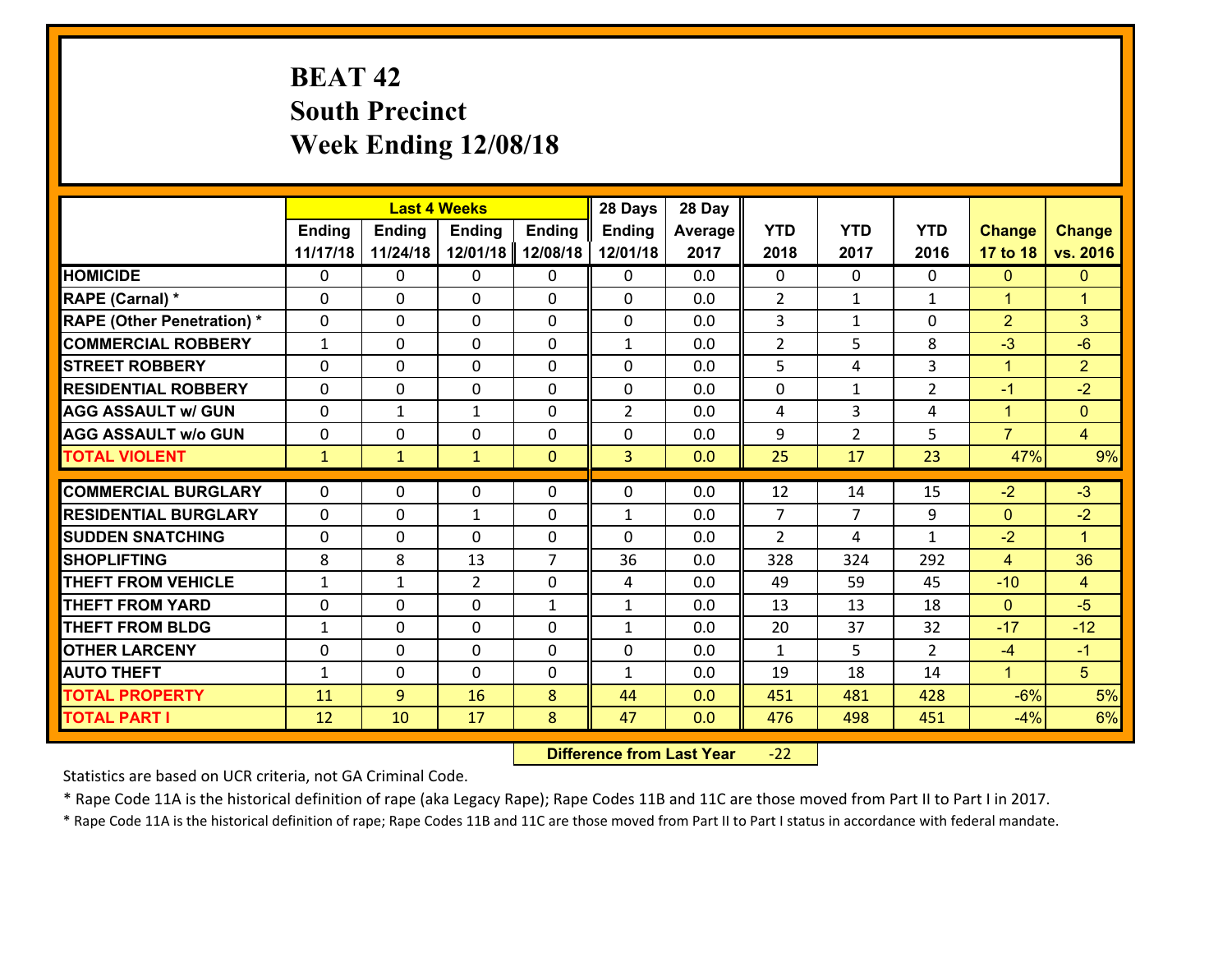# **BEAT 43 South Precinct Week Ending 12/08/18**

|                                              |                              | <b>Last 4 Weeks</b><br>Ending<br><b>Ending</b><br><b>Ending</b><br><b>Ending</b> |                     |                                  |                | 28 Day       |                |                |                |                |                      |
|----------------------------------------------|------------------------------|----------------------------------------------------------------------------------|---------------------|----------------------------------|----------------|--------------|----------------|----------------|----------------|----------------|----------------------|
|                                              |                              |                                                                                  |                     |                                  | <b>Ending</b>  | Average      | <b>YTD</b>     | <b>YTD</b>     | <b>YTD</b>     | <b>Change</b>  | <b>Change</b>        |
|                                              | 11/10/18                     | 11/17/18                                                                         | 11/24/18            | 12/01/18                         | 12/01/18       | 2017         | 2018           | 2017           | 2016           | 17 to 18       | vs. 2016             |
| <b>HOMICIDE</b>                              | $\Omega$                     | 0                                                                                | 0                   | $\Omega$                         | 0              | 0.0          | $\mathbf{1}$   | $\Omega$       | 3              | 1.             | $-2$                 |
| RAPE (Carnal) *                              | $\mathbf{0}$                 | $\mathbf{0}$                                                                     | $\mathbf{0}$        | 0                                | $\Omega$       | 0.0          | $\overline{2}$ | $\mathbf{0}$   | $\overline{2}$ | $\overline{2}$ | $\mathbf{0}$         |
| <b>RAPE (Other Penetration) *</b>            | $\mathbf{0}$                 | 0                                                                                | $\mathbf{0}$        | $\Omega$                         | $\Omega$       | 0.1          | $\mathbf{0}$   | $\mathbf{1}$   | 0              | $-1$           | $\mathbf{0}$         |
| <b>COMMERCIAL ROBBERY</b>                    | $\mathbf{0}$                 | 0                                                                                | 0                   | $\Omega$                         | $\Omega$       | 0.4          | 3              | 5              | 9              | $-2$           | $-6$                 |
| <b>STREET ROBBERY</b>                        | $\mathbf{0}$                 | 0                                                                                | $\mathbf{0}$        | 0                                | $\Omega$       | 0.5          | $\overline{7}$ | 6              | 6              | $\mathbf{1}$   | $\mathbf{1}$         |
| <b>RESIDENTIAL ROBBERY</b>                   | $\Omega$                     | 0                                                                                | $\mathbf 0$         | 0                                | 0              | 0.1          | 4              | $\mathbf{1}$   | $\mathbf{1}$   | 3              | 3                    |
| <b>AGG ASSAULT w/ GUN</b>                    | 0                            | 0                                                                                | $\mathbf 0$         | 0                                | 0              | 0.5          | 5              | $\overline{7}$ | 0              | $-2$           | $5\overline{)}$      |
| <b>AGG ASSAULT W/o GUN</b>                   | 0                            | $\mathbf{1}$                                                                     | $\mathbf{1}$        | $\mathbf 0$                      | $\overline{2}$ | 0.6          | 8              | 8              | 10             | $\overline{0}$ | $-2$                 |
| <b>TOTAL VIOLENT</b>                         | $\mathbf{0}$                 | $\mathbf{1}$                                                                     | $\mathbf{1}$        | $\mathbf{0}$                     | $\overline{2}$ | 2.1          | 30             | 28             | 31             | 7%             | $-3%$                |
| <b>COMMERCIAL BURGLARY</b>                   | $\mathbf{0}$                 | 0                                                                                |                     |                                  |                |              |                |                |                |                |                      |
|                                              |                              |                                                                                  |                     |                                  |                |              |                |                |                |                |                      |
|                                              |                              |                                                                                  | 0                   | $\mathbf{1}$                     | 1              | 1.2          | 16             | 15             | 18             | 1              | $-2$                 |
| <b>RESIDENTIAL BURGLARY</b>                  | $\Omega$                     | 0                                                                                | $\overline{2}$      | 0                                | $\overline{2}$ | 2.6          | 32             | 32             | 39             | $\mathbf{0}$   | $-7$                 |
| <b>SUDDEN SNATCHING</b>                      | $\mathbf{0}$                 | 0                                                                                | $\mathbf 0$         | 0                                | $\Omega$       | 0.2          | 4              | $\overline{2}$ | 3              | $\overline{2}$ | $\blacktriangleleft$ |
| <b>SHOPLIFTING</b>                           | 0                            | $\mathbf{1}$                                                                     | $\overline{2}$      | $\mathbf{1}$                     | 4              | 3.5          | 50             | 58             | 108            | $-8$           | $-58$                |
| <b>THEFT FROM VEHICLE</b>                    | $\mathbf{1}$                 | 0                                                                                | 1                   | $\Omega$                         | $\overline{2}$ | 4.6          | 49             | 62             | 32             | $-13$          | 17                   |
| <b>THEFT FROM YARD</b>                       | 0                            | 0                                                                                | $\mathbf{1}$        | 0                                | $\mathbf{1}$   | 1.2          | 21             | 13             | 18             | 8              | 3 <sup>1</sup>       |
| <b>THEFT FROM BLDG</b>                       | $\mathbf{0}$                 | $\mathbf{1}$                                                                     | 0                   | 0                                | $\mathbf{1}$   | 2.8          | 28             | 33             | 28             | $-5$           | $\mathbf{0}$         |
| <b>OTHER LARCENY</b>                         | 0                            | 0                                                                                | $\mathbf 0$         | 0                                | 0              | 0.2          | 3              | 3              | $\overline{3}$ | $\mathbf{0}$   | $\overline{0}$       |
| <b>AUTO THEFT</b>                            | 0                            | $\mathbf{1}$                                                                     | 0                   | $\mathbf{0}$                     | $\mathbf{1}$   | 2.1          | 25             | 27             | 19             | $-2$           | 6                    |
| <b>TOTAL PROPERTY</b><br><b>TOTAL PART I</b> | $\mathbf{1}$<br>$\mathbf{1}$ | $\overline{3}$<br>$\overline{4}$                                                 | 6<br>$\overline{7}$ | $\overline{2}$<br>$\overline{2}$ | 12<br>14       | 18.3<br>20.5 | 228<br>258     | 245<br>273     | 268<br>299     | $-7%$<br>$-5%$ | $-15%$<br>$-14%$     |

 **Difference from Last Year**r -15

Statistics are based on UCR criteria, not GA Criminal Code.

\* Rape Code 11A is the historical definition of rape (aka Legacy Rape); Rape Codes 11B and 11C are those moved from Part II to Part I in 2017.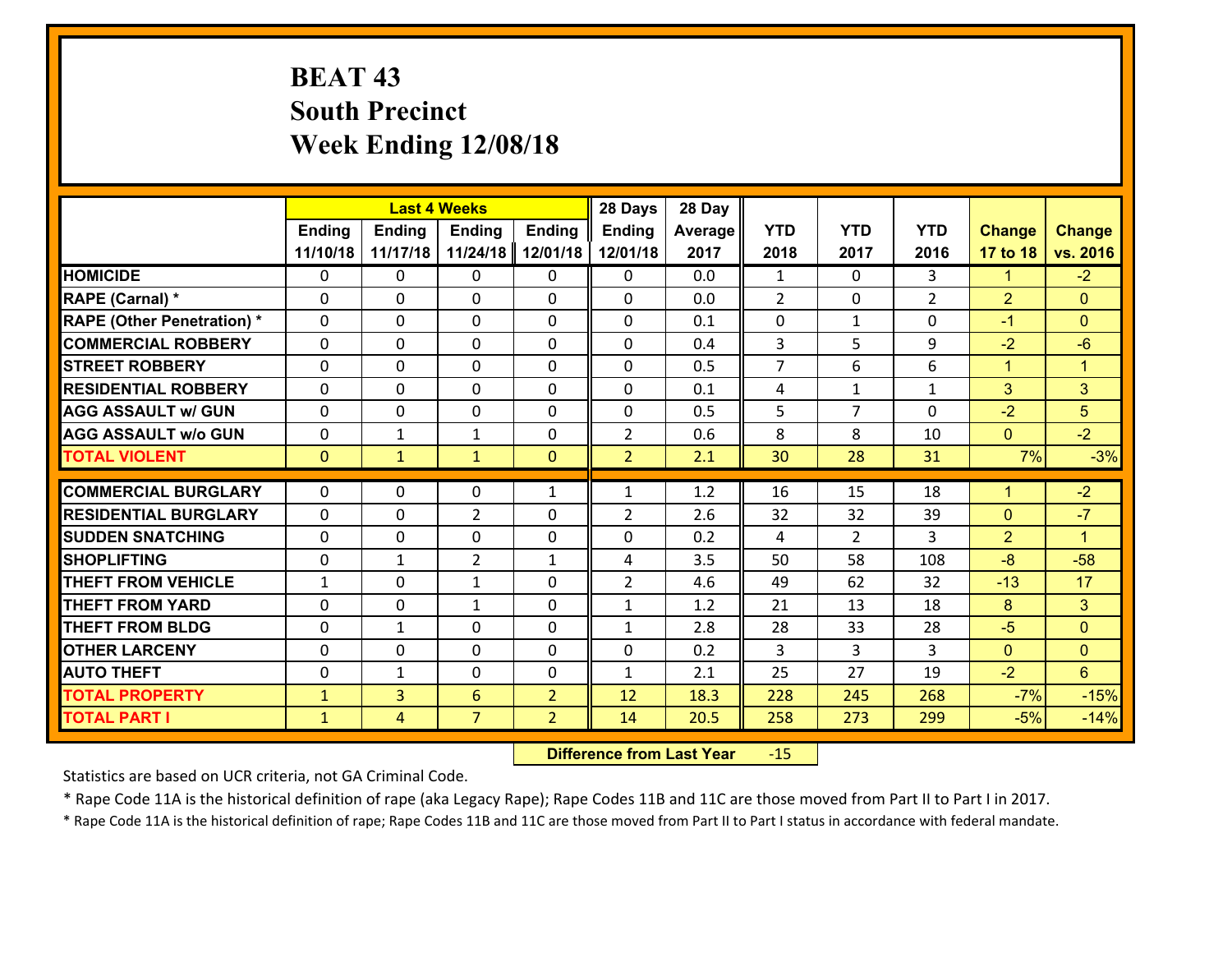# **BEAT 44 South Precinct Week Ending 12/08/18**

|                                              |                                  | <b>Last 4 Weeks</b><br><b>Ending</b><br>Ending<br><b>Ending</b><br><b>Ending</b> |                      |                                |                   | 28 Day       |                |                |                |                |                      |
|----------------------------------------------|----------------------------------|----------------------------------------------------------------------------------|----------------------|--------------------------------|-------------------|--------------|----------------|----------------|----------------|----------------|----------------------|
|                                              |                                  |                                                                                  |                      |                                | <b>Ending</b>     | Average      | <b>YTD</b>     | <b>YTD</b>     | <b>YTD</b>     | <b>Change</b>  | <b>Change</b>        |
|                                              | 11/17/18                         | 11/24/18                                                                         | 12/01/18             | 12/08/18                       | 12/01/18          | 2017         | 2018           | 2017           | 2016           | 17 to 18       | vs. 2016             |
| <b>HOMICIDE</b>                              | 0                                | 0                                                                                | $\mathbf{0}$         | 0                              | 0                 | 0.1          | 1              | $\mathbf{1}$   | $\mathbf{1}$   | $\mathbf{0}$   | $\mathbf{0}$         |
| RAPE (Carnal) *                              | $\Omega$                         | 0                                                                                | $\mathbf{0}$         | $\mathbf{1}$                   | $\mathbf{1}$      | 0.1          | 3              | $\mathbf{1}$   | 3              | $\overline{2}$ | $\mathbf{0}$         |
| <b>RAPE (Other Penetration) *</b>            | $\Omega$                         | $\Omega$                                                                         | $\Omega$             | $\Omega$                       | $\Omega$          | 0.0          | $\overline{2}$ | $\Omega$       | $\mathbf{1}$   | $\overline{2}$ | $\blacktriangleleft$ |
| <b>COMMERCIAL ROBBERY</b>                    | 0                                | 0                                                                                | $\mathbf 0$          | 0                              | 0                 | 0.2          | $\mathbf{1}$   | $\overline{2}$ | $\overline{2}$ | $-1$           | $-1$                 |
| <b>STREET ROBBERY</b>                        | $\Omega$                         | 0                                                                                | $\mathbf 0$          | $\Omega$                       | 0                 | 0.6          | 5              | 5              | 6              | $\mathbf{0}$   | $-1$                 |
| <b>RESIDENTIAL ROBBERY</b>                   | $\Omega$                         | $\Omega$                                                                         | $\mathbf 0$          | $\Omega$                       | $\Omega$          | 0.0          | 5              | $\Omega$       | $\mathbf{1}$   | 5              | $\overline{4}$       |
| <b>AGG ASSAULT w/ GUN</b>                    | $\Omega$                         | 0                                                                                | $\mathbf 0$          | $\Omega$                       | $\Omega$          | 0.7          | $\overline{7}$ | 8              | 3              | $-1$           | $\overline{4}$       |
| <b>AGG ASSAULT w/o GUN</b>                   | 0                                | 0                                                                                | $\mathbf 0$          | 0                              | 0                 | 0.5          | 11             | 5              | $\overline{7}$ | $6^{\circ}$    | $\overline{4}$       |
| <b>TOTAL VIOLENT</b>                         | $\mathbf{0}$                     | $\overline{0}$                                                                   | $\mathbf{0}$         | $\mathbf{1}$                   | $\mathbf{1}$      | 2.1          | 35             | 22             | 24             | 59%            | 46%                  |
| <b>COMMERCIAL BURGLARY</b>                   | $\Omega$                         | 0                                                                                | 1                    | 0                              | $\mathbf{1}$      | 0.5          | 2              | $\mathbf{1}$   | $\mathbf{1}$   | $\mathbf{1}$   | $\blacktriangleleft$ |
| <b>RESIDENTIAL BURGLARY</b>                  | $\mathbf{1}$                     |                                                                                  | $\overline{2}$       | 0                              | 4                 | 3.9          | 36             | 36             | 50             | $\mathbf{0}$   | $-14$                |
| <b>SUDDEN SNATCHING</b>                      | $\mathbf{0}$                     | 1<br>0                                                                           | $\mathbf{0}$         | $\Omega$                       | $\Omega$          | 0.0          | $\Omega$       | $\Omega$       | $\mathbf{1}$   | $\mathbf{0}$   | $-1$                 |
| <b>SHOPLIFTING</b>                           | $\mathbf{1}$                     | 0                                                                                | $\mathbf{1}$         | 0                              | $\overline{2}$    | 3.4          | 55             | 18             | 13             | 37             | 42                   |
| <b>THEFT FROM VEHICLE</b>                    | $\Omega$                         | 1                                                                                | $\overline{2}$       | $\mathbf{1}$                   | 4                 | 8.6          | 70             | 72             | 49             | $-2$           | 21                   |
| <b>THEFT FROM YARD</b>                       | 0                                |                                                                                  | $\mathbf 0$          | $\Omega$                       |                   | 1.7          | 13             | 12             | 17             | $\mathbf{1}$   | $-4$                 |
| <b>THEFT FROM BLDG</b>                       | 0                                | 1<br>0                                                                           | $\mathbf 0$          | 0                              | $\mathbf{1}$<br>0 | 2.7          | 11             | 28             | 28             | $-17$          | $-17$                |
|                                              |                                  |                                                                                  |                      | 0                              | 0                 | 0.5          |                |                | $\overline{7}$ |                |                      |
|                                              |                                  |                                                                                  |                      |                                |                   |              | 6              | $\overline{4}$ |                | $\overline{2}$ | $-1$                 |
| <b>OTHER LARCENY</b>                         | 0                                | 0                                                                                | $\mathbf 0$          |                                |                   |              |                |                |                |                |                      |
| <b>AUTO THEFT</b>                            | 0                                | 0                                                                                | $\mathbf 0$          | 0                              | 0                 | 3.0          | 21             | 25             | 25             | $-4$           | $-4$                 |
| <b>TOTAL PROPERTY</b><br><b>TOTAL PART I</b> | $\overline{2}$<br>2 <sup>1</sup> | $\overline{3}$<br>$\overline{3}$                                                 | $6\overline{6}$<br>6 | $\mathbf{1}$<br>$\overline{2}$ | 12<br>13          | 24.2<br>26.4 | 214<br>249     | 196<br>218     | 191<br>215     | 9%<br>14%      | 12%<br>16%           |

 **Difference from Last Year**r 31

Statistics are based on UCR criteria, not GA Criminal Code.

\* Rape Code 11A is the historical definition of rape (aka Legacy Rape); Rape Codes 11B and 11C are those moved from Part II to Part I in 2017.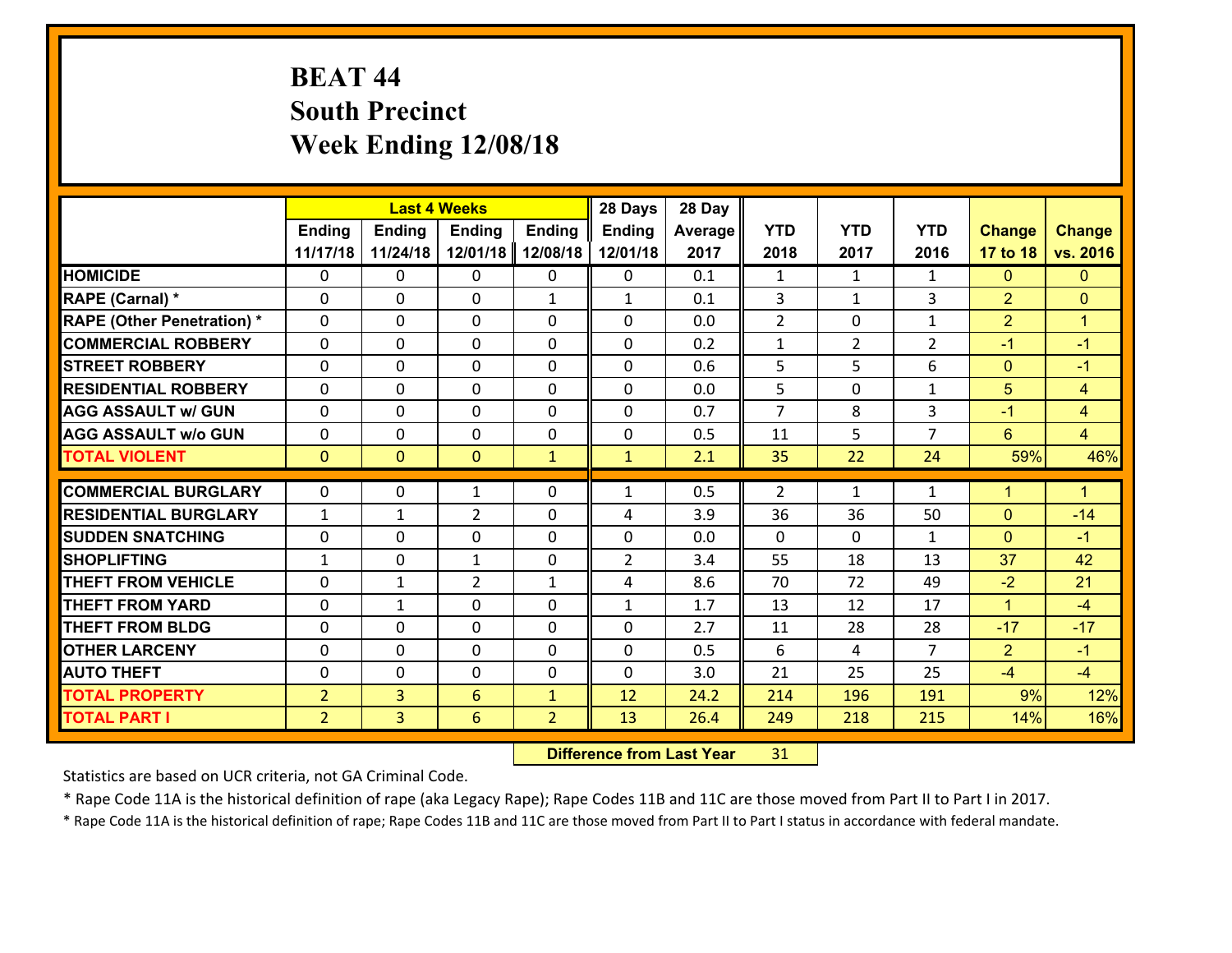# **BEAT 45 South Precinct Week Ending 12/08/18**

|                                   |                | <b>Last 4 Weeks</b><br>Ending<br><b>Ending</b><br><b>Ending</b><br><b>Ending</b> |                |                |                | 28 Day  |                |                |                |                |                      |
|-----------------------------------|----------------|----------------------------------------------------------------------------------|----------------|----------------|----------------|---------|----------------|----------------|----------------|----------------|----------------------|
|                                   |                |                                                                                  |                |                | <b>Ending</b>  | Average | <b>YTD</b>     | <b>YTD</b>     | <b>YTD</b>     | <b>Change</b>  | <b>Change</b>        |
|                                   | 11/17/18       | 11/24/18                                                                         | 12/01/18       | 12/08/18       | 12/01/18       | 2017    | 2018           | 2017           | 2016           | 17 to 18       | vs. 2016             |
| <b>HOMICIDE</b>                   | $\Omega$       | 0                                                                                | 0              | $\Omega$       | 0              | 0.1     | $\mathbf{1}$   | $\mathbf{1}$   | $\mathbf{1}$   | $\mathbf{0}$   | $\mathbf{0}$         |
| RAPE (Carnal) *                   | $\mathbf{0}$   | 0                                                                                | $\mathbf{0}$   | 0              | $\Omega$       | 0.1     | 3              | $\mathbf{1}$   | $\mathbf{1}$   | $\overline{2}$ | $\overline{2}$       |
| <b>RAPE (Other Penetration) *</b> | $\mathbf{0}$   | 0                                                                                | $\mathbf{0}$   | $\Omega$       | $\Omega$       | 0.1     | 3              | $\mathbf{1}$   | $\overline{2}$ | $\overline{2}$ | $\blacktriangleleft$ |
| <b>COMMERCIAL ROBBERY</b>         | $\mathbf{0}$   | 0                                                                                | 0              | $\Omega$       | $\Omega$       | 0.2     | 3              | 3              | $\overline{2}$ | $\mathbf{0}$   | $\blacktriangleleft$ |
| <b>STREET ROBBERY</b>             | $\mathbf{0}$   | 0                                                                                | $\mathbf{0}$   | 0              | $\Omega$       | 0.5     | 4              | 8              | 0              | -4             | 4                    |
| <b>RESIDENTIAL ROBBERY</b>        | $\Omega$       | 0                                                                                | $\mathbf 0$    | 0              | 0              | 0.1     | 0              | $\mathbf{1}$   | 0              | $-1$           | $\Omega$             |
| <b>AGG ASSAULT w/ GUN</b>         | 0              | 0                                                                                | $\mathbf 0$    | 0              | 0              | 0.6     | $\overline{3}$ | 9              | 3              | $-6$           | $\overline{0}$       |
| <b>AGG ASSAULT W/o GUN</b>        | 0              | 0                                                                                | $\mathbf 0$    | 0              | 0              | 0.2     | 8              | $\overline{3}$ | $\overline{3}$ | 5              | 5                    |
| <b>TOTAL VIOLENT</b>              | $\mathbf{0}$   | $\overline{0}$                                                                   | $\mathbf{0}$   | $\overline{0}$ | $\mathbf{0}$   | 1.8     | 25             | 27             | 12             | $-7%$          | 108%                 |
| <b>COMMERCIAL BURGLARY</b>        | $\mathbf{0}$   | 0                                                                                | 0              | 0              | $\Omega$       | 0.3     | 6              | 6              | 3              | $\mathbf{0}$   | 3                    |
| <b>RESIDENTIAL BURGLARY</b>       | $\mathbf{1}$   | 1                                                                                | 1              | $\mathbf{1}$   | 4              | 2.8     | 34             | 43             | 41             | $-9$           | $-7$                 |
| <b>SUDDEN SNATCHING</b>           | 1              | 0                                                                                | 0              | 0              | $\mathbf{1}$   | 0.0     | $\mathcal{P}$  | $\Omega$       | $\mathbf{1}$   | $\overline{2}$ | 1                    |
| <b>SHOPLIFTING</b>                | $\mathbf{1}$   | 3                                                                                | $\mathbf 0$    | 3              | $\overline{7}$ | 5.8     | 62             | 70             | 86             | $-8$           | $-24$                |
| <b>THEFT FROM VEHICLE</b>         | $\Omega$       | $\mathbf{1}$                                                                     | $\mathbf 0$    | $\Omega$       | $\mathbf{1}$   | 4.4     | 45             | 74             | 39             | $-29$          | 6                    |
| <b>THEFT FROM YARD</b>            | $\mathbf{1}$   | 0                                                                                | $\mathbf{1}$   | $\mathbf{1}$   | 3              | 1.1     | 23             | 19             | 24             | $\overline{4}$ | $-1$                 |
| <b>THEFT FROM BLDG</b>            | $\mathbf{1}$   | 0                                                                                | $\mathbf 0$    | $\overline{2}$ | 3              | 1.2     | 19             | 22             | 19             | $-3$           | $\mathbf{0}$         |
| <b>OTHER LARCENY</b>              | 0              | 0                                                                                | $\mathbf 0$    | 0              | 0              | 0.6     | 5              | 9              | $\overline{3}$ | $-4$           | $\overline{2}$       |
| <b>AUTO THEFT</b>                 | $\overline{2}$ | $\mathbf{1}$                                                                     | 0              | $\mathbf{0}$   | 3              | 1.8     | 18             | 26             | 18             | $-8$           | $\overline{0}$       |
| <b>TOTAL PROPERTY</b>             | $\overline{7}$ | 6                                                                                | $\overline{2}$ | $\overline{7}$ | 22             | 18.0    | 214            | 269            | 234            | $-20%$         | $-9%$                |
| <b>TOTAL PART I</b>               | $\overline{7}$ | 6                                                                                | $\overline{2}$ | $\overline{7}$ | 22             | 19.8    | 239            | 296            | 246            | $-19%$         | $-3%$                |

 **Difference from Last Year**‐57

Statistics are based on UCR criteria, not GA Criminal Code.

\* Rape Code 11A is the historical definition of rape (aka Legacy Rape); Rape Codes 11B and 11C are those moved from Part II to Part I in 2017.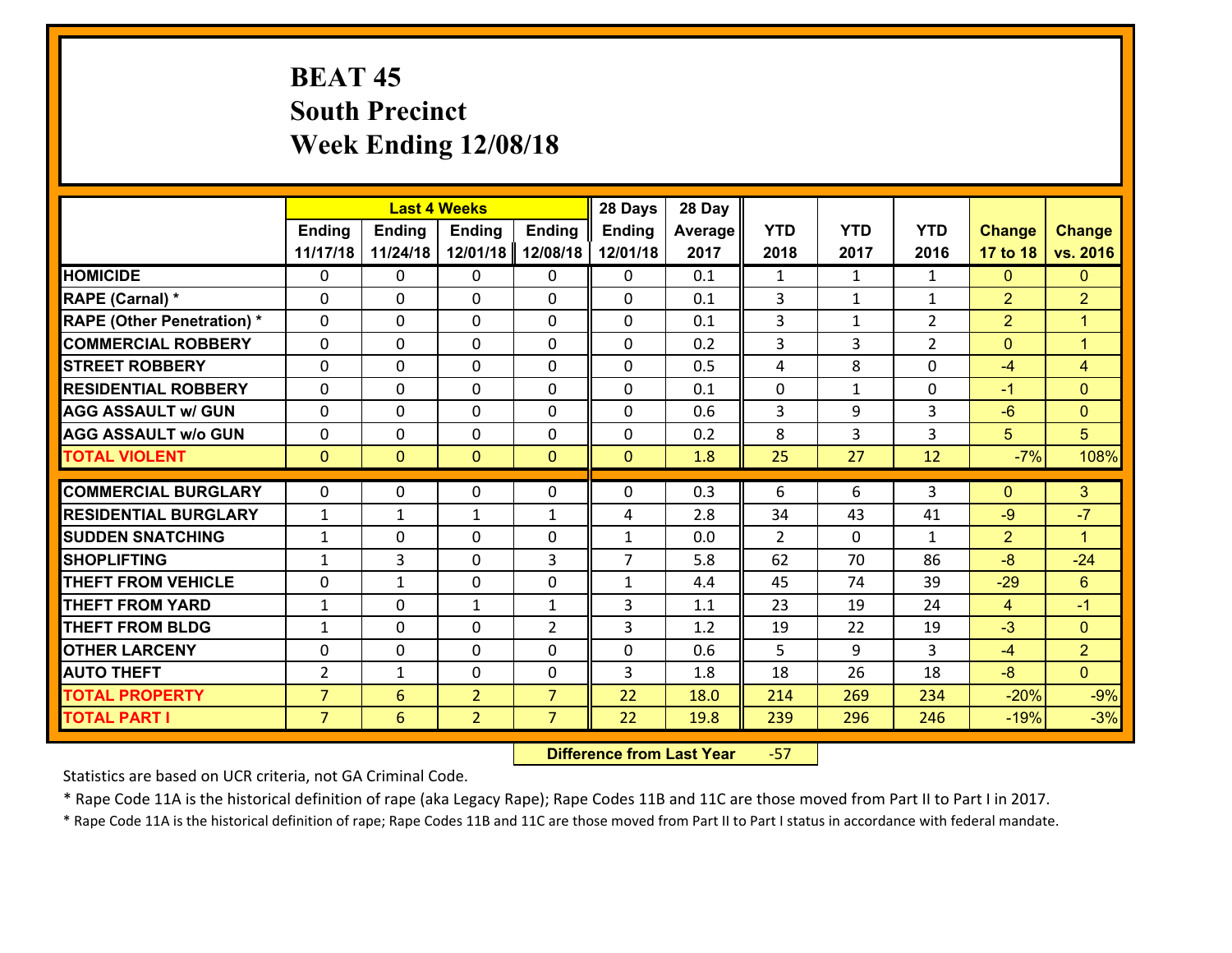# **BEAT 46 South Precinct Week Ending 12/08/18**

|                                   |                | <b>Last 4 Weeks</b><br><b>Ending</b><br><b>Ending</b><br><b>Ending</b><br><b>Ending</b> |                |                |                | 28 Day  |                |                |                |               |                 |
|-----------------------------------|----------------|-----------------------------------------------------------------------------------------|----------------|----------------|----------------|---------|----------------|----------------|----------------|---------------|-----------------|
|                                   |                |                                                                                         |                |                | <b>Ending</b>  | Average | <b>YTD</b>     | <b>YTD</b>     | <b>YTD</b>     | <b>Change</b> | <b>Change</b>   |
|                                   | 11/17/18       | 11/24/18                                                                                | 12/01/18       | 12/08/18       | 12/01/18       | 2017    | 2018           | 2017           | 2016           | 17 to 18      | vs. 2016        |
| <b>HOMICIDE</b>                   | 0              | 0                                                                                       | $\Omega$       | 0              | 0              | 0.2     | $\Omega$       | $\overline{2}$ | $\mathbf{1}$   | $-2$          | $-1$            |
| RAPE (Carnal) *                   | 0              | 0                                                                                       | $\mathbf{0}$   | 0              | 0              | 0.2     | $\mathbf{1}$   | 3              | 3              | $-2$          | $-2$            |
| <b>RAPE (Other Penetration) *</b> | $\Omega$       | 0                                                                                       | $\mathbf{0}$   | $\Omega$       | 0              | 0.2     | 3              | $\overline{2}$ | 3              | $\mathbf{1}$  | $\mathbf{0}$    |
| <b>COMMERCIAL ROBBERY</b>         | 0              | 0                                                                                       | 0              | 0              | 0              | 0.4     | 3              | 5              | $\overline{7}$ | $-2$          | $-4$            |
| <b>STREET ROBBERY</b>             | $\Omega$       | 0                                                                                       | $\mathbf 0$    | $\Omega$       | 0              | 0.5     | $\overline{7}$ | 6              | 8              | $\mathbf{1}$  | $-1$            |
| <b>RESIDENTIAL ROBBERY</b>        | $\Omega$       | $\Omega$                                                                                | $\mathbf 0$    | $\Omega$       | 0              | 0.1     | $\mathbf 0$    | $\mathbf{1}$   | $\overline{2}$ | $-1$          | $-2$            |
| <b>AGG ASSAULT w/ GUN</b>         | $\Omega$       | 0                                                                                       | $\mathbf 0$    | $\Omega$       | 0              | 0.5     | $\overline{7}$ | 6              | 9              | $\mathbf{1}$  | $-2$            |
| <b>AGG ASSAULT w/o GUN</b>        | 0              | 0                                                                                       | $\mathbf 0$    | 0              | 0              | 1.2     | 8              | 15             | 4              | $-7$          | $\overline{4}$  |
| <b>TOTAL VIOLENT</b>              | $\mathbf{0}$   | $\overline{0}$                                                                          | $\mathbf{O}$   | $\mathbf{0}$   | $\mathbf{0}$   | 3.2     | 29             | 40             | 37             | $-28%$        | $-22%$          |
| <b>COMMERCIAL BURGLARY</b>        | $\mathbf{1}$   | 1                                                                                       | $\mathbf{0}$   | $\mathbf{1}$   | 3              | 0.5     | 15             | $\overline{7}$ | 5              | 8             | 10 <sup>°</sup> |
| <b>RESIDENTIAL BURGLARY</b>       | $\overline{2}$ | 1                                                                                       | $\mathbf 0$    | 0              | 3              | 2.4     | 48             | 28             | 30             | 20            | 18              |
| <b>SUDDEN SNATCHING</b>           | 0              | 0                                                                                       | $\mathbf 0$    | 0              | 0              | 0.2     | $\mathbf{1}$   | $\overline{2}$ | $\overline{2}$ | $-1$          | $-1$            |
| <b>SHOPLIFTING</b>                | 3              | 1                                                                                       | 1              | $\overline{2}$ | $\overline{7}$ | 10.0    | 118            | 127            | 60             | $-9$          | 58              |
| <b>THEFT FROM VEHICLE</b>         | 3              | 0                                                                                       | 1              | 0              | 4              | 6.2     | 68             | 73             | 42             | $-5$          | 26              |
| <b>THEFT FROM YARD</b>            | 0              | 0                                                                                       | $\mathbf 0$    | 0              | 0              | 1.1     | 11             | 13             | 19             | $-2$          | $-8$            |
| <b>THEFT FROM BLDG</b>            | 0              | 1                                                                                       | $\overline{2}$ | $\overline{2}$ | 5              | 2.5     | 38             | 30             | 34             | 8             | $\overline{4}$  |
| <b>OTHER LARCENY</b>              | 0              | 0                                                                                       | $\mathbf 0$    | 0              | 0              | 0.5     | 4              | $\overline{7}$ | 5              | $-3$          | $-1$            |
| <b>AUTO THEFT</b>                 | $\mathbf{0}$   | 0                                                                                       | $\overline{2}$ | 0              | $\overline{2}$ | 3.0     | 34             | 35             | 14             | $-1$          | 20              |
| <b>TOTAL PROPERTY</b>             | 9              | 4                                                                                       | 6              | 5              | 24             | 26.3    | 337            | 322            | 211            | 5%            | 60%             |
| <b>TOTAL PART I</b>               | 9              |                                                                                         | 6              | 5              | 24             | 29.5    | 366            | 362            | 248            | 1%            | 48%             |
|                                   |                | $\overline{4}$                                                                          |                |                |                |         |                |                |                |               |                 |

 **Difference from Last Year**r 4

Statistics are based on UCR criteria, not GA Criminal Code.

\* Rape Code 11A is the historical definition of rape (aka Legacy Rape); Rape Codes 11B and 11C are those moved from Part II to Part I in 2017.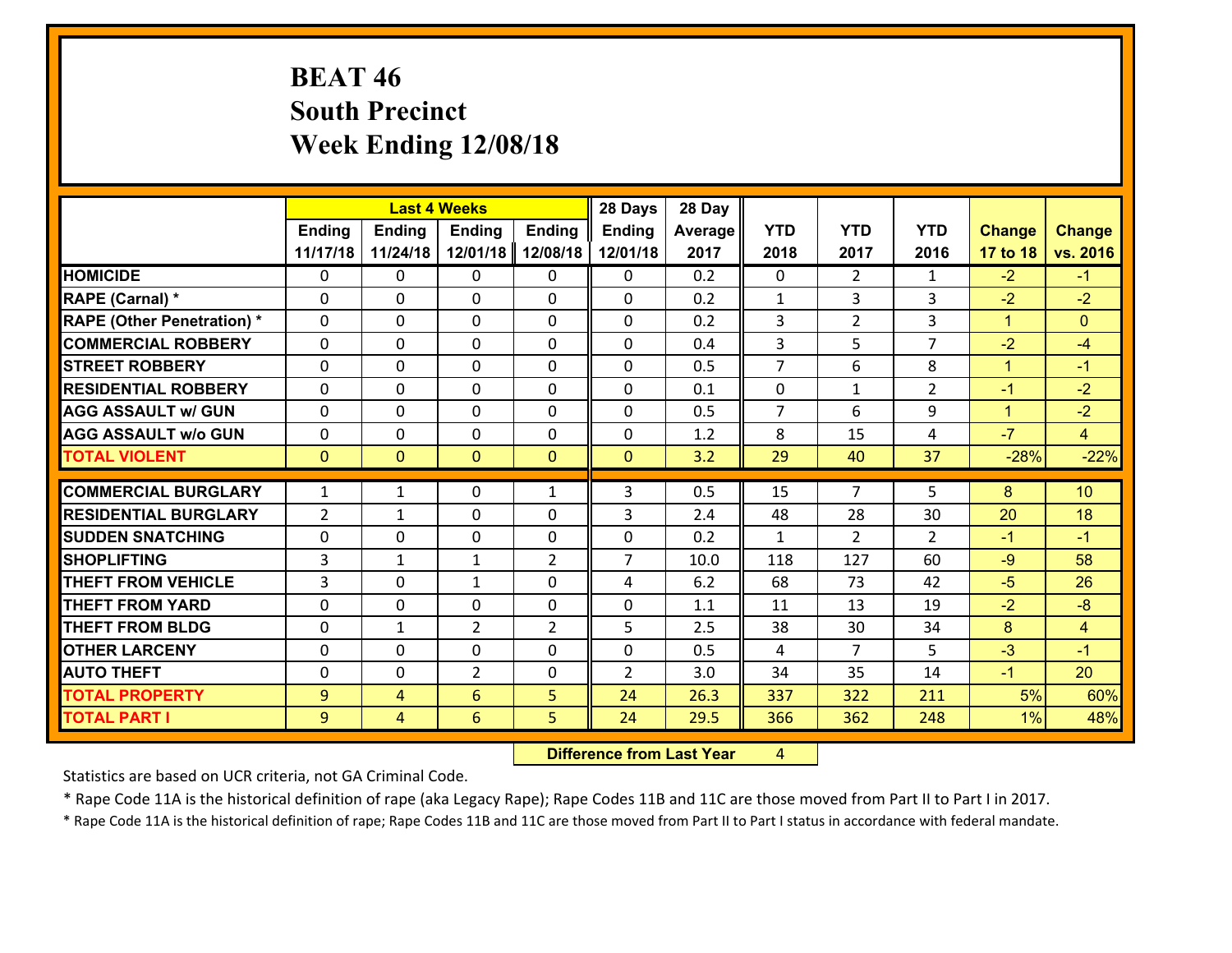# **BEAT 47 South Precinct Week Ending 12/08/18**

|                                              |                              |                                  | <b>Last 4 Weeks</b>              |                              | 28 Days             | 28 Day     |                |                |                |                |                      |
|----------------------------------------------|------------------------------|----------------------------------|----------------------------------|------------------------------|---------------------|------------|----------------|----------------|----------------|----------------|----------------------|
|                                              | <b>Ending</b>                | <b>Ending</b>                    | <b>Ending</b>                    | <b>Ending</b>                | <b>Ending</b>       | Average    | <b>YTD</b>     | <b>YTD</b>     | <b>YTD</b>     | <b>Change</b>  | <b>Change</b>        |
|                                              | 11/17/18                     | 11/24/18                         | 12/01/18                         | 12/08/18                     | 12/01/18            | 2017       | 2018           | 2017           | 2016           | 17 to 18       | vs. 2016             |
| <b>HOMICIDE</b>                              | 0                            | 0                                | $\mathbf{0}$                     | 0                            | 0                   | 0.0        | $\Omega$       | $\Omega$       | $\Omega$       | $\mathbf{0}$   | $\mathbf{0}$         |
| RAPE (Carnal) *                              | $\Omega$                     | 0                                | $\mathbf{0}$                     | 0                            | $\Omega$            | 0.2        | 1              | $\mathbf{1}$   | $\Omega$       | $\mathbf{0}$   | $\blacktriangleleft$ |
| <b>RAPE (Other Penetration) *</b>            | $\Omega$                     | $\Omega$                         | $\Omega$                         | $\Omega$                     | $\Omega$            | 0.0        | $\mathbf{1}$   | $\Omega$       | $\mathbf{1}$   | $\mathbf{1}$   | $\mathbf{0}$         |
| <b>COMMERCIAL ROBBERY</b>                    | 0                            | 0                                | $\mathbf 0$                      | 0                            | 0                   | 0.1        | 0              | $\mathbf 0$    | 0              | $\mathbf{0}$   | $\mathbf{0}$         |
| <b>STREET ROBBERY</b>                        | $\Omega$                     | 0                                | $\mathbf 0$                      | $\Omega$                     | 0                   | 0.0        | $\mathbf{1}$   | $\Omega$       | $\Omega$       | $\mathbf{1}$   | $\blacktriangleleft$ |
| <b>RESIDENTIAL ROBBERY</b>                   | $\Omega$                     | $\Omega$                         | $\mathbf 0$                      | $\Omega$                     | 0                   | 0.0        | $\Omega$       | $\Omega$       | 0              | $\overline{0}$ | $\mathbf{0}$         |
| <b>AGG ASSAULT w/ GUN</b>                    | $\Omega$                     | 0                                | $\mathbf 0$                      | $\Omega$                     | 0                   | 0.2        | 0              | $\overline{2}$ | $\mathbf{1}$   | $-2$           | $-1$                 |
| <b>AGG ASSAULT w/o GUN</b>                   | 0                            | 0                                | $\mathbf 0$                      | 0                            | 0                   | 0.3        | $\mathbf{1}$   | 3              | 0              | $-2$           | $\mathbf{1}$         |
| <b>TOTAL VIOLENT</b>                         | $\mathbf{0}$                 | $\overline{0}$                   | $\mathbf{0}$                     | $\mathbf{0}$                 | $\mathbf{0}$        | 0.7        | $\overline{4}$ | 6              | $\overline{2}$ | $-33%$         | 100%                 |
| <b>COMMERCIAL BURGLARY</b>                   | $\Omega$                     | 0                                | 0                                | 0                            | 0                   | 0.3        | $\mathbf{0}$   | 3              | $\Omega$       | $-3$           | $\mathbf{0}$         |
| <b>RESIDENTIAL BURGLARY</b>                  | $\Omega$                     | 0                                | 1                                | 0                            | 1                   | 0.7        | 21             | 8              | 17             | 13             | 4                    |
| <b>SUDDEN SNATCHING</b>                      | $\Omega$                     | 0                                | $\mathbf{0}$                     | $\Omega$                     | $\Omega$            | 0.0        | $\Omega$       | $\Omega$       | $\Omega$       | $\mathbf{0}$   | $\mathbf{0}$         |
| <b>SHOPLIFTING</b>                           | 0                            | 0                                | $\mathbf 0$                      | 0                            | 0                   | 0.9        | $\mathbf{1}$   | 10             | $\overline{2}$ | $-9$           | $-1$                 |
| <b>THEFT FROM VEHICLE</b>                    | $\mathbf{1}$                 | 0                                | $\mathbf{0}$                     | $\Omega$                     | $\mathbf{1}$        | 2.7        | 22             | 26             | 18             | $-4$           | $\overline{4}$       |
| <b>THEFT FROM YARD</b>                       | 0                            | 1                                | $\mathbf 0$                      | $\Omega$                     | $\mathbf{1}$        | 0.7        | 5              | $\overline{7}$ | 3              | $-2$           | $\overline{2}$       |
| <b>THEFT FROM BLDG</b>                       | 0                            | 1                                | $\mathbf 0$                      | 0                            | $\mathbf{1}$        | 0.9        | 8              | 8              | 3              | $\overline{0}$ | $5\phantom{.}$       |
| <b>OTHER LARCENY</b>                         | 0                            | 0                                | $\mathbf{1}$                     | $\mathbf{1}$                 | $\overline{2}$      | 0.3        | 4              | 3              | $\mathbf{1}$   | $\mathbf{1}$   | 3                    |
| <b>AUTO THEFT</b>                            | $\mathbf{0}$                 | 0                                | $\mathbf 0$                      | 0                            | 0                   | 0.9        | 5              | 3              | 9              | $\overline{2}$ | $-4$                 |
|                                              |                              |                                  |                                  |                              |                     |            |                |                |                |                |                      |
|                                              |                              |                                  |                                  |                              |                     |            |                |                |                |                |                      |
| <b>TOTAL PROPERTY</b><br><b>TOTAL PART I</b> | $\mathbf{1}$<br>$\mathbf{1}$ | $\overline{2}$<br>$\overline{2}$ | $\overline{2}$<br>$\overline{2}$ | $\mathbf{1}$<br>$\mathbf{1}$ | $6\phantom{1}$<br>6 | 7.4<br>8.1 | 66<br>70       | 68<br>74       | 53<br>55       | $-3%$<br>$-5%$ | 25%<br>27%           |

 **Difference from Last Year**‐4

Statistics are based on UCR criteria, not GA Criminal Code.

\* Rape Code 11A is the historical definition of rape (aka Legacy Rape); Rape Codes 11B and 11C are those moved from Part II to Part I in 2017.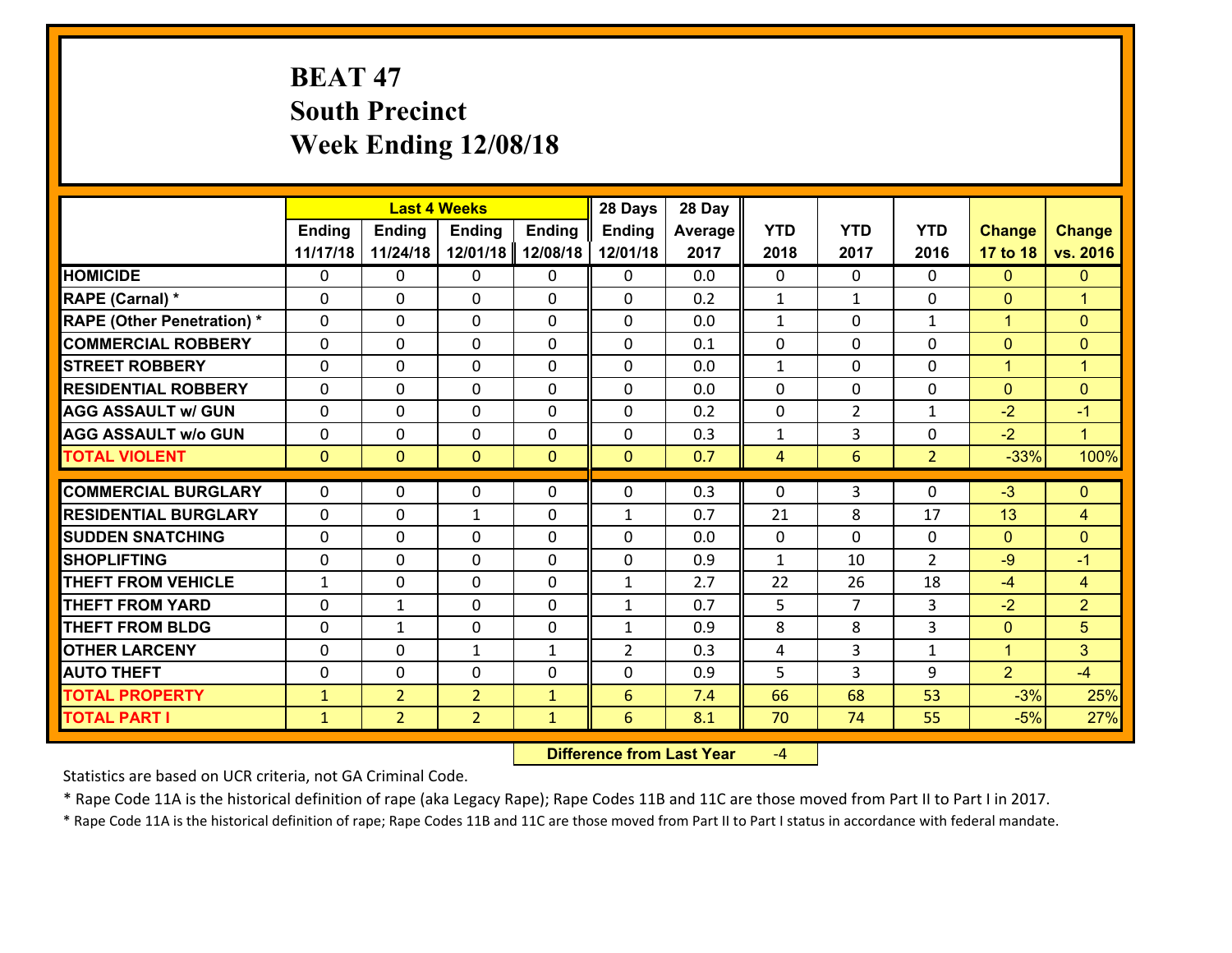

#### **COMPSTATEAST PRECINCTWeek Ending 12/08/18**

**PRECINCT COMMANDER:**

**CAPT. GEORGE GUNDICH**



|                                                                                                  | <b>Week</b><br><b>Ending</b> | <b>Week</b><br>Ending | Weekly<br>Avg   | 28-Day<br><b>Ending</b> | 28-Day<br>Ending                           | Avg<br>28-Day    | <b>YTD</b>                               | <b>YTD</b>                                   | <b>YTD</b>      | <b>Change</b>  | <b>Change</b>          |
|--------------------------------------------------------------------------------------------------|------------------------------|-----------------------|-----------------|-------------------------|--------------------------------------------|------------------|------------------------------------------|----------------------------------------------|-----------------|----------------|------------------------|
|                                                                                                  | 12/8/18                      | 12/1/18               | 2017            | 12/8/18                 | 11/11/18                                   | 2017             | 2018                                     | 2017                                         | 2016            | 17 to 18       | vs. 2016               |
| <b>HOMICIDE</b>                                                                                  | 0                            | 0                     | $\mathbf{0}$    | $\mathbf{0}$            | 2                                          | $\mathbf 1$      | 11                                       | $\overline{13}$                              | 10              | $-2$           |                        |
| RAPE (Carnal) *                                                                                  | $\mathbf 0$                  | 0                     | $\mathbf{0}$    | 0                       | 1                                          | $\Omega$         | 9                                        | 8                                            | 8               | $\mathbf{1}$   | $\blacktriangleleft$   |
| <b>RAPE (Other Penetration) *</b>                                                                | $\mathbf{0}$                 | 0                     | $\Omega$        | $\mathbf{0}$            | $\mathbf{0}$                               | $\mathbf 1$      | $\bf 6$                                  | $\overline{11}$                              | $\overline{9}$  | $-5$           | $-3$                   |
| <b>COMMERCIAL ROBBERY</b>                                                                        | $\bf{0}$                     | 0                     | $\overline{1}$  | $\mathbf{0}$            | $\overline{2}$                             | $\overline{2}$   | $\overline{7}$                           | $\overline{29}$                              | $\overline{14}$ | $-22$          | $-7$                   |
| <b>STREET ROBBERY</b>                                                                            | $\mathbf 0$                  | 0                     | $\overline{1}$  | $\blacktriangleleft$    | $\overline{2}$                             | 3                | 35                                       | $\overline{45}$                              | $\overline{76}$ | $-10$          | $-41$                  |
| <b>RESIDENTIAL ROBBERY</b>                                                                       | $\overline{\mathbf{0}}$      | $\Omega$              | $\mathbf{0}$    | $\mathbf{0}$            | 1                                          | 1                | 3                                        | $\overline{8}$                               | $\overline{13}$ | $-5$           | $-10$                  |
| <b>AGG ASSAULT w/ GUN</b>                                                                        | $\overline{2}$               | $\overline{2}$        | $\overline{1}$  | 10                      | 8                                          | $\overline{4}$   | 83                                       | 61                                           | 87              | 22             | $-4$                   |
| <b>AGG ASSAULT w/o GUN</b>                                                                       | $\mathbf{0}$                 | 0                     | $\overline{1}$  | 3                       | 6                                          | 5                | 84                                       | 69                                           | 53              | 15             | 31                     |
| <b>TOTAL VIOLENT</b>                                                                             | $\overline{2}$               | $\overline{2}$        | $\overline{4}$  | 14                      | $\overline{22}$                            | 17               | 238                                      | 244                                          | 270             | $-2%$          | $-12%$                 |
| <b>COMMERCIAL BURGLARY</b>                                                                       | 0                            | 0                     | 0               | 0                       | 4                                          | 2                | 20                                       | $\overline{27}$                              | 59              | -7             | $-39$                  |
| <b>RESIDENTIAL BURGLARY</b>                                                                      | $\overline{3}$               | $\overline{6}$        | $\overline{5}$  | $\overline{17}$         | $\overline{27}$                            | 18               | 233                                      | 270                                          | 423             | $-37$          | $-190$                 |
| <b>SUDDEN SNATCHING</b>                                                                          | $\pmb{0}$                    | 0                     | $\mathbf 0$     | $\mathbf 1$             | $\blacktriangleleft$                       | 1                | 16                                       | $\overline{17}$                              | 11              | $-1$           | 5                      |
| <b>SHOPLIFTING</b>                                                                               | 9                            | $\overline{7}$        | 5               | 22                      | 27                                         | $\overline{22}$  | 288                                      | 294                                          | 254             | $-6$           | $\overline{34}$        |
| <b>THEFT FROM VEHICLE</b>                                                                        | 4                            | $\overline{9}$        | $\overline{7}$  | 29                      | 33                                         | $\overline{27}$  | 338                                      | $\overline{379}$                             | 321             | $-41$          | 17                     |
| <b>THEFT FROM YARD</b>                                                                           | $\bf{0}$                     | $\overline{3}$        | $\overline{3}$  | $\overline{5}$          | 16                                         | 10               | 135                                      | 146                                          | 123             | $-11$          | $\overline{12}$        |
| <b>THEFT FROM BLDG</b>                                                                           | 4                            | $\overline{2}$        | 3               | 8                       | 11                                         | 12               | 143                                      | 181                                          | 231             | $-38$          | $-88$                  |
| <b>OTHER LARCENY</b>                                                                             | 1                            | $\overline{2}$        | $\overline{1}$  | 9 <sup>°</sup>          | 6                                          | $\overline{2}$   | 66                                       | 35                                           | $\overline{21}$ | 31             | 45                     |
| <b>AUTO THEFT</b>                                                                                | $\overline{\mathbf{2}}$      | 1                     | 3               | $\overline{7}$          | 18                                         | 11               | 152                                      | 161                                          | 185             | $-9$           | $-33$                  |
| <b>TOTAL PROPERTY</b>                                                                            | $\overline{20}$              | $\overline{30}$       | $\overline{27}$ | 98                      | 143                                        | 106              | 1391                                     | 1510                                         | 1628            | $-8%$          | $-15%$                 |
| <b>TOTAL PART I</b>                                                                              | $\overline{22}$              | $\overline{32}$       | 31              | 112                     | 165                                        | $\overline{123}$ | 1629                                     | 1754                                         | 1898            | $-7%$          | $-14%$                 |
| Statistics are based on UCR criteria, not GA Criminal Code, and are                              |                              |                       |                 |                         | <b>Difference from Last Year</b><br>$-125$ |                  |                                          |                                              |                 |                | Last Week Year-to-Date |
| preliminary, based on RMS data at the time prepared, and are subject to change.                  |                              |                       |                 |                         |                                            |                  | <b>At-Fault Police Vehicle Accidents</b> |                                              |                 |                | 11                     |
| Cell Shading: white is within 0.6 standard deviation of the mean; red is above; green is below.  |                              |                       |                 |                         |                                            |                  |                                          | <b>Not At-Fault Police Vehicle Accidents</b> |                 | $\overline{0}$ | $\overline{5}$         |
| * Code 11A is the pre-2016 definition of rape; Codes 11B and 11C are by federal mandate in 2016. |                              |                       |                 |                         |                                            |                  | <b>Total Police Vehicle Accidents</b>    |                                              |                 | $\overline{1}$ | 16                     |
|                                                                                                  | Week                         | Week                  | <b>Weekly</b>   | 28-Day                  | 28-Day                                     | Avg              |                                          |                                              |                 |                |                        |
| <b>Citizen Initiated Calls</b>                                                                   | <b>Ending</b>                | Ending                | Avg             | <b>Ending</b>           | <b>Ending</b>                              | 28-Day           | <b>YTD</b>                               | <b>YTD</b>                                   | <b>YTD</b>      | <b>Change</b>  | <b>Change</b>          |
|                                                                                                  | 12/8/18                      | 12/1/18               | 2017            | 12/8/18                 | 11/11/18                                   | 2017             | 2018                                     | 2017                                         | 2016            | 17 to 18       | vs. 2016               |
| <b>Midnight Shift</b>                                                                            | $\overline{82}$              | 94                    | 114             | 346                     | 356                                        | 455              | 4438                                     | 4743                                         | 4853            | $-305$         | $-415$                 |
| Day Shift                                                                                        | 257                          | 229                   | 282             | 972                     | 923                                        | 1127             | 11881                                    | 12017                                        | 12182           | $-136$         | $-301$                 |
| <b>Afternoon Shift</b>                                                                           | 215                          | 206                   | 47              | 909                     | 890                                        | 1177             | 12476                                    | 13067                                        | 13202           | $-591$         | $-726$                 |
| <b>TOTAL CITIZEN CFS</b>                                                                         | 554                          | 554                   | 443             | 2227                    | 2169                                       | 2758             | 28795                                    | 29827                                        | 30237           | $-3.5%$        | $-4.8%$                |
| <b>53S ShotSpotter Calls</b>                                                                     | 3                            | $\overline{2}$        | 8               | $\overline{12}$         | 10                                         | 31               | 256                                      | 346                                          | 508             | $-90$          | $-252$                 |
| Sig 53 Shots Fired Calls                                                                         | $\overline{12}$              | 8                     | $\overline{16}$ | 61                      | $\overline{56}$                            | 64               | $\mathbf{0}$                             | 749                                          | 1112            | $-749$         | $-1112$                |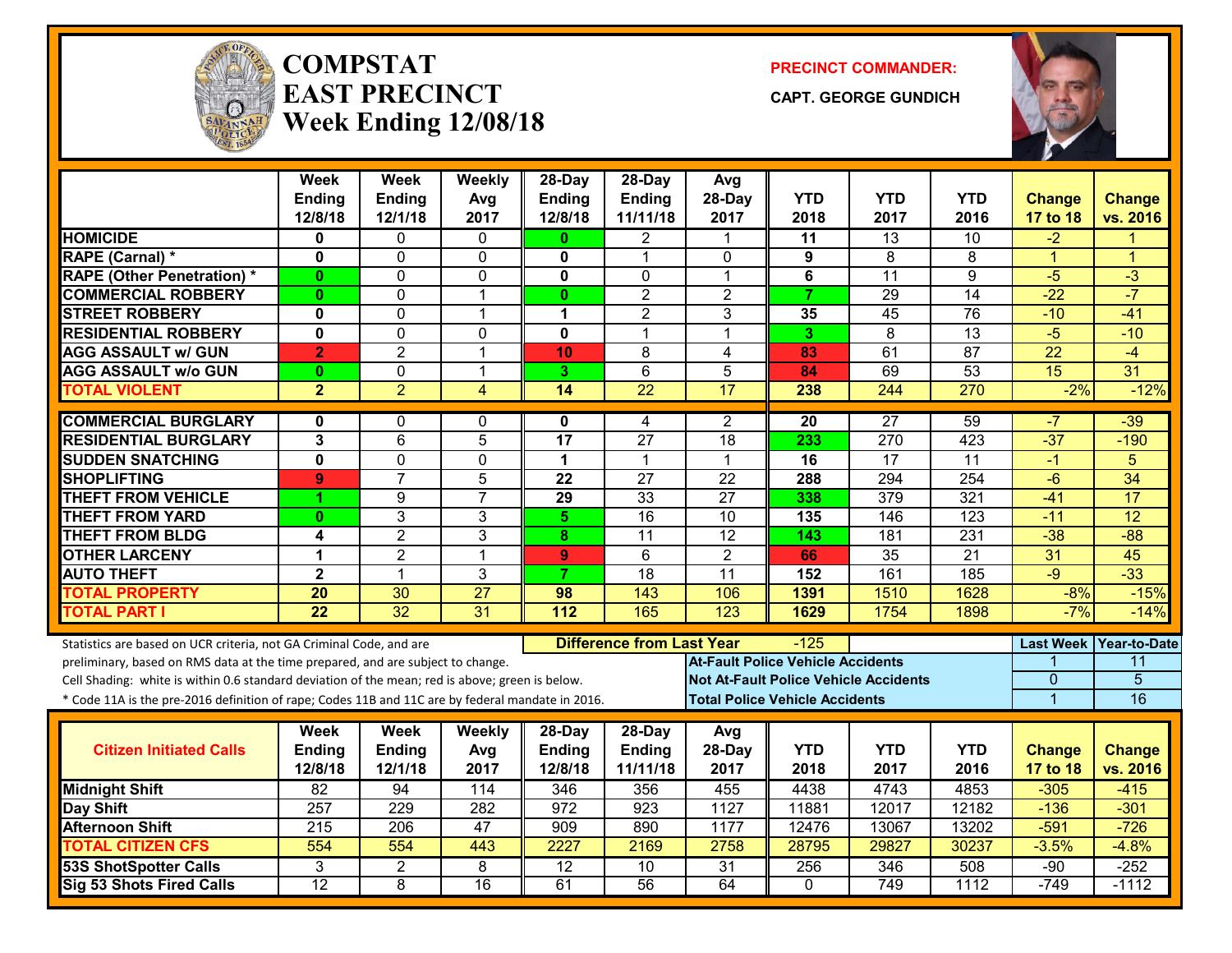### **BEAT 51 East Precinct Week Ending 12/08/18**

|                                   |                | <b>Last 4 Weeks</b> |                |               |                | 28 Day         |                |                       |              |                      |                |
|-----------------------------------|----------------|---------------------|----------------|---------------|----------------|----------------|----------------|-----------------------|--------------|----------------------|----------------|
|                                   | <b>Ending</b>  | <b>Ending</b>       | <b>Ending</b>  | <b>Ending</b> | <b>Ending</b>  | <b>Average</b> | <b>YTD</b>     | <b>YTD</b>            | <b>YTD</b>   | <b>Change</b>        | <b>Change</b>  |
|                                   | 11/17/18       | 11/24/18            | 12/01/18       | 12/08/18      | 12/01/18       | 2017           | 2018           | 2017                  | 2016         | 17 to 18             | vs. 2016       |
| <b>HOMICIDE</b>                   | $\Omega$       | 0                   | $\Omega$       | $\mathbf{0}$  | 0              | 0.0            | 2              | $\mathbf{2}^{\prime}$ | 1            | $\mathbf{0}$         | 1.             |
| RAPE (Carnal) *                   | $\Omega$       | $\Omega$            | $\mathbf 0$    | $\Omega$      | $\Omega$       | 0.0            | 3              | $\overline{2}$        | $\mathbf{1}$ | $\blacktriangleleft$ | $\overline{2}$ |
| <b>RAPE (Other Penetration) *</b> | $\Omega$       | 0                   | $\mathbf 0$    | 0             | 0              | 0.0            | $\overline{2}$ | $\overline{2}$        | 0            | $\mathbf{0}$         | $\overline{2}$ |
| <b>COMMERCIAL ROBBERY</b>         | $\mathbf{0}$   | 0                   | $\mathbf{0}$   | 0             | 0              | 0.0            | $\mathbf{1}$   | $\overline{2}$        | $\mathbf{1}$ | $-1$                 | $\mathbf{0}$   |
| <b>ISTREET ROBBERY</b>            | $\Omega$       | 0                   | $\Omega$       | $\Omega$      | $\Omega$       | 0.1            | 6              | 11                    | 9            | $-5$                 | $-3$           |
| <b>RESIDENTIAL ROBBERY</b>        | $\mathbf{0}$   | 0                   | $\mathbf{0}$   | 0             | 0              | 0.0            | $\mathbf 0$    | $\mathbf{1}$          | $\mathbf{1}$ | $-1$                 | $-1$           |
| <b>AGG ASSAULT w/ GUN</b>         | $\mathbf{1}$   | 0                   | $\mathbf{0}$   | $\Omega$      | $\mathbf{1}$   | 0.1            | 19             | 11                    | 24           | 8                    | $-5$           |
| <b>AGG ASSAULT w/o GUN</b>        | $\mathbf{1}$   | 0                   | 0              | 0             | 1              | 0.2            | 23             | 16                    | 14           | $\overline{7}$       | 9 <sup>°</sup> |
| <b>TOTAL VIOLENT</b>              | $\overline{2}$ | $\overline{0}$      | $\mathbf{0}$   | $\mathbf{0}$  | $\overline{2}$ | 0.6            | 56             | 47                    | 51           | 19%                  | 10%            |
| <b>COMMERCIAL BURGLARY</b>        |                |                     |                |               |                |                |                |                       |              |                      |                |
|                                   |                |                     |                |               |                |                |                |                       |              |                      |                |
|                                   | $\mathbf{0}$   | 0                   | 0              | $\mathbf{0}$  | $\Omega$       | 0.1            | 4              | $\overline{7}$        | 12           | $-3$                 | $-8$           |
| <b>RESIDENTIAL BURGLARY</b>       | $\Omega$       | 0                   | 1              | 0             | $\mathbf{1}$   | 0.5            | 23             | 43                    | 48           | $-20$                | $-25$          |
| <b>SUDDEN SNATCHING</b>           | $\Omega$       | 0                   | $\mathbf{0}$   | $\Omega$      | $\Omega$       | 0.1            | 5              | 5                     | $\mathbf{1}$ | $\Omega$             | $\overline{4}$ |
| <b>SHOPLIFTING</b>                | $\Omega$       | 0                   | $\mathbf{0}$   | 0             | 0              | 0.4            | 25             | 34                    | 34           | $-9$                 | $-9$           |
| <b>THEFT FROM VEHICLE</b>         | $\mathbf{0}$   | 4                   | 5              | 0             | 9              | 0.4            | 66             | 33                    | 36           | 33                   | 30             |
| <b>THEFT FROM YARD</b>            | $\Omega$       | $\Omega$            | $\Omega$       | $\Omega$      | $\Omega$       | 0.2            | 14             | 23                    | 25           | $-9$                 | $-11$          |
| <b>THEFT FROM BLDG</b>            | $\mathbf{0}$   | 0                   | $\mathbf{1}$   | 0             | $\mathbf{1}$   | 0.4            | 26             | 36                    | 31           | $-10$                | $-5$           |
| <b>OTHER LARCENY</b>              | $\overline{2}$ | 1                   | $\mathbf{0}$   | $\Omega$      | 3              | 0.1            | 14             | 5                     | 3            | 9                    | 11             |
| <b>AUTO THEFT</b>                 | $\overline{2}$ | 0                   | $\mathbf{0}$   | $\mathbf{1}$  | 3              | 0.3            | 30             | 25                    | 23           | 5                    | $\overline{7}$ |
| <b>TOTAL PROPERTY</b>             | 4              | 5                   | $\overline{7}$ | $\mathbf{1}$  | 17             | 2.5            | 207            | 211                   | 213          | $-2%$                | $-3%$          |
| <b>TOTAL PART I</b>               | 6              | 5                   | $\overline{7}$ | $\mathbf{1}$  | 19             | 3.1            | 263            | 258                   | 264          | 2%                   | 0%             |

 **Difference from Last Year**r 5

Statistics are based on UCR criteria, not GA Criminal Code.

\* Rape Code 11A is the historical definition of rape (aka Legacy Rape); Rape Codes 11B and 11C are those moved from Part II to Part I in 2017.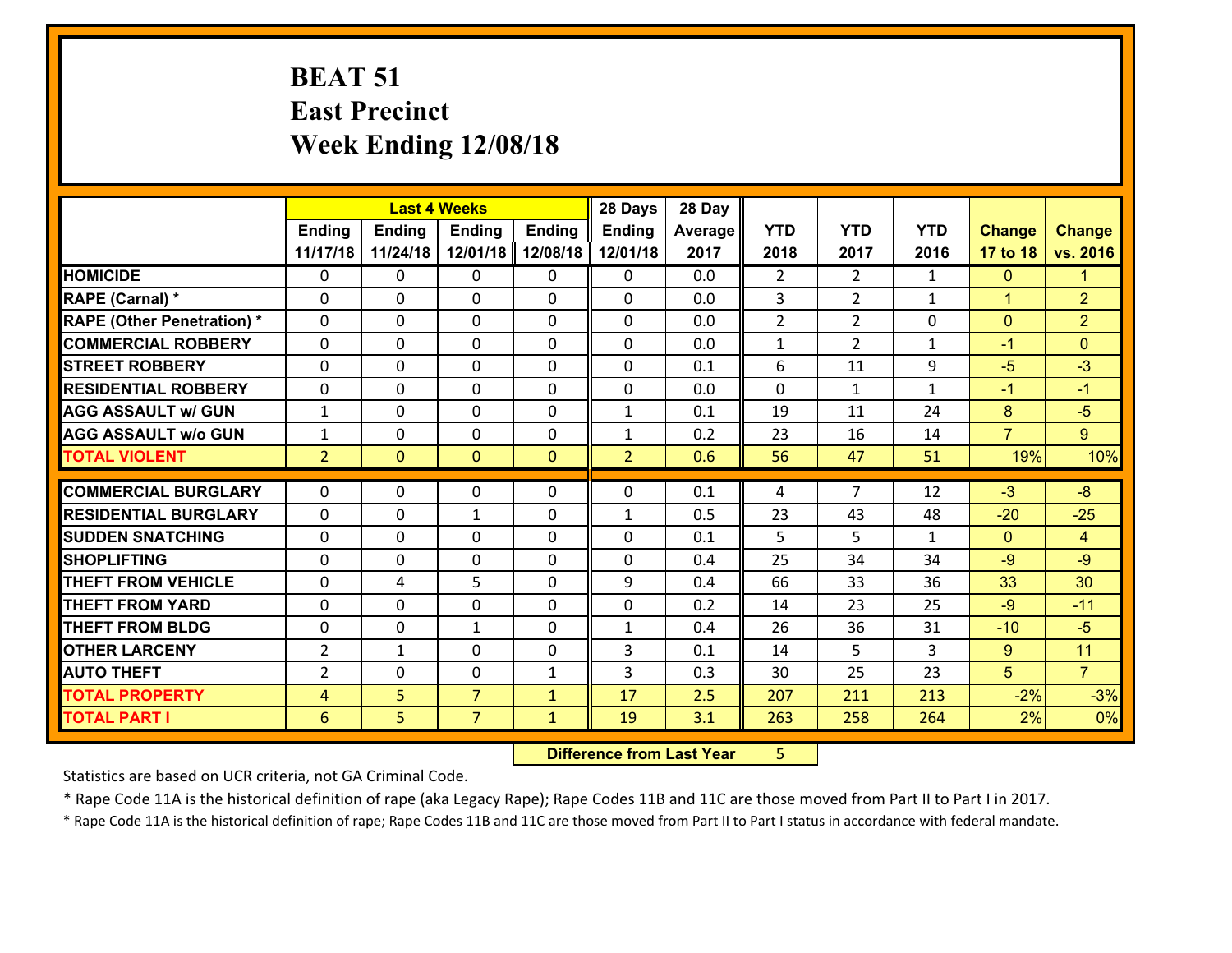#### **BEAT 52 East Precinct Week Ending 12/08/18**

|                                   |                | <b>Last 4 Weeks</b> |                |                |                | 28 Day     |                |                |                |                      |                      |
|-----------------------------------|----------------|---------------------|----------------|----------------|----------------|------------|----------------|----------------|----------------|----------------------|----------------------|
|                                   | Ending         | <b>Ending</b>       | <b>Ending</b>  | Ending         | <b>Ending</b>  | Average    | <b>YTD</b>     | <b>YTD</b>     | <b>YTD</b>     | <b>Change</b>        | <b>Change</b>        |
|                                   | 11/17/18       | 11/24/18            | 12/01/18       | 12/08/18       | 12/01/18       | 2017       | 2018           | 2017           | 2016           | 17 to 18             | vs. 2016             |
| <b>HOMICIDE</b>                   | $\Omega$       | 0                   | 0              | $\Omega$       | 0              | 0.0        | $\mathbf{1}$   | $\Omega$       | 3              | $\blacktriangleleft$ | $-2$                 |
| RAPE (Carnal) *                   | $\mathbf{0}$   | 0                   | $\mathbf{0}$   | 0              | $\Omega$       | 0.1        | 2              | $\mathbf{1}$   | $\mathbf{1}$   | $\mathbf{1}$         | $\mathbf{1}$         |
| <b>RAPE (Other Penetration) *</b> | $\Omega$       | 0                   | $\mathbf{0}$   | $\Omega$       | $\Omega$       | 0.2        | $\Omega$       | $\overline{2}$ | $\mathbf{1}$   | $-2$                 | $-1$                 |
| <b>COMMERCIAL ROBBERY</b>         | 0              | 0                   | 0              | 0              | 0              | 0.0        | $\mathbf{1}$   | $\Omega$       | 0              | $\mathbf{1}$         | $\blacktriangleleft$ |
| <b>STREET ROBBERY</b>             | $\Omega$       | 0                   | 0              | 0              | 0              | 1.1        | 5              | 13             | 20             | $-8$                 | $-15$                |
| <b>RESIDENTIAL ROBBERY</b>        | $\Omega$       | 0                   | 0              | $\Omega$       | 0              | 0.3        | $\Omega$       | 4              | $\mathbf{1}$   | $-4$                 | $-1$                 |
| <b>AGG ASSAULT w/ GUN</b>         | $\Omega$       | 0                   | 0              | 0              | 0              | 0.5        | 12             | 6              | 20             | 6                    | $-8$                 |
| <b>AGG ASSAULT w/o GUN</b>        | 0              | 0                   | 0              | 0              | 0              | 1.2        | 15             | 15             | 10             | $\mathbf{0}$         | 5 <sup>5</sup>       |
| <b>TOTAL VIOLENT</b>              | $\overline{0}$ | $\mathbf{0}$        | $\mathbf{0}$   | $\overline{0}$ | $\overline{0}$ | 3.4        | 36             | 41             | 56             | $-12%$               | $-36%$               |
| <b>COMMERCIAL BURGLARY</b>        | $\Omega$       | 0                   | $\mathbf{0}$   | $\Omega$       | $\Omega$       | 0.2        | 4              | $\overline{2}$ | $\overline{7}$ | $\overline{2}$       | $-3$                 |
|                                   |                |                     |                |                |                |            |                |                |                |                      |                      |
| <b>RESIDENTIAL BURGLARY</b>       | 0              | $\mathbf{1}$        | 0              | $\mathbf{1}$   | $\overline{2}$ | 2.6        | 50             | 34             | 61             | 16                   | $-11$                |
| <b>SUDDEN SNATCHING</b>           | $\mathbf{1}$   | 0                   | 0              | 0              | $\mathbf{1}$   | 0.3<br>0.3 | $\overline{2}$ | 4              | 0<br>3         | $-2$<br>$-2$         | $\overline{2}$       |
| <b>SHOPLIFTING</b>                | 0              | 0                   | 0              | 0              | 0              |            | $\overline{2}$ | 4              |                |                      | $-1$                 |
| <b>THEFT FROM VEHICLE</b>         | $\overline{2}$ | 5                   | $\mathbf{0}$   | 0              | $\overline{7}$ | 7.2        | 55             | 91             | 56             | $-36$                | $-1$                 |
| <b>THEFT FROM YARD</b>            | $\mathbf 0$    | 0                   | 0              | 0              | 0              | 1.8        | 17             | 23             | 19             | $-6$                 | $-2$                 |
| <b>THEFT FROM BLDG</b>            | 0              | $\mathbf{1}$        | 0              | 0              | 1              | 1.3        | 18             | 15             | 30             | 3                    | $-12$                |
| <b>OTHER LARCENY</b>              | 0              | $\mathbf{1}$        | $\mathbf{1}$   | 0              | $\overline{2}$ | 0.5        | 11             | 6              | $\overline{7}$ | 5                    | $\overline{4}$       |
| <b>AUTO THEFT</b>                 | 0              | 0                   | $\mathbf{1}$   | $\mathbf{1}$   | $\overline{2}$ | 2.5        | 27             | 30             | 28             | $-3$                 | $-1$                 |
| <b>TOTAL PROPERTY</b>             | $\overline{3}$ | 8                   | $\overline{2}$ | $\overline{2}$ | 15             | 16.6       | 186            | 209            | 211            | $-11%$               | $-12%$               |
| <b>TOTAL PART I</b>               | $\overline{3}$ | 8                   | $\overline{2}$ | $\overline{2}$ | 15             | 20.0       | 222            | 250            | 267            | $-11%$               | $-17%$               |

 **Difference from Last Year**‐28

Statistics are based on UCR criteria, not GA Criminal Code.

\* Rape Code 11A is the historical definition of rape (aka Legacy Rape); Rape Codes 11B and 11C are those moved from Part II to Part I in 2017.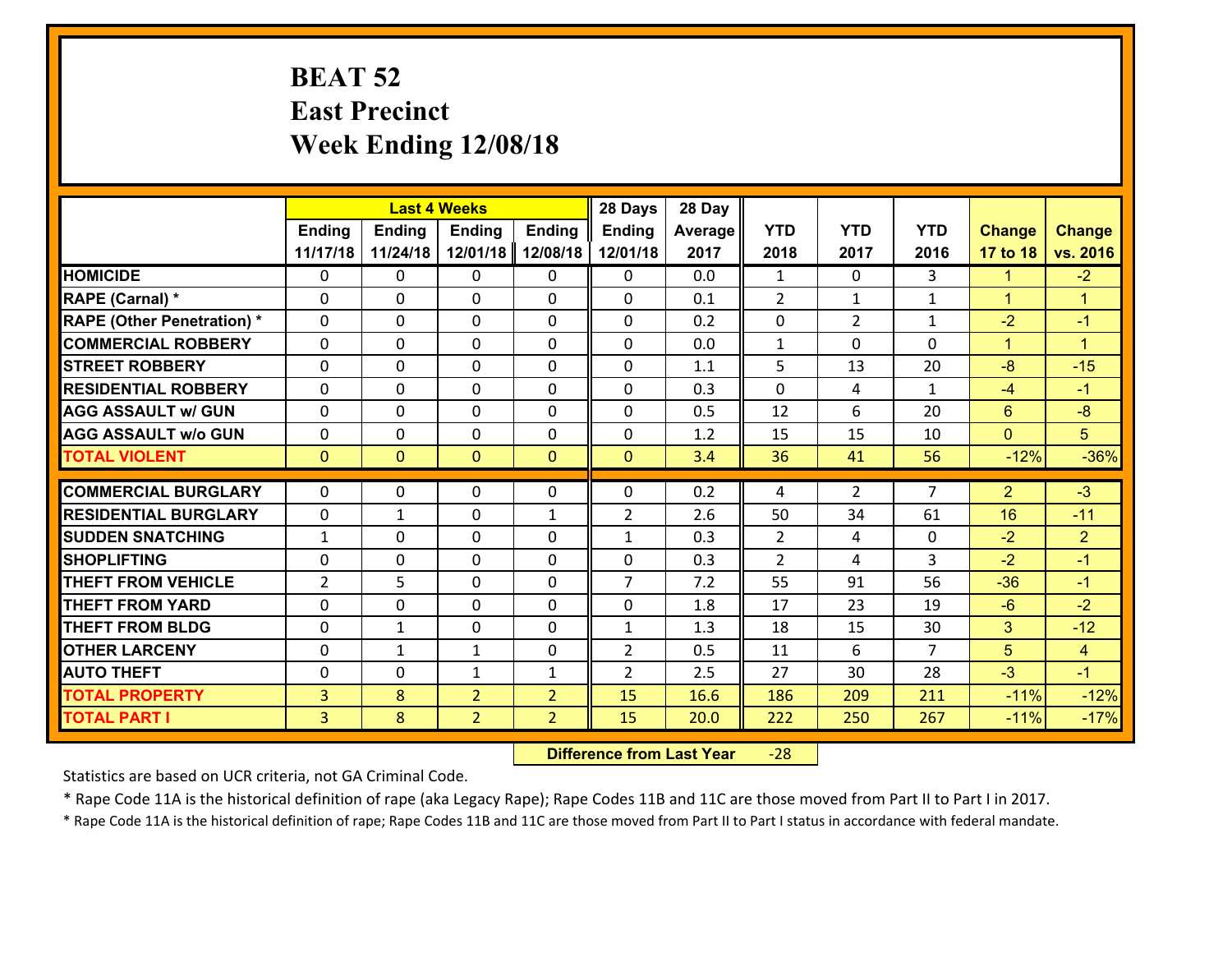#### **BEAT 53 East Precinct Week Ending 12/08/18**

|                                   | <b>Last 4 Weeks</b> |               |               |                | 28 Days        | 28 Day         |                |                |                |                |                |
|-----------------------------------|---------------------|---------------|---------------|----------------|----------------|----------------|----------------|----------------|----------------|----------------|----------------|
|                                   | Ending              | <b>Ending</b> | <b>Ending</b> | <b>Ending</b>  | <b>Ending</b>  | <b>Average</b> | <b>YTD</b>     | <b>YTD</b>     | <b>YTD</b>     | <b>Change</b>  | <b>Change</b>  |
|                                   | 11/17/18            | 11/24/18      | 12/01/18      | 12/08/18       | 12/01/18       | 2017           | 2018           | 2017           | 2016           | 17 to 18       | vs. 2016       |
| <b>HOMICIDE</b>                   | $\Omega$            | 0             | 0             | $\Omega$       | 0              | 0.5            | $\mathbf{1}$   | $\overline{7}$ | $\mathbf{1}$   | $-6$           | $\Omega$       |
| RAPE (Carnal) *                   | $\Omega$            | 0             | $\Omega$      | $\Omega$       | $\Omega$       | 0.1            | $\mathcal{L}$  | $\mathbf{1}$   | $\overline{2}$ | $\mathbf{1}$   | $\Omega$       |
| <b>RAPE (Other Penetration) *</b> | $\Omega$            | 0             | 0             | 0              | 0              | 0.2            | $\mathbf 0$    | 3              | 3              | $-3$           | $-3$           |
| <b>COMMERCIAL ROBBERY</b>         | 0                   | 0             | $\mathbf 0$   | 0              | 0              | 0.1            | $\mathbf 0$    | $\mathbf{1}$   | $\mathbf{1}$   | $-1$           | $-1$           |
| <b>STREET ROBBERY</b>             | 0                   | 0             | 0             | 0              | 0              | 0.3            | 6              | 4              | 14             | $\overline{2}$ | $-8$           |
| <b>RESIDENTIAL ROBBERY</b>        | 0                   | 0             | $\mathbf{0}$  | 0              | 0              | 0.2            | $\mathbf{0}$   | $\overline{2}$ | 4              | $-2$           | $-4$           |
| <b>AGG ASSAULT w/ GUN</b>         | $\mathbf{1}$        | $\mathbf{1}$  | 0             | $\overline{2}$ | 4              | 1.7            | 20             | 21             | 15             | $-1$           | 5 <sup>5</sup> |
| <b>AGG ASSAULT W/o GUN</b>        | 0                   | 0             | $\mathbf{0}$  | 0              | 0              | 1.2            | 15             | 16             | $\overline{7}$ | $-1$           | 8              |
| <b>TOTAL VIOLENT</b>              | $\mathbf{1}$        | $\mathbf{1}$  | $\mathbf{0}$  | $\overline{2}$ | $\overline{4}$ | 4.3            | 44             | 55             | 47             | $-20%$         | $-6%$          |
|                                   |                     |               |               |                |                |                |                |                |                |                |                |
| <b>COMMERCIAL BURGLARY</b>        | $\Omega$            | 0             | $\mathbf{0}$  | $\mathbf{0}$   | $\Omega$       | 0.1            | 4              | $\mathbf{1}$   | 3              | 3              | $\mathbf{1}$   |
| <b>RESIDENTIAL BURGLARY</b>       | $\mathbf{1}$        | 3             | 3             | $\mathbf{1}$   | 8              | 2.5            | 47             | 31             | 89             | 16             | $-42$          |
| <b>SUDDEN SNATCHING</b>           | 0                   | 0             | $\mathbf 0$   | 0              | 0              | 0.2            | $\overline{3}$ | $\overline{2}$ | 4              | $\mathbf{1}$   | $-1$           |
| <b>SHOPLIFTING</b>                | 0                   | 0             | 0             | $\mathbf{1}$   | $\mathbf{1}$   | 0.1            | 12             | $\mathbf{1}$   | 4              | 11             | 8              |
| <b>THEFT FROM VEHICLE</b>         | $\mathbf{1}$        | 0             | 0             | 0              | $\mathbf{1}$   | 6.3            | 56             | 81             | 65             | $-25$          | $-9$           |
| <b>THEFT FROM YARD</b>            | 0                   | $\mathbf{1}$  | $\mathbf{1}$  | 0              | $\overline{2}$ | 2.2            | 32             | 28             | 21             | $\overline{4}$ | 11             |
| <b>THEFT FROM BLDG</b>            | $\mathbf{1}$        | 0             | 0             | $\mathbf{1}$   | $\overline{2}$ | 4.4            | 31             | 57             | 67             | $-26$          | $-36$          |
| <b>OTHER LARCENY</b>              | $\mathbf{1}$        | 0             | $\mathbf{1}$  | 0              | $\overline{2}$ | 0.3            | 13             | 4              | $\mathbf{1}$   | 9 <sup>°</sup> | 12             |
| <b>AUTO THEFT</b>                 | $\overline{2}$      | 0             | 0             | 0              | $\overline{2}$ | 2.7            | 30             | 32             | 35             | $-2$           | $-5$           |
| <b>TOTAL PROPERTY</b>             | 6                   | 4             | 5             | 3              | 18             | 18.7           | 228            | 237            | 289            | $-4%$          | $-21%$         |
| <b>TOTAL PART I</b>               | $\overline{7}$      | 5             | 5             | 5              | 22             | 23.0           | 272            | 292            | 336            | $-7%$          | $-19%$         |

 **Difference from Last Year**‐20

Statistics are based on UCR criteria, not GA Criminal Code.

\* Rape Code 11A is the historical definition of rape (aka Legacy Rape); Rape Codes 11B and 11C are those moved from Part II to Part I in 2017.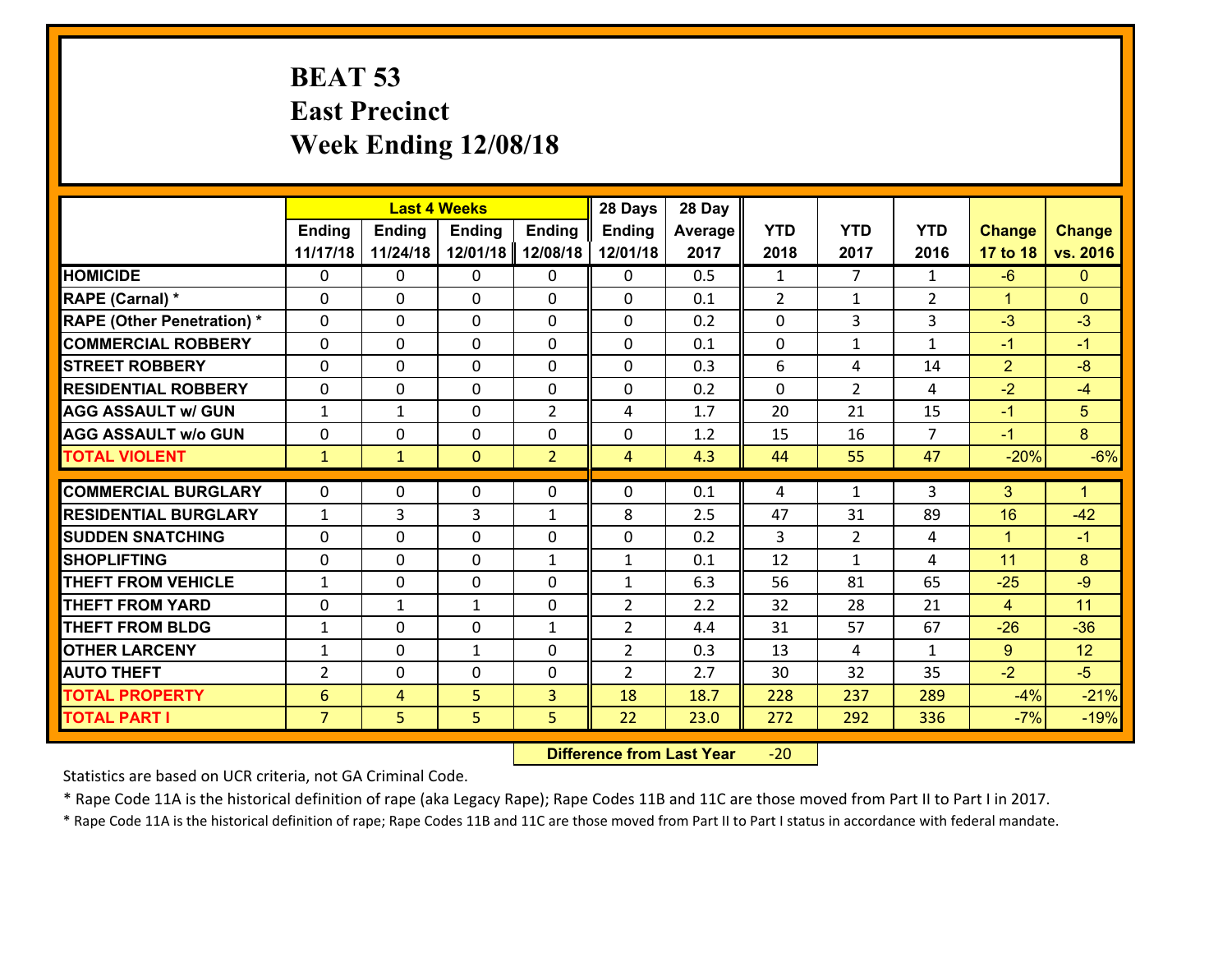# **BEAT 54 East Precinct Week Ending 12/08/18**

|                                   | <b>Last 4 Weeks</b> |                |                  |                | 28 Days        | 28 Day  |              |              |                |                |                |
|-----------------------------------|---------------------|----------------|------------------|----------------|----------------|---------|--------------|--------------|----------------|----------------|----------------|
|                                   | <b>Ending</b>       | <b>Ending</b>  | <b>Ending</b>    | <b>Ending</b>  | <b>Ending</b>  | Average | <b>YTD</b>   | <b>YTD</b>   | <b>YTD</b>     | <b>Change</b>  | <b>Change</b>  |
|                                   | 11/17/18            | 11/24/18       | 12/01/18         | 12/08/18       | 12/01/18       | 2017    | 2018         | 2017         | 2016           | 17 to 18       | vs. 2016       |
| <b>HOMICIDE</b>                   | 0                   | 0              | 0                | 0              | 0              | 0.2     | 5            | 3            | $\mathbf{1}$   | $\overline{2}$ | 4              |
| RAPE (Carnal) *                   | $\Omega$            | 0              | $\mathbf{0}$     | $\Omega$       | $\Omega$       | 0.1     | $\mathbf{1}$ | $\mathbf{1}$ | $\mathbf{1}$   | $\Omega$       | $\mathbf{0}$   |
| <b>RAPE (Other Penetration) *</b> | 0                   | 0              | $\mathbf 0$      | 0              | 0              | 0.1     | $\mathbf{1}$ | $\mathbf{1}$ | $\overline{2}$ | $\mathbf{0}$   | $-1$           |
| <b>COMMERCIAL ROBBERY</b>         | 0                   | 0              | $\mathbf 0$      | 0              | 0              | 0.9     | 4            | 15           | 6              | $-11$          | $-2$           |
| <b>STREET ROBBERY</b>             | $\mathbf{1}$        | 0              | $\mathbf 0$      | 0              | $\mathbf{1}$   | 0.8     | 11           | 12           | 21             | $-1$           | $-10$          |
| <b>RESIDENTIAL ROBBERY</b>        | 0                   | 0              | $\mathbf 0$      | 0              | 0              | 0.0     | 2            | $\mathbf{0}$ | 4              | $\overline{2}$ | $-2$           |
| <b>AGG ASSAULT w/ GUN</b>         | $\mathbf{1}$        | $\mathbf 1$    | $\mathbf 0$      | 0              | $\overline{2}$ | 1.1     | 15           | 15           | 19             | $\overline{0}$ | $-4$           |
| <b>AGG ASSAULT w/o GUN</b>        | 0                   | 1              | $\mathbf 0$      | $\Omega$       | $\mathbf{1}$   | 0.8     | 17           | 15           | 10             | $\overline{2}$ | $\overline{7}$ |
| <b>TOTAL VIOLENT</b>              | $\overline{2}$      | $\overline{2}$ | $\mathbf{0}$     | $\mathbf{0}$   | $\overline{4}$ | 4.0     | 56           | 62           | 64             | $-10%$         | $-13%$         |
| <b>COMMERCIAL BURGLARY</b>        | $\Omega$            | 0              | $\mathbf{0}$     | 0              | $\Omega$       | 0.7     | 2            | 9            | 13             | $-7$           | $-11$          |
| <b>RESIDENTIAL BURGLARY</b>       |                     |                |                  | 0              | $\overline{2}$ | 5.1     | 55           | 71           | 97             | $-16$          | $-42$          |
| <b>SUDDEN SNATCHING</b>           | $\mathbf{1}$<br>0   | 0<br>0         | 1<br>$\mathbf 0$ | 0              | 0              | 0.1     | $\mathbf{0}$ | $\mathbf{1}$ | $\overline{2}$ | $-1$           | $-2$           |
| <b>SHOPLIFTING</b>                | 0                   | $\mathbf 1$    | $\mathbf 0$      | $\overline{2}$ | 3              | 5.0     | 60           | 59           | 71             | $\mathbf{1}$   | $-11$          |
| <b>THEFT FROM VEHICLE</b>         | $\mathbf{1}$        | 3              | 4                | 0              | 8              | 5.3     | 62           | 74           | 64             | $-12$          | $-2$           |
| <b>THEFT FROM YARD</b>            | $\mathbf 0$         | $\mathbf 1$    | $\overline{2}$   | 0              | 3              | 2.3     | 35           | 29           | 23             | $6\phantom{1}$ | 12             |
| <b>THEFT FROM BLDG</b>            | 0                   | 0              | $\mathbf 0$      | $\mathbf{1}$   | $\mathbf{1}$   | 2.3     | 29           | 32           | 46             | $-3$           | $-17$          |
| <b>OTHER LARCENY</b>              | 0                   | 0              | $\mathbf 0$      | $\mathbf{1}$   | $\mathbf{1}$   | 0.2     | 14           | 4            | $\overline{7}$ | 10             | $\overline{7}$ |
| <b>AUTO THEFT</b>                 | 0                   | 0              | $\mathbf 0$      | 0              | 0              | 1.9     | 31           | 32           | 41             | $-1$           | $-10$          |
| <b>TOTAL PROPERTY</b>             | $\overline{2}$      | 5              | $\overline{7}$   | $\overline{4}$ | 18             | 22.9    | 288          | 311          | 364            | $-7%$          |                |
|                                   |                     | $\overline{7}$ | $\overline{7}$   |                |                |         |              |              |                |                | $-21%$         |
| <b>TOTAL PART I</b>               | $\overline{4}$      |                |                  | 4              | 22             | 26.8    | 344          | 373          | 428            | $-8%$          | $-20%$         |

 **Difference from Last Year**r -29

Statistics are based on UCR criteria, not GA Criminal Code.

\* Rape Code 11A is the historical definition of rape (aka Legacy Rape); Rape Codes 11B and 11C are those moved from Part II to Part I in 2017.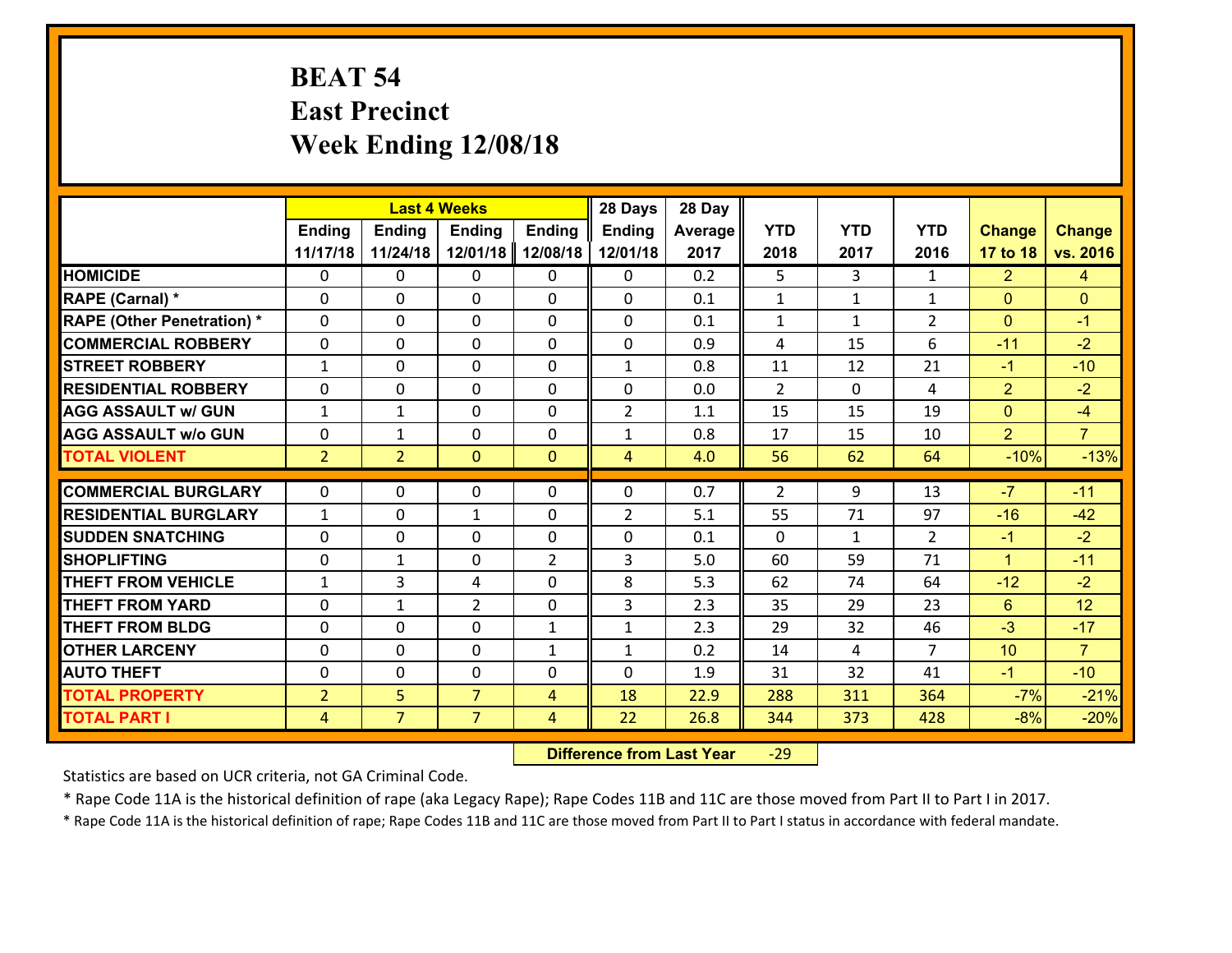#### **BEAT 55 East Precinct Week Ending 12/08/18**

|                                   |                |                | <b>Last 4 Weeks</b> |                | 28 Days       | 28 Day  |              |                |                |                |                      |
|-----------------------------------|----------------|----------------|---------------------|----------------|---------------|---------|--------------|----------------|----------------|----------------|----------------------|
|                                   | <b>Ending</b>  | <b>Ending</b>  | <b>Ending</b>       | <b>Ending</b>  | <b>Ending</b> | Average | <b>YTD</b>   | <b>YTD</b>     | <b>YTD</b>     | <b>Change</b>  | <b>Change</b>        |
|                                   | 11/17/18       | 11/24/18       | 12/01/18            | 12/08/18       | 12/01/18      | 2017    | 2018         | 2017           | 2016           | 17 to 18       | vs. 2016             |
| <b>HOMICIDE</b>                   | $\Omega$       | 0              | $\Omega$            | 0              | $\Omega$      | 0.0     | $\mathbf{1}$ | $\Omega$       | 0              | $\mathbf{1}$   | $\mathbf{1}$         |
| <b>RAPE (Carnal)*</b>             | 0              | 0              | $\mathbf{0}$        | 0              | $\Omega$      | 0.0     | $\mathbf{0}$ | $\mathbf{1}$   | $\overline{2}$ | $-1$           | $-2$                 |
| <b>RAPE (Other Penetration) *</b> | $\Omega$       | 0              | $\mathbf{0}$        | $\Omega$       | $\Omega$      | 0.0     | 0            | $\Omega$       | $\mathbf{1}$   | $\mathbf{0}$   | $-1$                 |
| <b>COMMERCIAL ROBBERY</b>         | 0              | 0              | 0                   | 0              | $\Omega$      | 1.0     | $\mathbf{1}$ | 11             | 4              | $-10$          | $-3$                 |
| <b>STREET ROBBERY</b>             | $\Omega$       | 0              | $\mathbf 0$         | 0              | 0             | 0.2     | 4            | $\mathbf{1}$   | 6              | 3              | $-2$                 |
| <b>RESIDENTIAL ROBBERY</b>        | $\Omega$       | $\Omega$       | $\mathbf 0$         | $\Omega$       | 0             | 0.0     | $\mathbf{1}$ | $\mathbf{1}$   | $\Omega$       | $\mathbf{0}$   | $\blacktriangleleft$ |
| <b>AGG ASSAULT w/ GUN</b>         | $\Omega$       | 0              | $\mathbf{1}$        | 0              | $\mathbf{1}$  | 0.5     | 12           | 5              | 6              | $\overline{7}$ | $6\phantom{1}$       |
| <b>AGG ASSAULT w/o GUN</b>        | 0              | 0              | $\mathbf 0$         | 0              | 0             | 0.5     | 4            | $\overline{2}$ | 5              | $\overline{2}$ | $-1$                 |
| <b>TOTAL VIOLENT</b>              | $\mathbf{0}$   | $\overline{0}$ | $\mathbf{1}$        | $\mathbf{0}$   | $\mathbf{1}$  | 2.2     | 23           | 21             | 24             | 10%            | $-4%$                |
| <b>COMMERCIAL BURGLARY</b>        | $\Omega$       | 0              | $\mathbf{0}$        | $\Omega$       | $\Omega$      | 0.3     | 4            | 4              | 14             | $\Omega$       | $-10$                |
| <b>RESIDENTIAL BURGLARY</b>       | 0              | 0              | $\mathbf 0$         | $\mathbf{1}$   | $\mathbf{1}$  | 3.4     | 20           | 46             | 53             | $-26$          | $-33$                |
| <b>SUDDEN SNATCHING</b>           | 0              | 0              | $\mathbf 0$         | 0              | 0             | 0.2     | 3            | 4              | $\mathbf{1}$   | $-1$           | $\overline{2}$       |
| <b>SHOPLIFTING</b>                | $\mathbf{1}$   | 4              | $\overline{7}$      | 6              | 18            | 13.8    | 184          | 188            | 131            | $-4$           | 53                   |
| <b>THEFT FROM VEHICLE</b>         | $\Omega$       | 0              | $\mathbf 0$         | 0              | 0             | 4.1     | 50           | 52             | 65             | $-2$           | $-15$                |
| <b>THEFT FROM YARD</b>            | 0              | 0              | $\mathbf 0$         | 0              | 0             | 1.5     | 20           | 17             | 20             | 3              | $\overline{0}$       |
| <b>THEFT FROM BLDG</b>            | 0              | 0              | $\mathbf 0$         | 0              | 0             | 1.5     | 17           | 18             | 35             | $-1$           | $-18$                |
| <b>OTHER LARCENY</b>              | $\mathbf{1}$   | 0              | $\mathbf 0$         | 0              | $\mathbf{1}$  | 0.6     | 9            | 8              | $\mathbf{1}$   | $\mathbf{1}$   | 8                    |
| <b>AUTO THEFT</b>                 | 0              | 0              | $\mathbf{0}$        | 0              | 0             | 1.7     | 18           | 17             | 32             | $\mathbf{1}$   | $-14$                |
| <b>TOTAL PROPERTY</b>             | $\overline{2}$ | 4              | $\overline{7}$      | $\overline{7}$ | 20            | 27.2    | 325          | 354            | 352            | $-8%$          | $-8%$                |
| <b>TOTAL PART I</b>               | $\overline{2}$ | $\overline{4}$ | 8                   | $\overline{7}$ | 21            | 29.4    | 348          | 375            | 376            | $-7%$          | $-7%$                |
|                                   |                |                |                     |                |               |         |              |                |                |                |                      |

 **Difference from Last Year**‐27

Statistics are based on UCR criteria, not GA Criminal Code.

\* Rape Code 11A is the historical definition of rape (aka Legacy Rape); Rape Codes 11B and 11C are those moved from Part II to Part I in 2017.